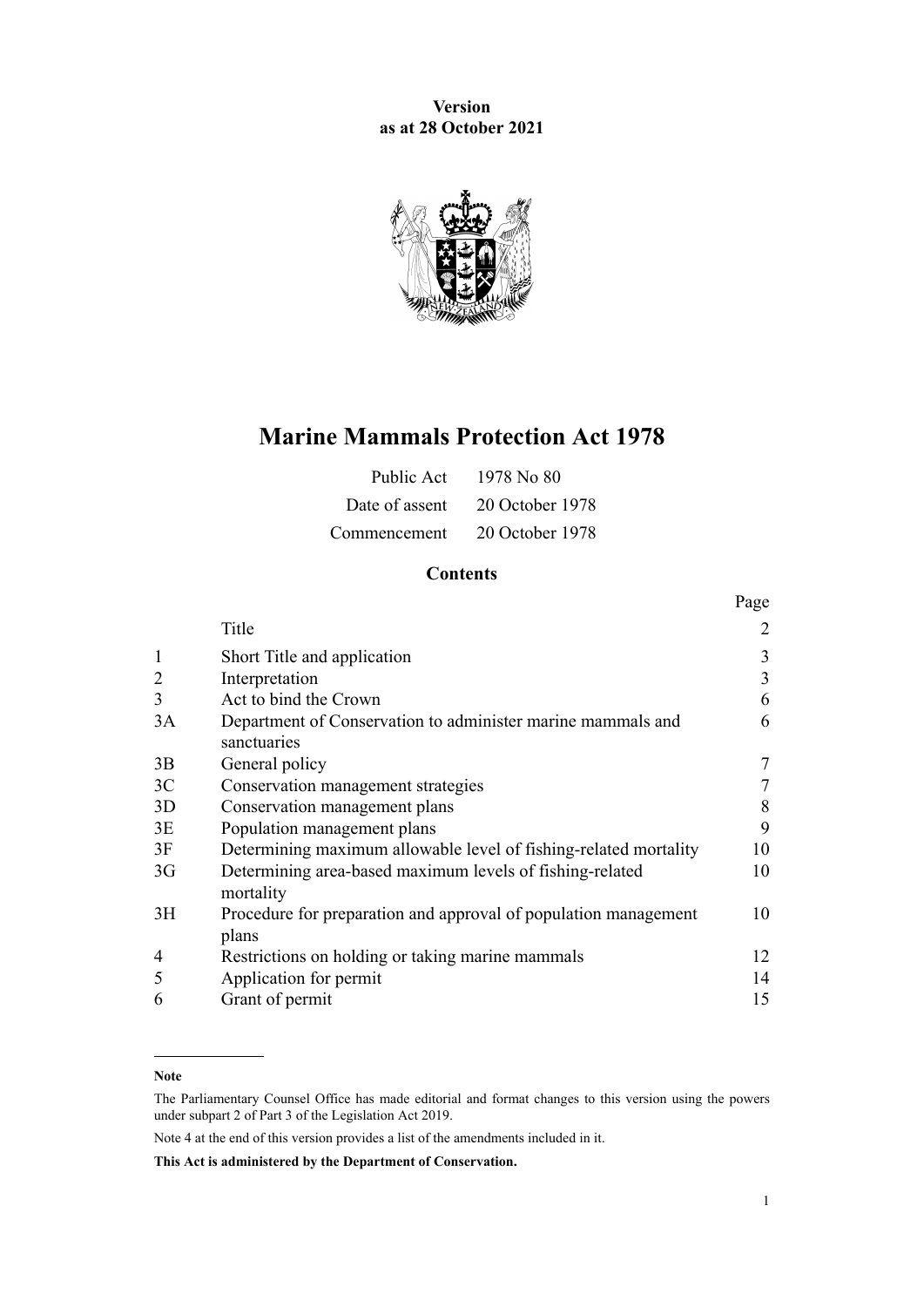<span id="page-1-0"></span>

|     | <b>Marine Mammals Protection Act 1978</b>                                        | Version as at<br>28 October 2021 |
|-----|----------------------------------------------------------------------------------|----------------------------------|
| 7   | Conditions of permit                                                             | 15                               |
| 8   | Register of marine mammal permits                                                | 16                               |
| 9   | Offence to take marine mammal without permit                                     | 16                               |
| 10  | Director-General to be notified of actions taken in respect of<br>marine mammals | 17                               |
| 11  | Marine Mammals Officers                                                          | 17                               |
| 12  | Officers to be provided with subsistence and accommodation                       | 18                               |
| 13  | Powers of search                                                                 | 19                               |
| 14  | Officer may obtain warrant                                                       | 20                               |
| 15  | Officers, etc, protected from proceedings                                        | 20                               |
| 16  | Reporting of accidental death or injury                                          | 20                               |
| 17  | Purse seining                                                                    | 21                               |
| 18  | Treatment or disposal of sick or dead marine mammals                             | 22                               |
| 19  | Destruction of diseased captive marine mammals                                   | 23                               |
| 20  | No derogation from certain enactments                                            | 23                               |
| 21  | Advisory, research, and technical committees                                     | 23                               |
| 22  | Marine mammal sanctuaries                                                        | 24                               |
| 23  | Offences and penalties                                                           | 25                               |
| 23A | Penalties for offences committed for commercial gain or reward                   | 27                               |
| 24  | Onus of proof in respect of certain offences                                     | 27                               |
| 25  | Proceedings in respect of offences                                               | 27                               |
| 26  | Defences in respect of certain offences                                          | 27                               |
| 26A | Sentence of community work                                                       | 28                               |
| 27  | Liability for causing officer to incur expense                                   | 29                               |
| 27A | Infringement offences                                                            | 29                               |
| 27B | Relationship between infringement offences and other offences                    | 29                               |
| 27C | Proceedings for infringement offences                                            | 30                               |
| 27D | Who may issue infringement notices                                               | 30                               |
| 27E | Infringement notices                                                             | 30                               |
| 27F | Reminder notices                                                                 | 31                               |
| 27G | Forfeiture for infringement offence                                              | 31                               |
| 27H | Payment of infringement fees                                                     | 31                               |
| 27I | Penalties for infringement offences                                              | 32                               |
| 28  | Regulations                                                                      | 32                               |
| 29  | Costs of administering Act, receipts                                             | 34                               |
| 30  | Amendments, repeals, and revocations                                             | 34                               |
|     | <b>Schedule</b>                                                                  | 36                               |
|     | <b>Enactments amended</b>                                                        |                                  |

**An Act to make provision for the protection, conservation, and management of marine mammals within New Zealand and within New Zealand fisheries waters**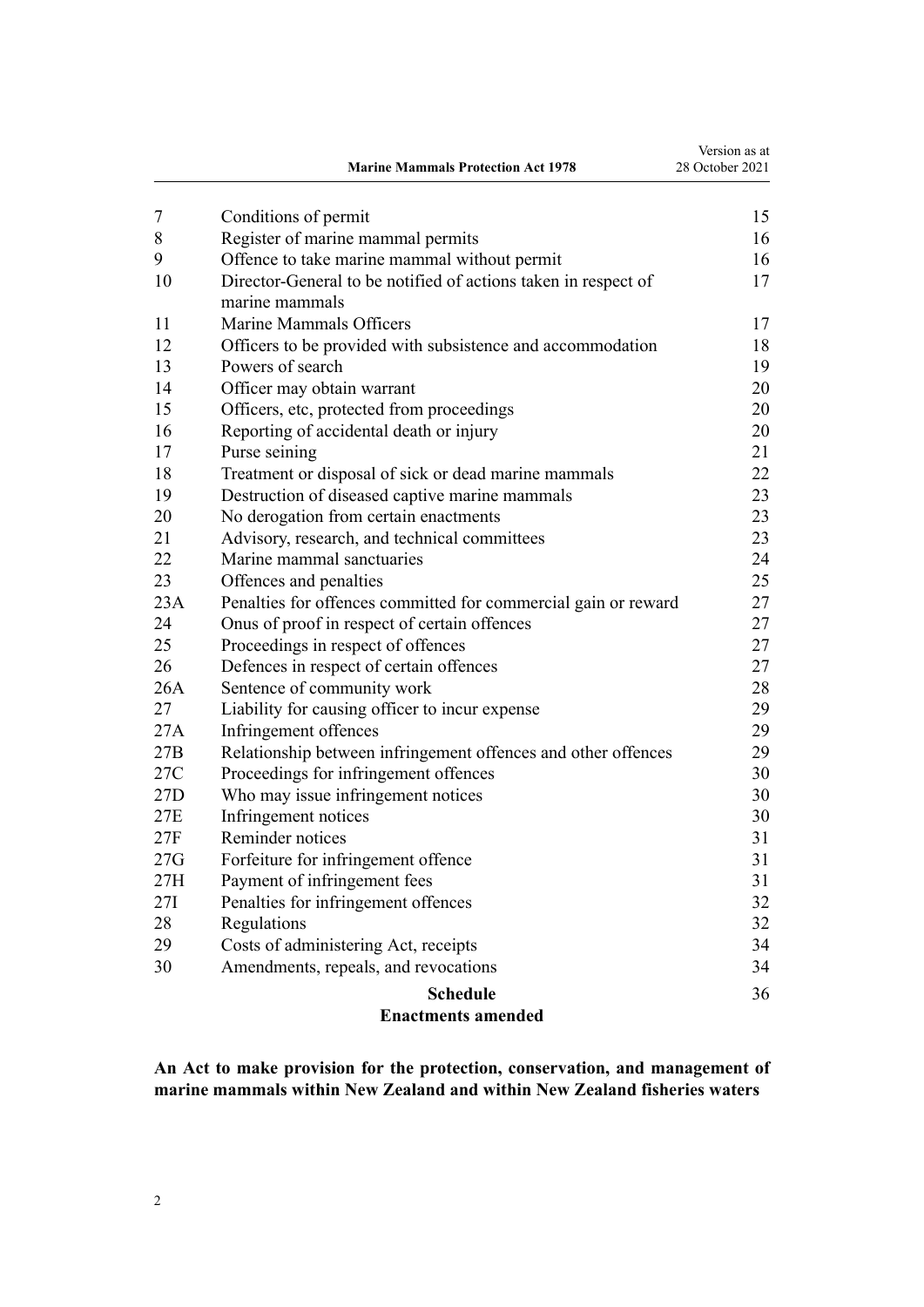### <span id="page-2-0"></span>**1 Short Title and application**

- (1) This Act may be cited as the Marine Mammals Protection Act 1978.
- (2) Nothing in this Act shall apply before 1 January 1979 with respect to any per‐ mit, licence, or permission issued or given pursuant to section 45 of the Fisheries Act 1908 or any other Act.
- (3) The provisions of this Act shall apply in respect of—
	- (a) any matter or thing done, to be done, or omitted to be done within New Zealand or New Zealand fisheries waters:
	- (b) any act or omission occurring on any New Zealand ship or aircraft, wherever that ship or aircraft may be:
	- (c) subject to [section 26\(2\),](#page-26-0) any act or omission by any person who is a New Zealand citizen, wherever that person may be.

### **2 Interpretation**

(1) In this Act, unless the context otherwise requires,—

**aircraft** has the same meaning as in [section 2](http://legislation.govt.nz/pdflink.aspx?id=DLM214692) of the Civil Aviation Act 1990

**approved** means approved by the Minister

**aquatic life** means any species of plant or animal life which, at any time in the life history of the species, must inhabit water; and includes seabirds (whether or not in an aquatic environment)

**Board** means a Conservation Board established under [section 6L](http://legislation.govt.nz/pdflink.aspx?id=DLM104213) of the Con‐ servation Act 1987

**Conservation Authority** means the New Zealand Conservation Authority established under [section 6A](http://legislation.govt.nz/pdflink.aspx?id=DLM104086) of the Conservation Act 1987

**conservation management plan** means a conservation management plan approved under [section 3D](#page-7-0)

**conservation management strategy** means a conservation management strat‐ egy approved under [section 17F](http://legislation.govt.nz/pdflink.aspx?id=DLM104608) of the Conservation Act 1987

**Crown-owned land** means unoccupied land vested in Her Majesty and admin‐ istered by a Minister of the Crown for the time being charged with the adminis‐ tration of the department of State that has control of the land

**Director-General** means the Director-General of Conservation

**fishing**—

- (a) means the catching, taking, or harvesting of fish, aquatic life, or seaweed; and
- (b) includes—
	- (i) any activity that may reasonably be expected to result in the catching, taking, or harvesting of fish, aquatic life, or seaweed; and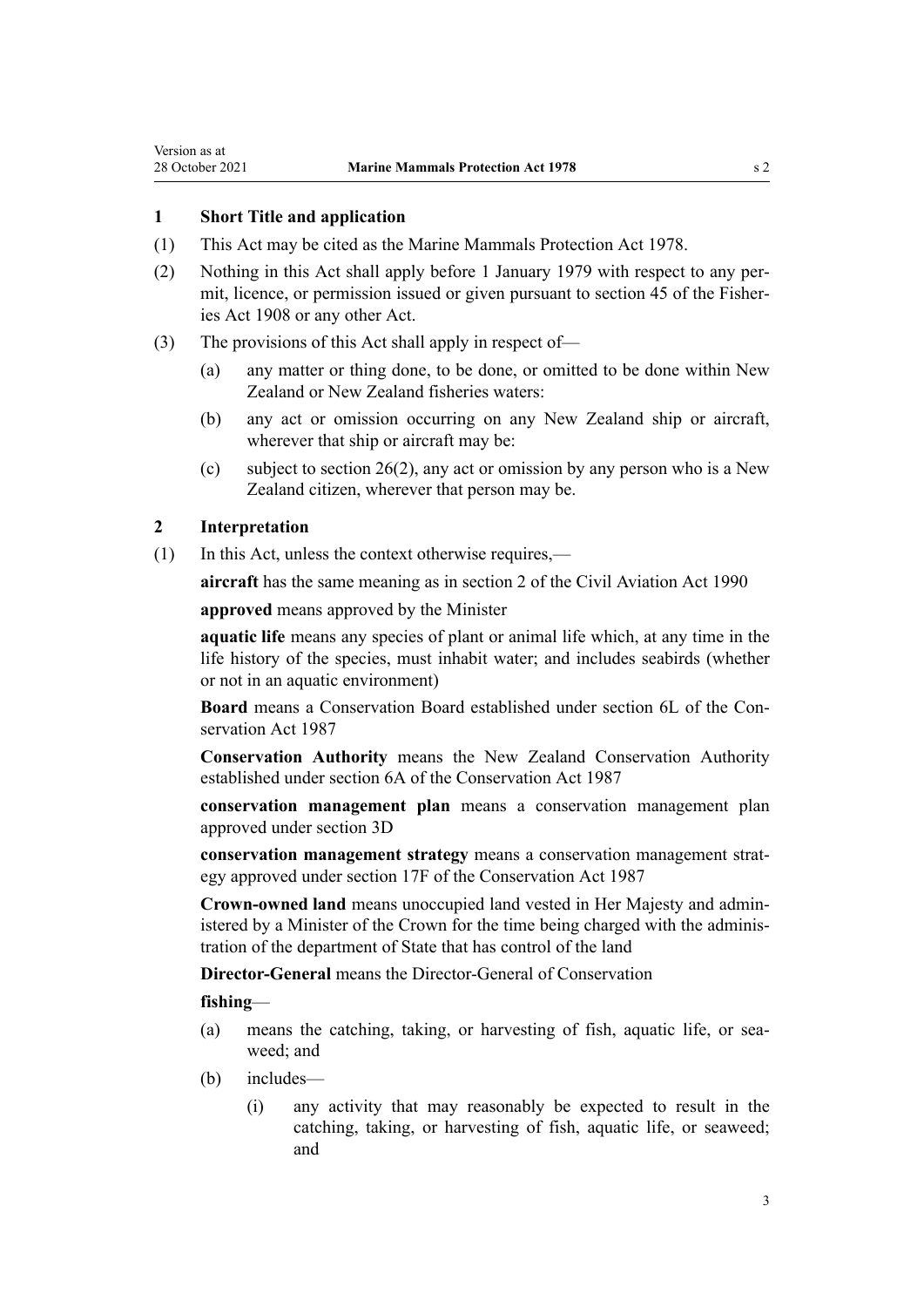(ii) any operation in support of or in preparation for any activities described in this definition

**fishing-related mortality** means the accidental death or incidental death of any marine mammal in the course of fishing

**hovercraft** means a machine designed to be supported in the atmosphere, wholly or partly by air expelled from the machine to form a cushion extending beneath the machine to the surface of any ground, water, or other portion of the earth's surface

**human-induced mortality** means the death of any marine mammal that can be attributed directly or indirectly to any human activity

**infringement fee**, in relation to an infringement offence, means the infringement fee for the offence prescribed in regulations made under this Act

**infringement offence** means—

- (a) an offence against [section 27A;](#page-28-0) or
- (b) an offence against regulations made under this Act that is declared by regulations to be an infringement offence

international agreement means any bilateral or multilateral treaty, convention, or agreement, to which New Zealand is a party, and any understanding concluded by the Government of New Zealand and the Government of any other country

**marine mammal** includes—

- (a) any mammal which is morphologically adapted to, or which primarily inhabits, any marine environment; and
- (b) all species of seal (*Pinnipedia*), whale, dolphin, and porpoise (*Cetacea*), and dugong and manatee (*Sirenia*); and
- (c) the progeny of any marine mammal; and
- (d) any part of any marine mammal

**Minister** means the Minister of Conservation

**New Zealand fisheries waters** has the same meaning as in [section 2\(1\)](http://legislation.govt.nz/pdflink.aspx?id=DLM394199) of the Fisheries Act 1996

**New Zealand ship** has the same meaning as in [section 2\(1\)](http://legislation.govt.nz/pdflink.aspx?id=DLM334667) of the Maritime Transport Act 1994

**officer** means a Marine Mammals Officer declared or appointed as such under [section 11](#page-16-0)

**permit** means a permit issued under this Act

**place** includes any building (not being a dwellinghouse), any land, and any waters

**population management plan** means a plan approved under [section 3E](#page-8-0)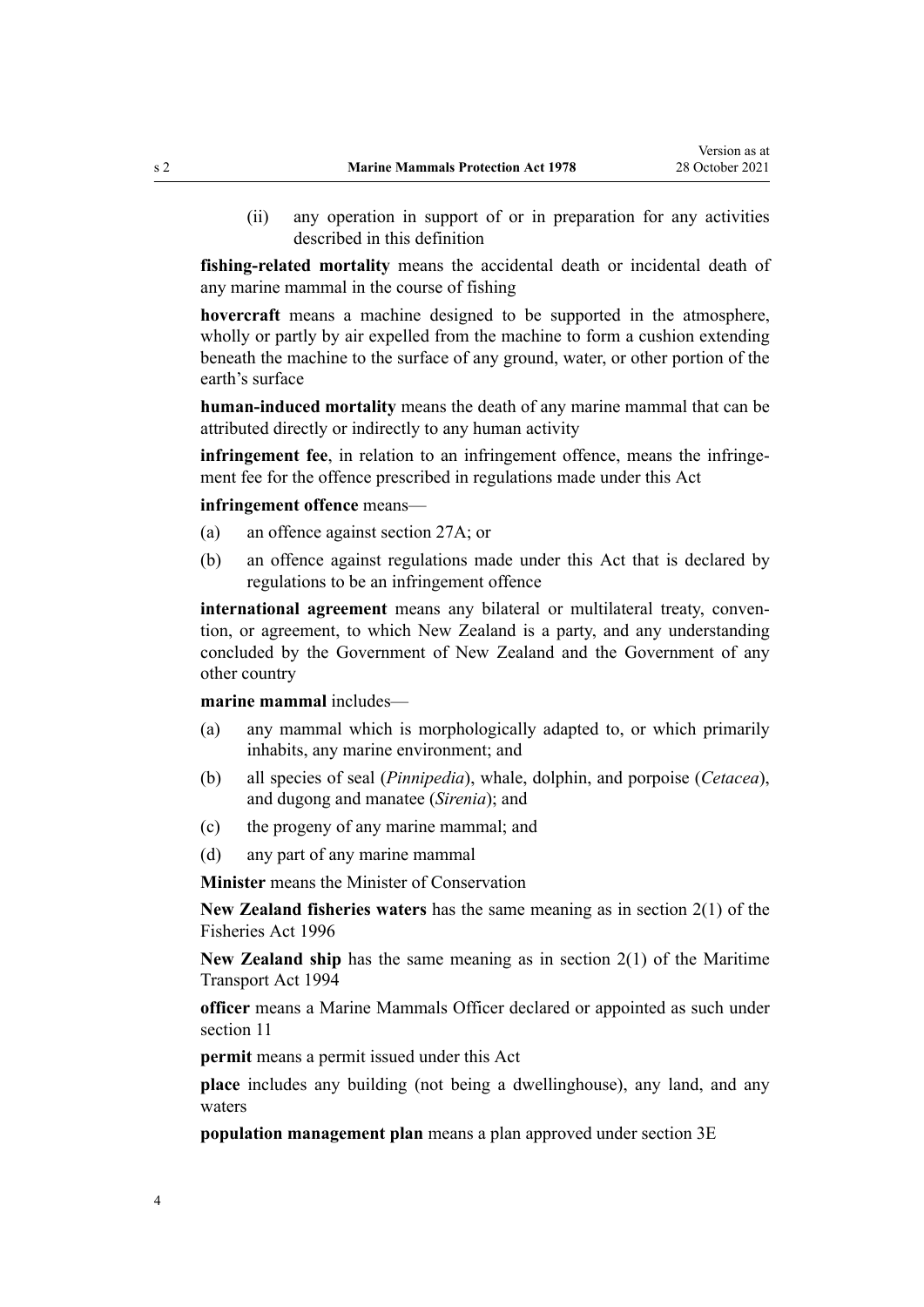**take** includes—

- (a) to take, catch, kill, injure, attract, poison, tranquillise, herd, harass, dis‐ turb, or possess:
- (b) to brand, tag, mark, or do any similar thing:
- (c) to flense, render down, or separate any part from a carcass:
- (d) to attempt to do any act specified in paragraph (a) or paragraph (b) or paragraph (c)

**threatened species** means any marine mammal that is for the time being declared by notice under subsection (3) to be a threatened species

**vessel** means any ship, boat, steamer, lighter, launch, raft, barge, punt, or ferry boat; and includes every description of vessel, whether used in navigation or in any way kept or used as a hulk or storeship or for any other purpose

**warranted officer** has the same meaning as in the [Conservation Act 1987.](http://legislation.govt.nz/pdflink.aspx?id=DLM103609)

- (2) For the purposes of this Act, a marine mammal shall be in the possession of any person when that person has, alone or jointly with any other person, possession of or control over the marine mammal, or possession of or control over any vessel, vehicle, aircraft, hovercraft, container, package, receptacle, or place in or on which the marine mammal is kept.
- (3) The Minister, after having regard to any relevant international standards and any relevant standards within New Zealand, may from time to time declare any species of marine mammal to be a threatened species for the purposes of this Act.
- (4) A declaration under subsection (3) is secondary legislation (*see* [Part 3](http://legislation.govt.nz/pdflink.aspx?id=DLM7298343) of the Legislation Act 2019 for publication requirements).

|                                   | Legislation Act 2019 requirements for secondary legislation made under this section                                                                                        |                                          |
|-----------------------------------|----------------------------------------------------------------------------------------------------------------------------------------------------------------------------|------------------------------------------|
| <b>Publication</b>                | The maker must publish it in the Gazette                                                                                                                                   | LA19 ss 73, 74 $(1)(a)$ ,<br>Sch 1 cl 14 |
| <b>Presentation</b>               | It is not required to be presented to the House of<br>Representatives because a transitional exemption applies cl 32(1)(a)<br>under Schedule 1 of the Legislation Act 2019 | LA19 s 114, Sch 1                        |
| <b>Disallowance</b>               | It may be disallowed by the House of Representatives                                                                                                                       | LA19 ss 115, 116                         |
| This note is not part of the Act. |                                                                                                                                                                            |                                          |

Section 2(1) **aircraft**: substituted, on 1 February 1995, by [section 203](http://legislation.govt.nz/pdflink.aspx?id=DLM336920) of the Maritime Transport Act 1994 (1994 No 104).

Section 2(1) **aquatic life**: inserted, on 1 October 1996, by [section 316\(1\)](http://legislation.govt.nz/pdflink.aspx?id=DLM399975) of the Fisheries Act 1996 (1996 No 88).

Section 2(1) **Board**: inserted, on 10 April 1990, by [section 106](http://legislation.govt.nz/pdflink.aspx?id=DLM209173) of the Conservation Law Reform Act 1990 (1990 No 31).

Section 2(1) **Conservation Authority**: inserted, on 10 April 1990, by [section 106](http://legislation.govt.nz/pdflink.aspx?id=DLM209173) of the Conservation Law Reform Act 1990 (1990 No 31).

Section 2(1) **conservation management plan**: inserted, on 10 April 1990, by [section 106](http://legislation.govt.nz/pdflink.aspx?id=DLM209173) of the Conservation Law Reform Act 1990 (1990 No 31).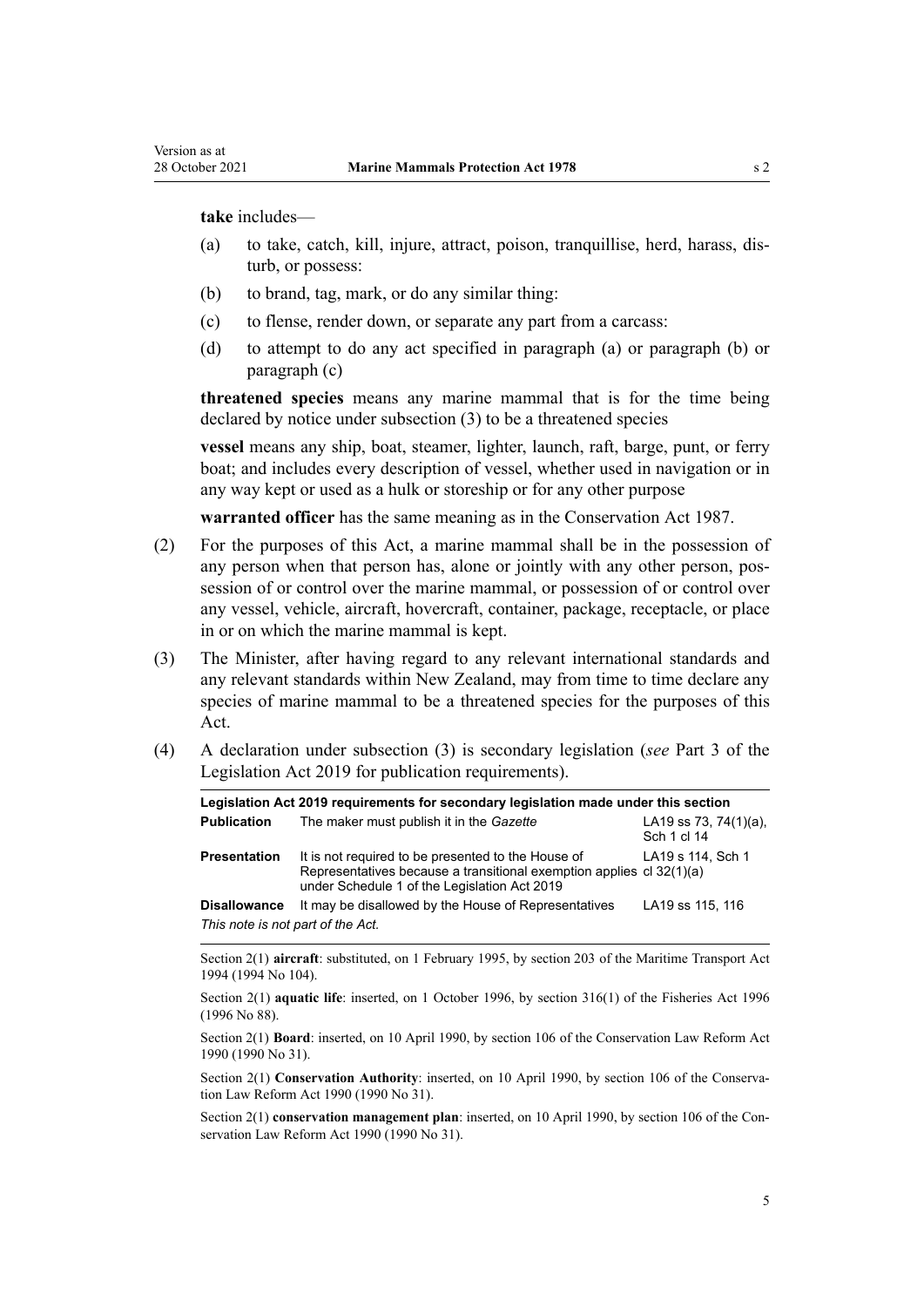<span id="page-5-0"></span>Section 2(1) **conservation management strategy**: inserted, on 10 April 1990, by [section 106](http://legislation.govt.nz/pdflink.aspx?id=DLM209173) of the Conservation Law Reform Act 1990 (1990 No 31).

Section 2(1) **Director-General**: substituted, on 1 April 1987, by [section 65\(1\)](http://legislation.govt.nz/pdflink.aspx?id=DLM106995) of the Conservation Act 1987 (1987 No 65).

Section 2(1) **fishing**: inserted, on 1 October 1996, by [section 316\(1\)](http://legislation.govt.nz/pdflink.aspx?id=DLM399975) of the Fisheries Act 1996 (1996 No 88).

Section 2(1) **fishing-related mortality**: inserted, on 1 October 1996, by [section 316\(1\)](http://legislation.govt.nz/pdflink.aspx?id=DLM399975) of the Fisheries Act 1996 (1996 No 88).

Section 2(1) **hovercraft**: substituted, on 1 February 1995, by [section 203](http://legislation.govt.nz/pdflink.aspx?id=DLM336920) of the Maritime Transport Act 1994 (1994 No 104).

Section 2(1) **human-induced mortality**: inserted, on 1 October 1996, by [section 316\(1\)](http://legislation.govt.nz/pdflink.aspx?id=DLM399975) of the Fish‐ eries Act 1996 (1996 No 88).

Section 2(1) **infringement fee**: inserted, on 21 December 2018, by [section 15](http://legislation.govt.nz/pdflink.aspx?id=DLM7116189) of the Conservation (Infringement System) Act 2018 (2018 No 61).

Section 2(1) **infringement offence**: inserted, on 21 December 2018, by [section 15](http://legislation.govt.nz/pdflink.aspx?id=DLM7116189) of the Conservation (Infringement System) Act 2018 (2018 No 61).

Section 2(1) **Inspector of Sea Fishing**: repealed, on 1 April 1987, by [section 65\(1\)](http://legislation.govt.nz/pdflink.aspx?id=DLM106995) of the Conservation Act 1987 (1987 No 65).

Section 2(1) **Minister**: amended, on 1 April 1987, by [section 65\(1\)](http://legislation.govt.nz/pdflink.aspx?id=DLM106995) of the Conservation Act 1987 (1987 No 65).

Section 2(1) **New Zealand fisheries waters**: amended, on 1 October 1996, by [section 316\(1\)](http://legislation.govt.nz/pdflink.aspx?id=DLM399975) of the Fisheries Act 1996 (1996 No 88).

Section 2(1) **New Zealand ship**: substituted, on 1 February 1995, by [section 203](http://legislation.govt.nz/pdflink.aspx?id=DLM336920) of the Maritime Transport Act 1994 (1994 No 104).

Section 2(1) **population management plan**: inserted, on 1 October 1996, by [section 316\(1\)](http://legislation.govt.nz/pdflink.aspx?id=DLM399975) of the Fisheries Act 1996 (1996 No 88).

Section 2(1) **Registrar**: repealed, on 1 April 1987, by [section 65\(1\)](http://legislation.govt.nz/pdflink.aspx?id=DLM106995) of the Conservation Act 1987 (1987 No 65).

Section 2(1) **threatened species**: inserted, on 1 October 1996, by [section 316\(1\)](http://legislation.govt.nz/pdflink.aspx?id=DLM399975) of the Fisheries Act 1996 (1996 No 88).

Section 2(1) **warranted officer**: added, on 1 April 1987, by [section 65\(1\)](http://legislation.govt.nz/pdflink.aspx?id=DLM106995) of the Conservation Act 1987 (1987 No 65).

Section 2(3): added, on 1 October 1996, by [section 316\(1\)](http://legislation.govt.nz/pdflink.aspx?id=DLM399975) of the Fisheries Act 1996 (1996 No 88).

Section 2(3): amended, on 28 October 2021, by [section 3](http://legislation.govt.nz/pdflink.aspx?id=LMS268932) of the Secondary Legislation Act 2021 (2021 No 7).

Section 2(4): inserted, on 28 October 2021, by [section 3](http://legislation.govt.nz/pdflink.aspx?id=LMS268932) of the Secondary Legislation Act 2021 (2021 No 7).

### **3 Act to bind the Crown**

This Act shall bind the Crown.

### **3A Department of Conservation to administer marine mammals and sanctuaries**

The Department of Conservation shall administer and manage marine mammals and marine mammal sanctuaries in accordance with—

(a) any statements of general policy approved under [section 3B](#page-6-0); and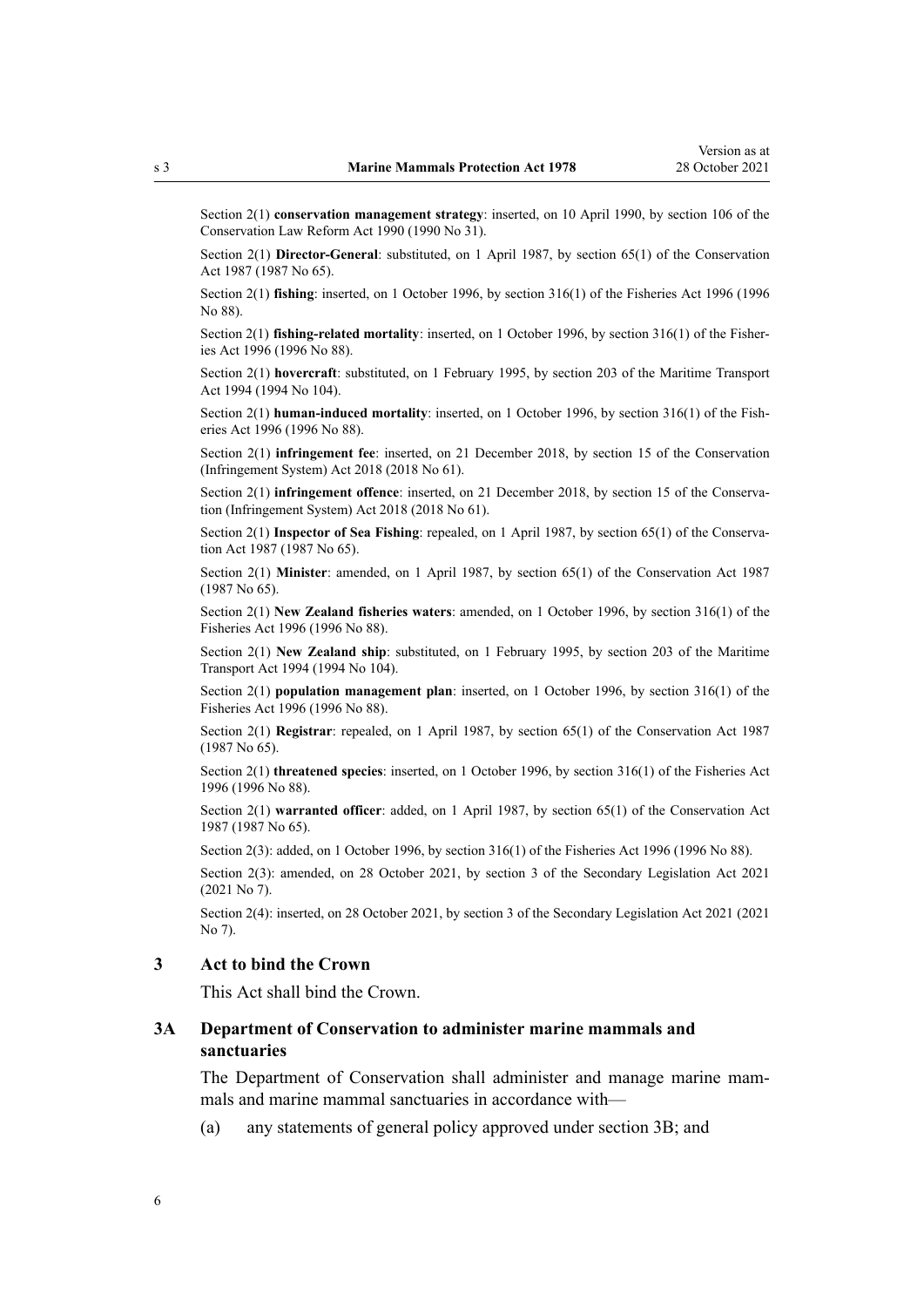(b) any conservation management strategy and any conservation manage‐ ment plan for the time being in force for the area concerned.

Section 3A: inserted, on 10 April 1990, by [section 107](http://legislation.govt.nz/pdflink.aspx?id=DLM209182) of the Conservation Law Reform Act 1990 (1990 No 31).

### **3B General policy**

<span id="page-6-0"></span>Version as at

- (1) The Minister may approve statements of general policy for the implementation of this Act in any area or areas; and may from time to time amend any such statement in the light of changing circumstances or increased knowledge.
- (2) Nothing in any such general policy shall derogate from any provision in this Act or any other Act.
- (3) For the purposes of this section, [sections 17B](http://legislation.govt.nz/pdflink.aspx?id=DLM104294) (except subsections (1) and (2)) and [17N](http://legislation.govt.nz/pdflink.aspx?id=DLM104629) of the Conservation Act 1987 shall, with any necessary modifications, apply with respect to such general policies, subject to the following provisions:
	- (a) in addition to the consultation required by section  $17B(3)(a)$  of that Act, the Director-General shall also consult the responsible chief executive, the Secretary for Transport, and the Secretary for the Environment before preparing any such policy:
	- (b) as soon as practicable after a draft policy is prepared under [section](http://legislation.govt.nz/pdflink.aspx?id=DLM104294) [17B\(3\)](http://legislation.govt.nz/pdflink.aspx?id=DLM104294) of that Act, the Director-General shall send a copy of it to each of the persons referred to in paragraph (a) of this subsection:
	- (c) before sending a draft policy to the Conservation Authority, the Director-General shall consider any comments made by the persons referred to in paragraph (a).

Section 3B: inserted, on 10 April 1990, by [section 107](http://legislation.govt.nz/pdflink.aspx?id=DLM209182) of the Conservation Law Reform Act 1990 (1990 No 31).

Section 3B(3)(a): amended, on 1 July 1995, pursuant to [section 6\(1\)\(a\)](http://legislation.govt.nz/pdflink.aspx?id=DLM366838) of the Ministry of Agriculture and Fisheries (Restructuring) Act 1995 (1995 No 31).

### **3C Conservation management strategies**

- (1) Every conservation management strategy shall establish objectives for the inte‐ grated management of marine mammals under this Act.
- (2) For the purposes of this section, the following provisions shall apply in add‐ ition to those in [section 17F](http://legislation.govt.nz/pdflink.aspx?id=DLM104608) of the Conservation Act 1987:
	- (a) in addition to the consultation required by section  $17F(a)$  of that Act, the Director-General shall consult the responsible chief executive, the Secretary for Transport, and all regional councils within the meaning of the [Local Government Act 2002](http://legislation.govt.nz/pdflink.aspx?id=DLM170872) that are affected:
	- (b) in addition to the notification required by section  $17F(a)$  of that Act, the Director-General shall also send a copy of the draft strategy to the responsible chief executive and the Secretary for Transport: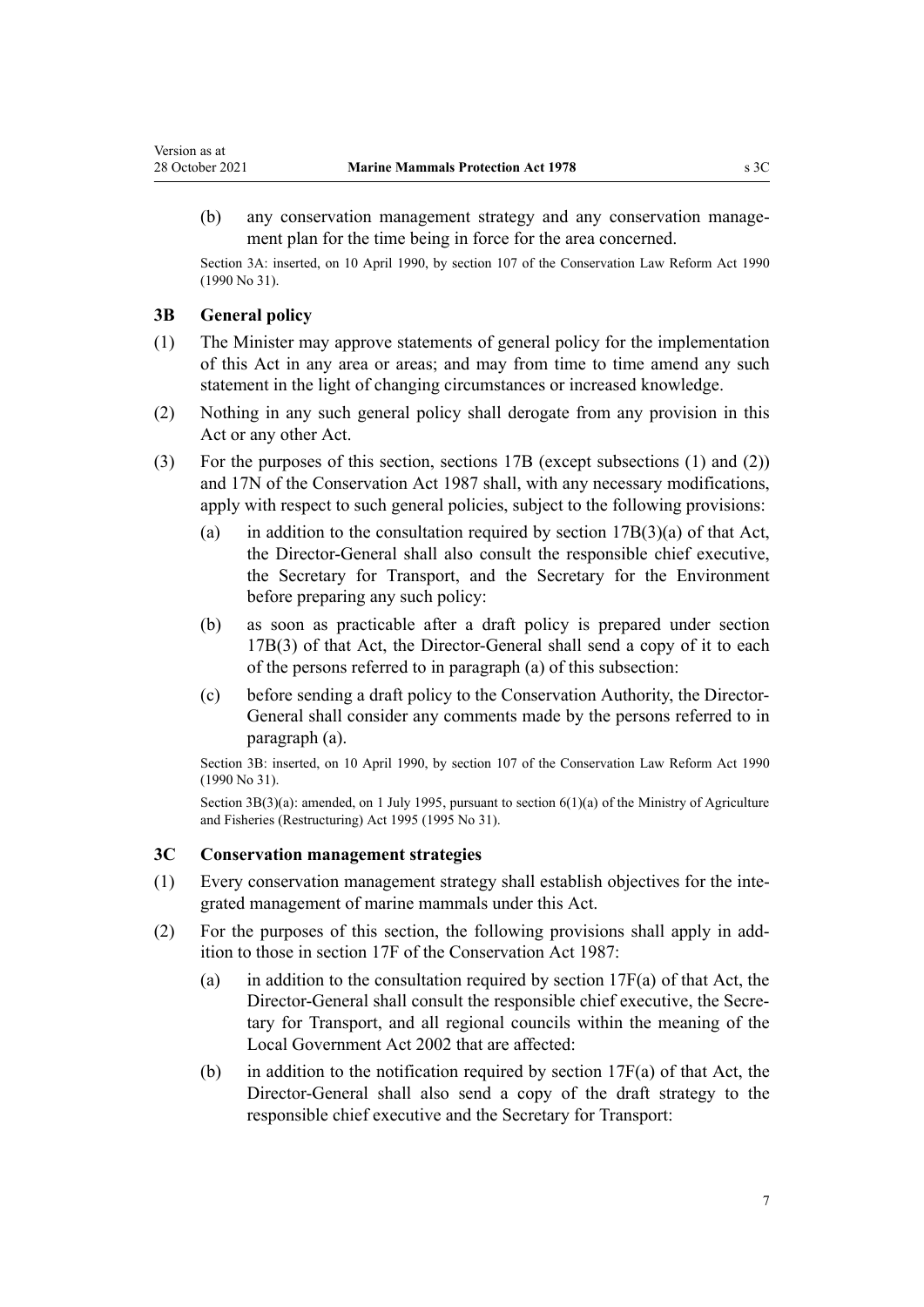<span id="page-7-0"></span>(c) before sending the strategy to the Boards affected, the Director-General shall consider any comments made by the responsible chief executive, the Secretary for Transport, and all such regional councils that are affected.

Section 3C: inserted, on 10 April 1990, by [section 107](http://legislation.govt.nz/pdflink.aspx?id=DLM209182) of the Conservation Law Reform Act 1990 (1990 No 31).

Section 3C(2)(a): amended, on 1 July 2003, by [section 262](http://legislation.govt.nz/pdflink.aspx?id=DLM174088) of the Local Government Act 2002 (2002) No 84).

Section  $3C(2)(a)$ : amended, on 1 July 1995, pursuant to section  $6(1)(a)$  of the Ministry of Agriculture and Fisheries (Restructuring) Act 1995 (1995 No 31).

Section 3C(2)(b): amended, on 1 July 1995, pursuant to [section 6\(1\)\(a\)](http://legislation.govt.nz/pdflink.aspx?id=DLM366838) of the Ministry of Agriculture and Fisheries (Restructuring) Act 1995 (1995 No 31).

Section 3C(2)(c): amended, on 1 July 2003, by [section 262](http://legislation.govt.nz/pdflink.aspx?id=DLM174088) of the Local Government Act 2002 (2002) No 84).

Section  $3C(2)(c)$ : amended, on 1 July 1995, pursuant to section  $6(1)(a)$  of the Ministry of Agriculture and Fisheries (Restructuring) Act 1995 (1995 No 31).

#### **3D Conservation management plans**

- (1) The purpose of a conservation management plan under this section is to establish objectives for the management of a marine mammal sanctuary or sanctuaries.
- (2) For the purposes of this section, [sections 17E](http://legislation.govt.nz/pdflink.aspx?id=DLM104603) (except subsections (1), (4), (6), and (7)), [17G](http://legislation.govt.nz/pdflink.aspx?id=DLM104611), [17H,](http://legislation.govt.nz/pdflink.aspx?id=DLM104613) [17I](http://legislation.govt.nz/pdflink.aspx?id=DLM104615), and [17N](http://legislation.govt.nz/pdflink.aspx?id=DLM104629) of the Conservation Act 1987 shall, with any necessary modifications, apply with respect to conservation management plans under this section, subject to the following provisions:
	- (a) in addition to the consultation required by section  $17F(a)$  of that Act (as applied by [section 17G\(1\)](http://legislation.govt.nz/pdflink.aspx?id=DLM104611) of that Act), the Director-General shall also consult the responsible chief executive, the Secretary for Transport, and all regional councils within the meaning of the [Local Government Act](http://legislation.govt.nz/pdflink.aspx?id=DLM170872) [2002](http://legislation.govt.nz/pdflink.aspx?id=DLM170872) that are affected:
	- (b) in addition to the notification required by section  $17F(a)$  of that Act (as so applied), the Director-General shall also send a copy of the draft plan to the responsible chief executive, the Secretary for Transport, and all such affected regional councils:
	- (c) before sending the plans to the Boards affected, the Director-General shall consider any comments made by the responsible chief executive, the Secretary for Transport, and all such regional councils that are affected.

Section 3D: inserted, on 10 April 1990, by [section 107](http://legislation.govt.nz/pdflink.aspx?id=DLM209182) of the Conservation Law Reform Act 1990 (1990 No 31).

Section 3D(2): amended, on 25 November 1994, by section 2 of the Marine Mammals Protection Amendment Act 1994 (1994 No 111).

Section 3D(2)(a): amended, on 1 July 2003, by [section 262](http://legislation.govt.nz/pdflink.aspx?id=DLM174088) of the Local Government Act 2002 (2002 No 84).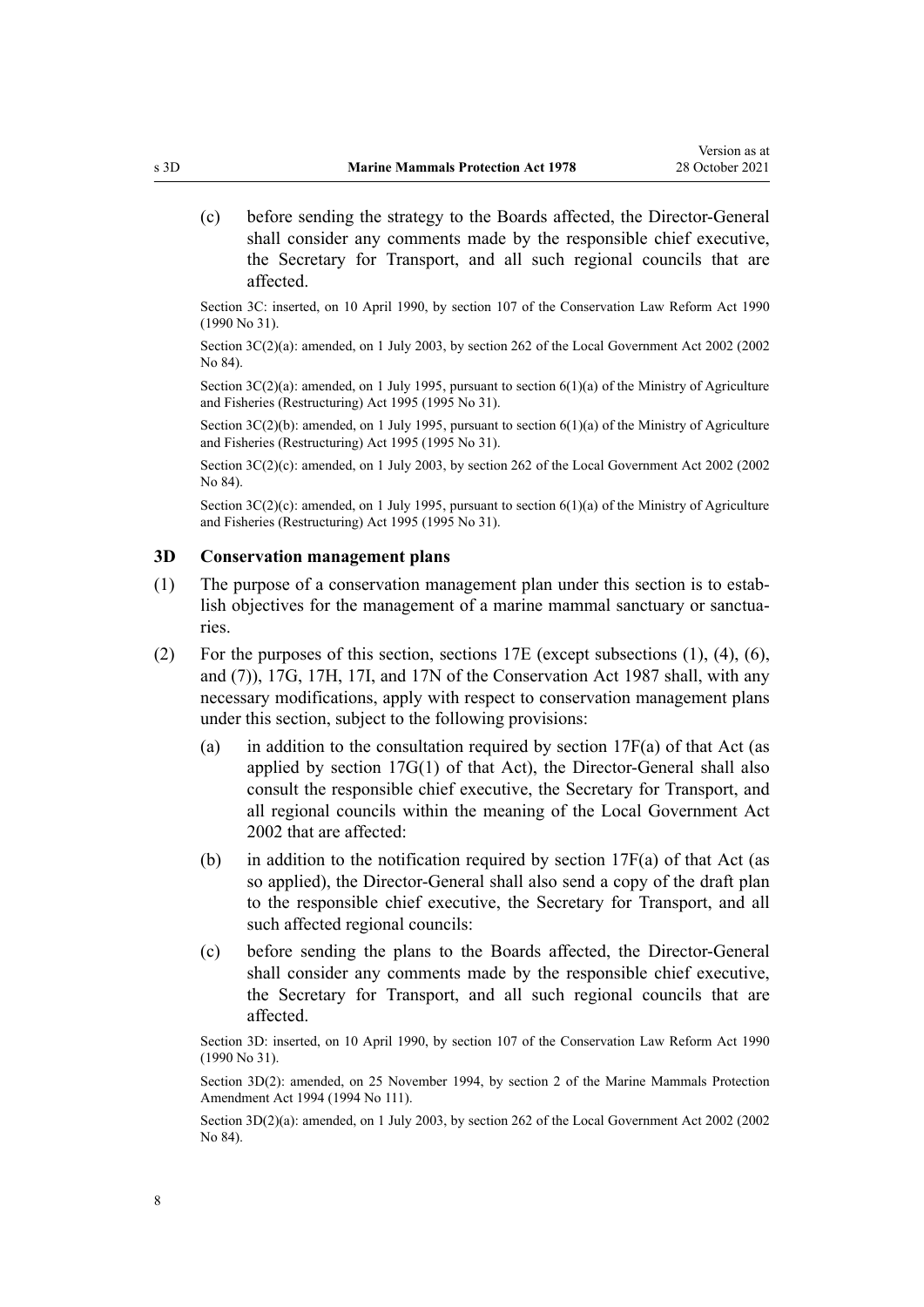<span id="page-8-0"></span>Section 3D(2)(a): amended, on 1 July 1995, pursuant to [section 6\(1\)\(a\)](http://legislation.govt.nz/pdflink.aspx?id=DLM366838) of the Ministry of Agriculture and Fisheries (Restructuring) Act 1995 (1995 No 31).

Section 3D(2)(b): amended, on 1 July 1995, pursuant to [section 6\(1\)\(a\)](http://legislation.govt.nz/pdflink.aspx?id=DLM366838) of the Ministry of Agriculture and Fisheries (Restructuring) Act 1995 (1995 No 31).

Section 3D(2)(c): amended, on 1 July 2003, by [section 262](http://legislation.govt.nz/pdflink.aspx?id=DLM174088) of the Local Government Act 2002 (2002 No 84).

Section  $3D(2)(c)$ : amended, on 1 July 1995, pursuant to section  $6(1)(a)$  of the Ministry of Agriculture and Fisheries (Restructuring) Act 1995 (1995 No 31).

### **3E Population management plans**

- (1) The Minister may from time to time approve a population management plan in respect of 1 or more species, being threatened species or other species of marine mammal, containing all or any of the following matters in respect of each species:
	- (a) an assessment of the biology and status of the species:
	- (b) an assessment of any known fisheries interaction with the species:
	- (c) an assessment of the degree of risk caused by fishing-related mortality and other human-induced sources of mortality to the species, whether within New Zealand fisheries waters or elsewhere within the range of the species:
	- (d) an estimate of the range of human-induced mortality for the species which would allow the criteria specified in [section 3F](#page-9-0) to be met:
	- (e) an estimate of the range of fishing-related mortality for the species which would allow the criteria specified in [section 3F](#page-9-0) to be met:
	- (f) the maximum allowable level of fishing-related mortality for the species, in New Zealand fisheries waters, which would allow the criteria specified in [section 3F](#page-9-0) to be met:
	- (g) subject to [section 3G](#page-9-0), if a level has been set under paragraph (f), the maximum allowable level of fishing-related mortality for the species, in specified areas within New Zealand fisheries waters:
	- (h) recommendations to the Minister of Fisheries on measures to mitigate the fishing-related mortality of the species:
	- (i) recommendations to the Minister of Fisheries on the standard of infor‐ mation to be collected on fishing-related mortality.
- (2) In the case of any marine mammals ranging outside New Zealand fisheries waters, the maximum allowable level of fishing-related mortality set under paragraph (f) or paragraph (g) of subsection (1) shall be based on a fair and equitable consideration of the proportion that the estimated fishing-related mortality of marine mammals within those waters bears to the total estimated mortality of marine mammals in all waters (including waters outside New Zealand fisheries waters).

Section 3E: inserted, on 1 October 1996, by [section 316\(1\)](http://legislation.govt.nz/pdflink.aspx?id=DLM399975) of the Fisheries Act 1996 (1996 No 88).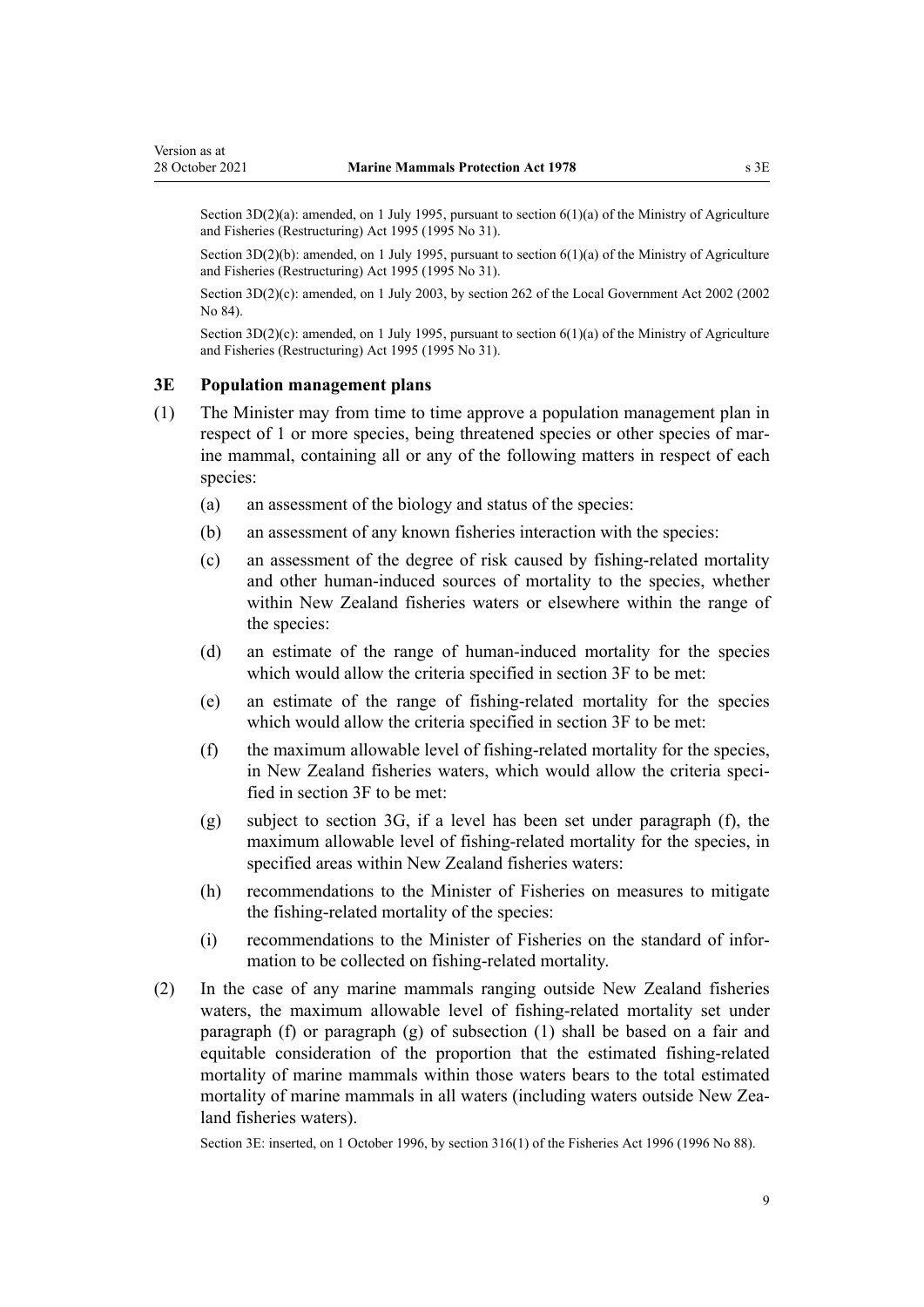### <span id="page-9-0"></span>**3F Determining maximum allowable level of fishing-related mortality**

In determining the maximum allowable level of fishing-related mortality for threatened species or any other marine mammals under [section 3E\(1\)\(f\),](#page-8-0) the Minister,—

- (a) in the case of any threatened species, shall determine a level of fishingrelated mortality which should allow the species to achieve non-threat‐ ened status as soon as reasonably practicable, and in any event within a period not exceeding 20 years:
- (b) in the case of any other marine mammal, shall determine a level of fishing-related mortality which should neither cause a net reduction in the size of the population nor seriously threaten the reproductive capacity of the species.

Section 3F: inserted, on 1 October 1996, by [section 316\(1\)](http://legislation.govt.nz/pdflink.aspx?id=DLM399975) of the Fisheries Act 1996 (1996 No 88).

#### **3G Determining area-based maximum levels of fishing-related mortality**

- (1) Area-based limits set under section  $3E(1)(g)$  shall be set only—
	- (a) for populations of threatened species that are geographically or genetically discrete; and
	- (b) for areas corresponding to areas having effect under the [Fisheries Act](http://legislation.govt.nz/pdflink.aspx?id=DLM394191) [1996](http://legislation.govt.nz/pdflink.aspx?id=DLM394191) as fisheries management areas or quota management areas.
- (2) In setting any area-based limit for a threatened species under section  $3E(1)(g)$ , the Minister shall determine a level of fishing-related mortality for a discrete population referred to in subsection (1) which should neither cause a net reduc‐ tion in the size of the population nor seriously threaten the reproductive capacity of that population.

Section 3G: inserted, on 1 October 1996, by [section 316\(1\)](http://legislation.govt.nz/pdflink.aspx?id=DLM399975) of the Fisheries Act 1996 (1996 No 88).

### **3H Procedure for preparation and approval of population management plans**

- (1) Population management plans shall be prepared and approved as follows:
	- (a) the Director-General shall prepare every population management plan in consultation with every Conservation Board and with such persons as the Director-General considers are representative of those classes of per‐ sons interested in the plan, including such persons or organisations as the Director-General considers are representative of Maori, environmental interests, commercial interests, and recreational interests:
	- (b) the Director-General shall then publish notice of the draft plan at least once in each of the daily newspapers published in Auckland, Wellington, Christchurch, and Dunedin, respectively:
	- (c) every notice under paragraph (b) shall—
		- (i) state that the draft plan is available for inspection at the places and times specified in the notice; and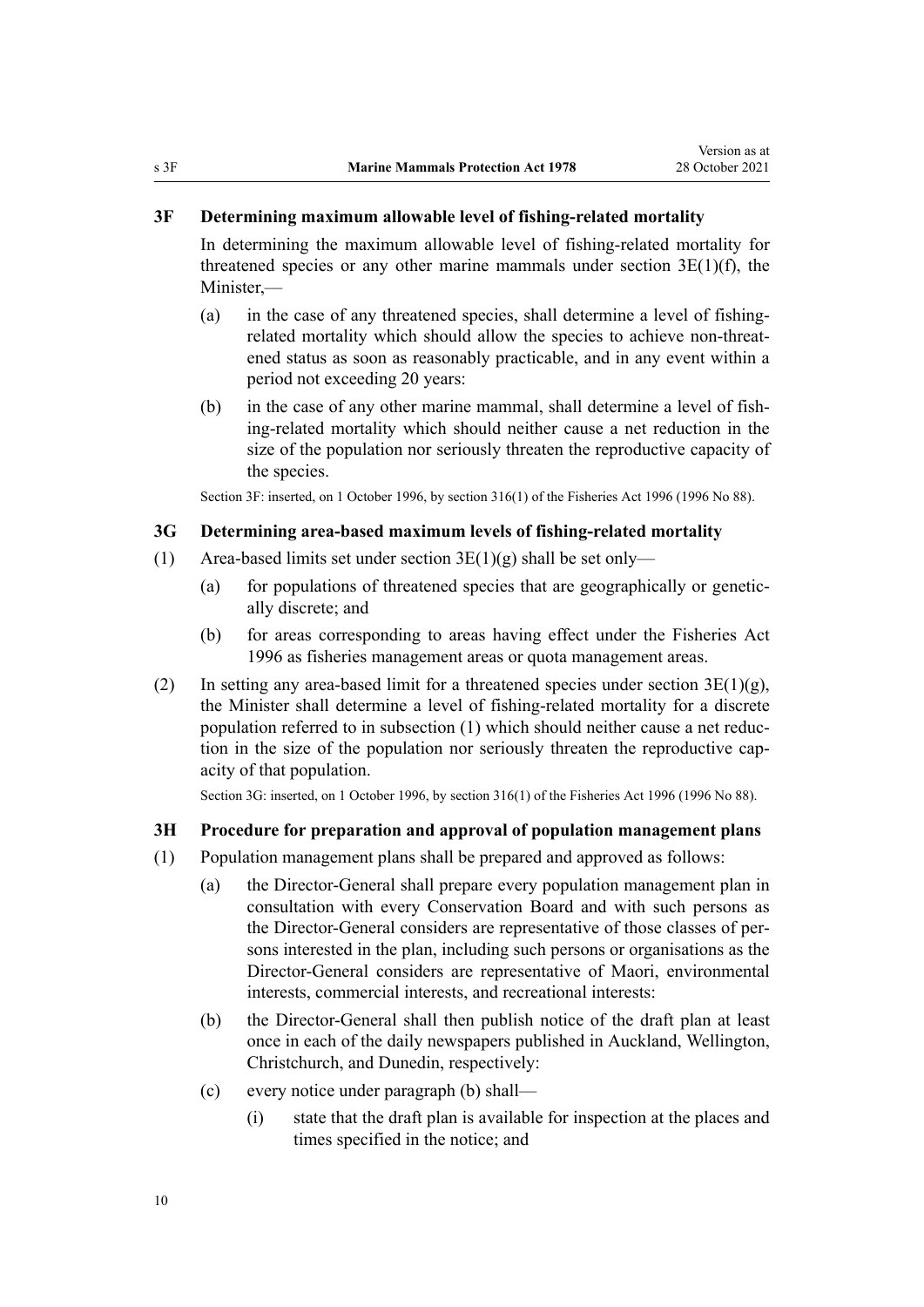- (ii) call upon persons or organisations interested to lodge with the Director-General submissions on the draft before the date specified for the purpose in the notice, being a date not less than 40 working days after the date of the publication of the notice; and
- (iii) require any person who wishes to be heard in support of the person's submission to so advise the Director-General:
- (d) any person or organisation may make written submissions to the Director-General on any draft plan, at the place and before the date specified for the purpose in the notice:
- (e) from the time of publication of a draft plan until public opinion on it has been made known to the Director-General, he or she shall make the draft available for public inspection during normal office hours, in such places and quantities as are likely to encourage public participation in the development of the proposal:
- (f) the Director-General shall give every person or organisation who or which, in making submissions on the draft, asked to be heard in support of his or her or its comments a reasonable opportunity of appearing before the Director-General or the Director-General's representative or representatives:
- (g) the Director-General, or his or her representative or representatives, may hear submissions from any other person or organisation consulted on the draft:
- (h) the Director-General shall prepare a summary of the submissions received on the draft and public opinion made known on the draft:
- (i) after considering such submissions and public opinion, the Director-General may revise the draft:
- (j) the Director-General shall send to the Minister of Fisheries and to the New Zealand Conservation Authority a copy of the summary prepared under paragraph (h) together with a copy of the draft plan:
- (k) the New Zealand Conservation Authority shall consider the summary of submissions and the draft plan and send to the Minister and the Director-General any comments on the draft:
- (l) the Director-General, after having regard to any comments received under paragraph (k),—
	- (i) may amend the draft:
	- (ii) shall send to the Minister the summary prepared under paragraph (h) together with a copy of the draft plan:
- (m) after having regard to—
	- (i) the provisions of [sections 3E](#page-8-0), [3F,](#page-9-0) and [3G](#page-9-0); and
	- (ii) all submissions made on the draft plan; and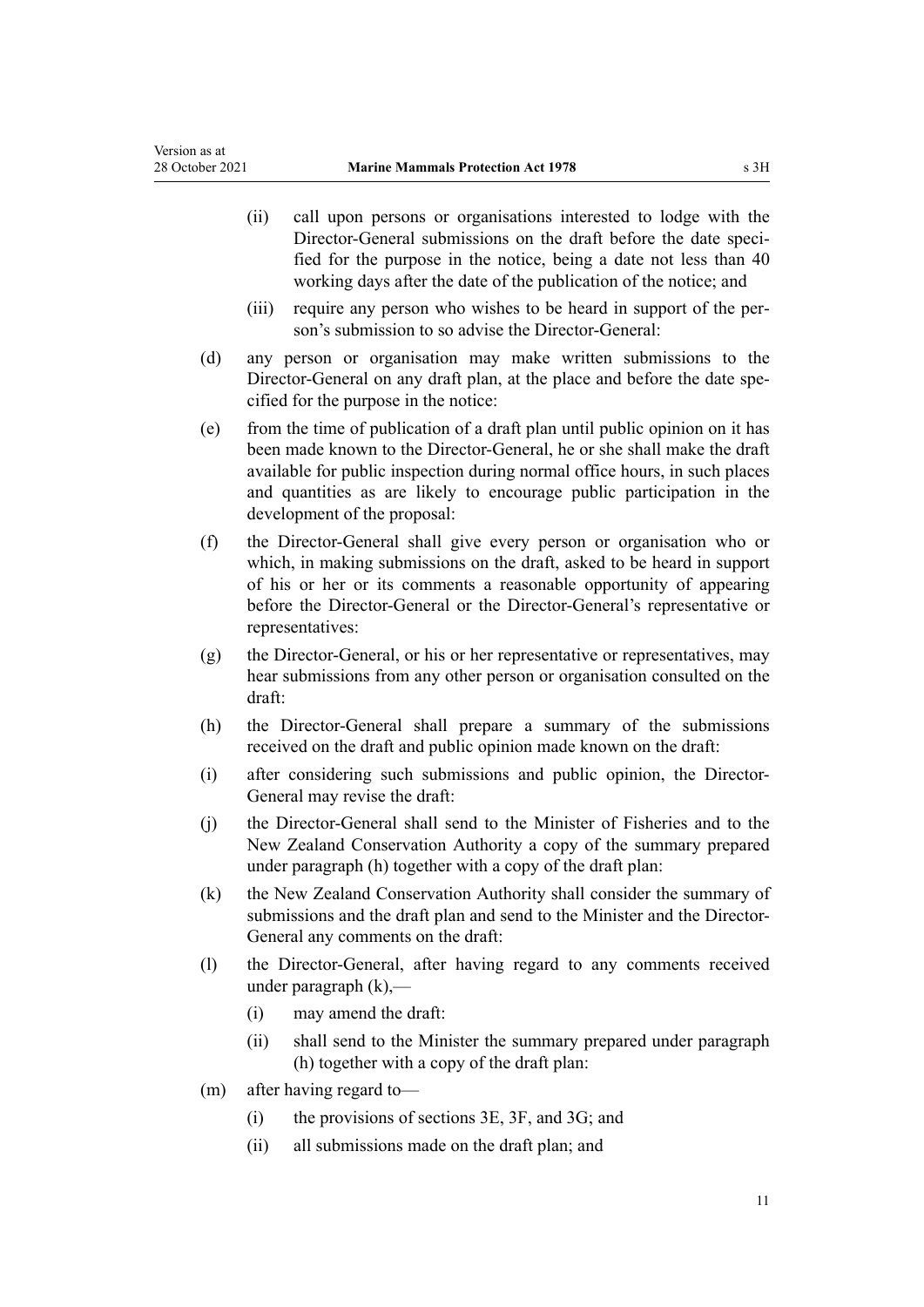<span id="page-11-0"></span>

(iii) such other matters as the Minister considers relevant,—

the Minister may approve the plan subject to the concurrence of the Min‐ ister of Fisheries and refer it to that Minister for concurrence:

- (n) the Minister of Fisheries may concur with the draft plan after having regard to the impacts of implementing the maximum allowable level of fishing-related mortality on commercial fishing and such other matters as that Minister considers relevant:
- (o) the Minister, with the concurrence of the Minister of Fisheries, may approve the plan:
- (p) the approved plan shall be available for public inspection at the head office of the Department of Conservation at such times as may be speci‐ fied in the notice given in respect of the plan under subsection (2).
- (2) The Director-General shall, by notice in the *Gazette*, specify—
	- (a) the species to which the approved plan relates; and
	- (b) the maximum allowable level of fishing-related mortality specified in the approved plan; and
	- (c) the times at which the approved plan is available for public inspection at the head office of the Department of Conservation.
- (3) Any approved plan may be amended, and paragraph (a) and paragraphs (l) to (p) of subsection (1) and subsection (2) shall apply to every such amendment with any necessary modifications.

Section 3H: inserted, on 1 October 1996, by [section 316\(1\)](http://legislation.govt.nz/pdflink.aspx?id=DLM399975) of the Fisheries Act 1996 (1996 No 88). Section 3H(1)(o): inserted, on 23 June 1998, by [section 36](http://legislation.govt.nz/pdflink.aspx?id=DLM427273) of the Fisheries (Remedial Issues) Amendment Act 1998 (1998 No 67).

### **4 Restrictions on holding or taking marine mammals**

- (1) Notwithstanding anything in any other enactment, but subject to this Act, no person shall—
	- (a) hold a marine mammal in captivity; or
	- (b) take any marine mammal, whether alive or dead, in or from its natural habitat or in or from any other place—

without first obtaining a permit to do so from the Minister or from any person or persons authorised in that behalf by the Minister.

- (1A) The Minister may from time to time, by notice, prescribe criteria and standards in respect of any kind of permit referred to in subsection (1); and the prescribed criteria and standards shall be deemed to form part of permits of that kind and shall be complied with accordingly.
- (2) Subject to [section 5\(3\)](#page-13-0) and to any regulations made under [section 28](#page-31-0), no person shall import into New Zealand or export from New Zealand any marine mam-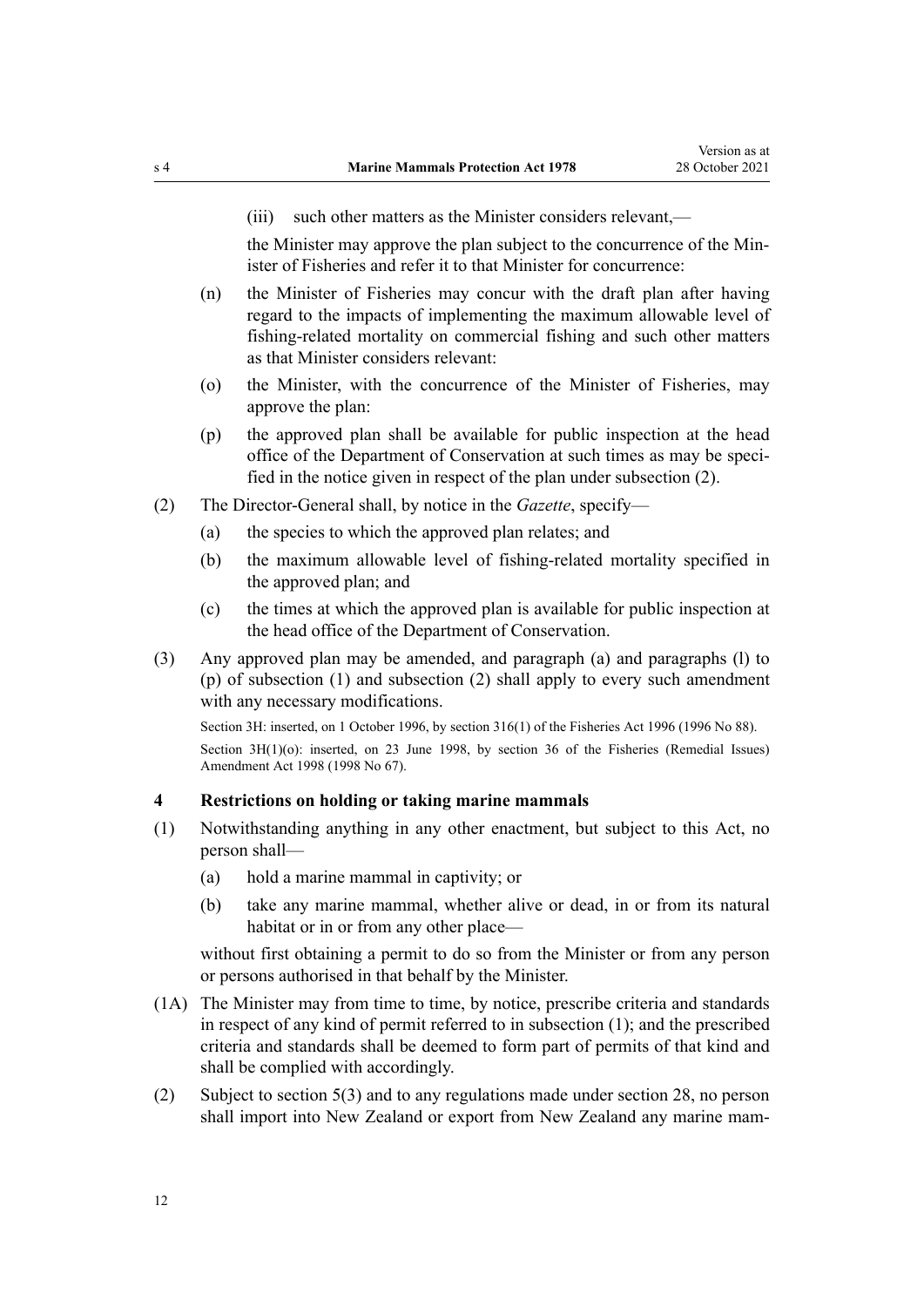mal or marine mammal product except pursuant to a permit issued under this Act.

- (3) Nothing in subsection (2) shall apply with respect to any whale product the subject of an order made under [section 96](http://legislation.govt.nz/pdflink.aspx?id=DLM7039309) of the Customs and Excise Act 2018.
- (4) *[Repealed]*
- (5) A permit shall not be required—
	- (a) by any person who finds or collects bones, teeth, ivory, or ambergris that have already separated naturally from a marine mammal if that person, as soon as practicable, notifies the Director-General or an officer of the find, and gives details of the time, place, and circumstances under which the find was made:
	- (b) by any person who finds any dead marine mammal or part of one and, if authorised to do so by an officer and acting pursuant to his directions, sends the mammal or part to the Department of Conservation or to any approved research establishment, laboratory, or public museum:
	- (c) by any person taking from or bringing into New Zealand any marine mammal product, being an ornament or an item for personal use or adornment made wholly or principally from any part or parts of a marine mammal, if the marine mammal product accompanies that person from or into New Zealand or comprises part of that person's belongings and was in existence in a similar form as at the commencement of this Act.
- (6) A notice under subsection (1A) is secondary legislation (*see* [Part 3](http://legislation.govt.nz/pdflink.aspx?id=DLM7298343) of the Legislation Act 2019 for publication requirements).

|                                   | Legislation Act 2019 requirements for secondary legislation made under this section                                                                                        |                                          |
|-----------------------------------|----------------------------------------------------------------------------------------------------------------------------------------------------------------------------|------------------------------------------|
| <b>Publication</b>                | The maker must publish it in the Gazette                                                                                                                                   | LA19 ss 73, 74 $(1)(a)$ ,<br>Sch 1 cl 14 |
| <b>Presentation</b>               | It is not required to be presented to the House of<br>Representatives because a transitional exemption applies cl 32(1)(a)<br>under Schedule 1 of the Legislation Act 2019 | LA19 s 114, Sch 1                        |
| <b>Disallowance</b>               | It may be disallowed by the House of Representatives                                                                                                                       | LA19 ss 115, 116                         |
| This note is not part of the Act. |                                                                                                                                                                            |                                          |

Section 4 heading: substituted, on 25 November 1994, by section 3 of the Marine Mammals Protection Act Amendment 1994 (1994 No 111).

Section 4(1): substituted, on 25 May 1995, by section 3(1) of the Marine Mammals Protection Amendment Act 1994 (1994 No 111).

Section 4(1A): inserted, on 25 November 1994, by section 3(1) of the Marine Mammals Protection Act Amendment 1994 (1994 No 111).

Section 4(1A): amended, on 28 October 2021, by [section 3](http://legislation.govt.nz/pdflink.aspx?id=LMS268932) of the Secondary Legislation Act 2021 (2021 No 7).

Section 4(3): amended, on 1 October 2018, by [section 443\(3\)](http://legislation.govt.nz/pdflink.aspx?id=DLM7039957) of the Customs and Excise Act 2018 (2018 No 4).

Section 4(4): repealed, on 1 April 1987, by [section 65\(1\)](http://legislation.govt.nz/pdflink.aspx?id=DLM106995) of the Conservation Act 1987 (1987 No 65).

Section 4(5)(a): amended, on 1 April 1987, pursuant to [section 65\(1\)](http://legislation.govt.nz/pdflink.aspx?id=DLM106995) of the Conservation Act 1987 (1987 No 65).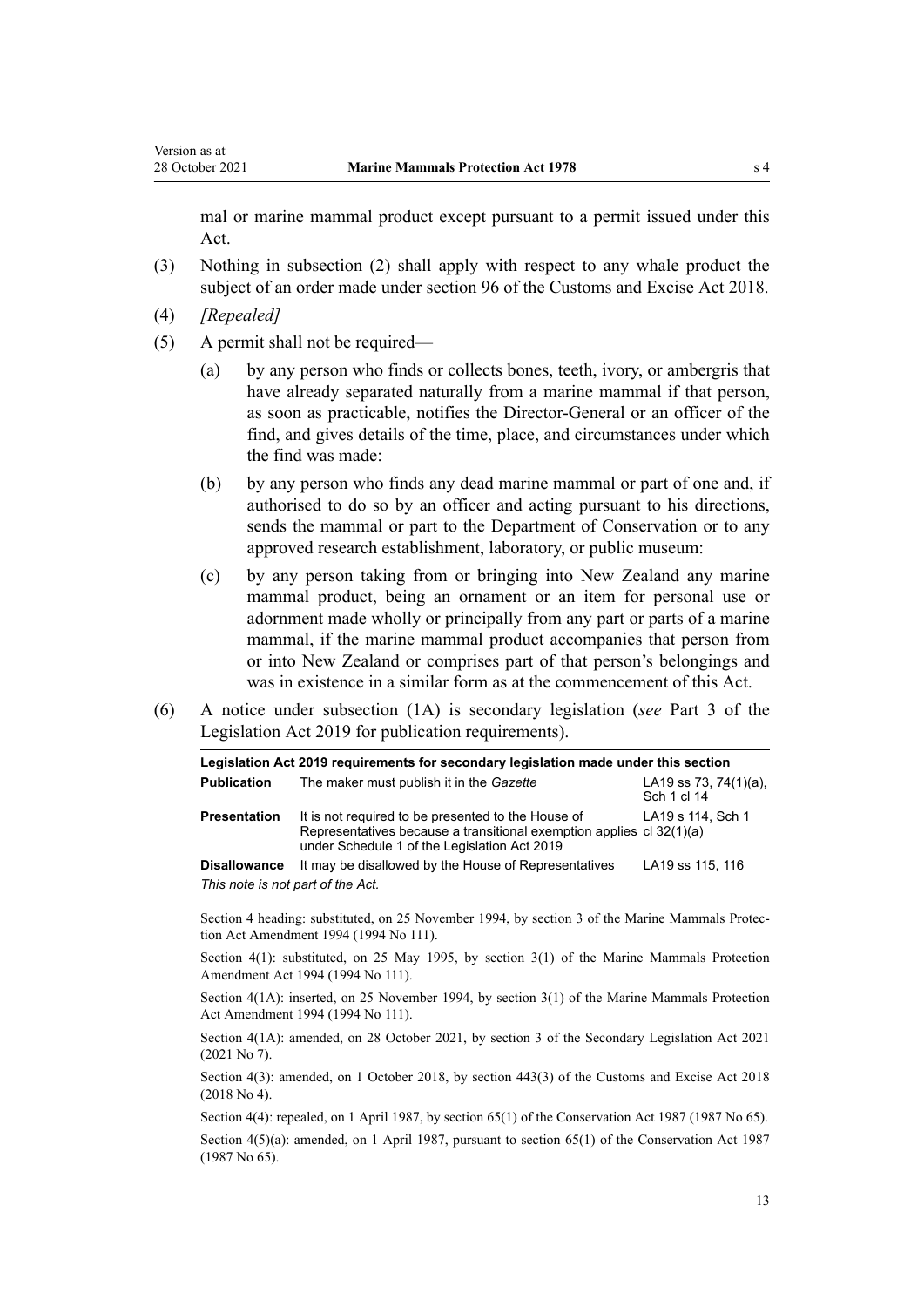<span id="page-13-0"></span>Section  $4(5)(b)$ : amended, on 1 April 1987, pursuant to [section 65\(1\)](http://legislation.govt.nz/pdflink.aspx?id=DLM106995) of the Conservation Act 1987 (1987 No 65).

Section 4(6): inserted, on 28 October 2021, by [section 3](http://legislation.govt.nz/pdflink.aspx?id=LMS268932) of the Secondary Legislation Act 2021 (2021 No 7).

### **5 Application for permit**

- (1) Every person who desires to obtain a permit to hold or take any marine mam‐ mal or to import or export any marine mammal or marine mammal product shall make application in writing to the Director-General accompanied by the prescribed fee (if any).
- (2) Every application shall specify—
	- (a) the full name and address of the applicant, whether or not the applicant is a New Zealand citizen, and details of such qualifications and experi‐ ence as the applicant considers will assist the Minister in his consider‐ ation of the application:
	- (b) in the case of an intended research project, a full description of the project or programme in which the marine mammal to be taken will be used, a complete list of the sponsors or co-operating institutions concerned with the project, and the names and qualifications of any scientists involved:
	- (c) where the marine mammal is for display or zoological purposes, details relating to the facilities where the mammal taken will be held or dis‐ played or, if a certificate has been issued in respect of any zoological garden pursuant to regulations made under section 25 of the Animals Act 1967, details of the certificate:
	- (d) where a marine mammal is to be captured, the number of persons to be involved, the population or area from which it is proposed to take the mammal, and details of the proposed methods of capture and transportation.
- (3) No person shall make an application under this section to import any marine mammal or marine mammal product unless a permit issued under the Animals Act 1967 in respect of such import has first been obtained.
- (4) The Director-General may investigate any application, and may request the applicant to provide such further information as the Director-General thinks will assist the Minister. On completing any such investigation the Director-General shall forward the application and all supporting documents to the Minister, together with a report on the nature and extent of the investigation and any conclusions that the Director-General may have drawn as a result.
- (5) The Minister shall, before he grants a permit under [section 6](#page-14-0), publish, by notice in the *Gazette*, details of the application for that permit and shall, in the same notice, call for submissions in respect of that application to be made to him in writing by any person within 28 days after the date of publication of the notice: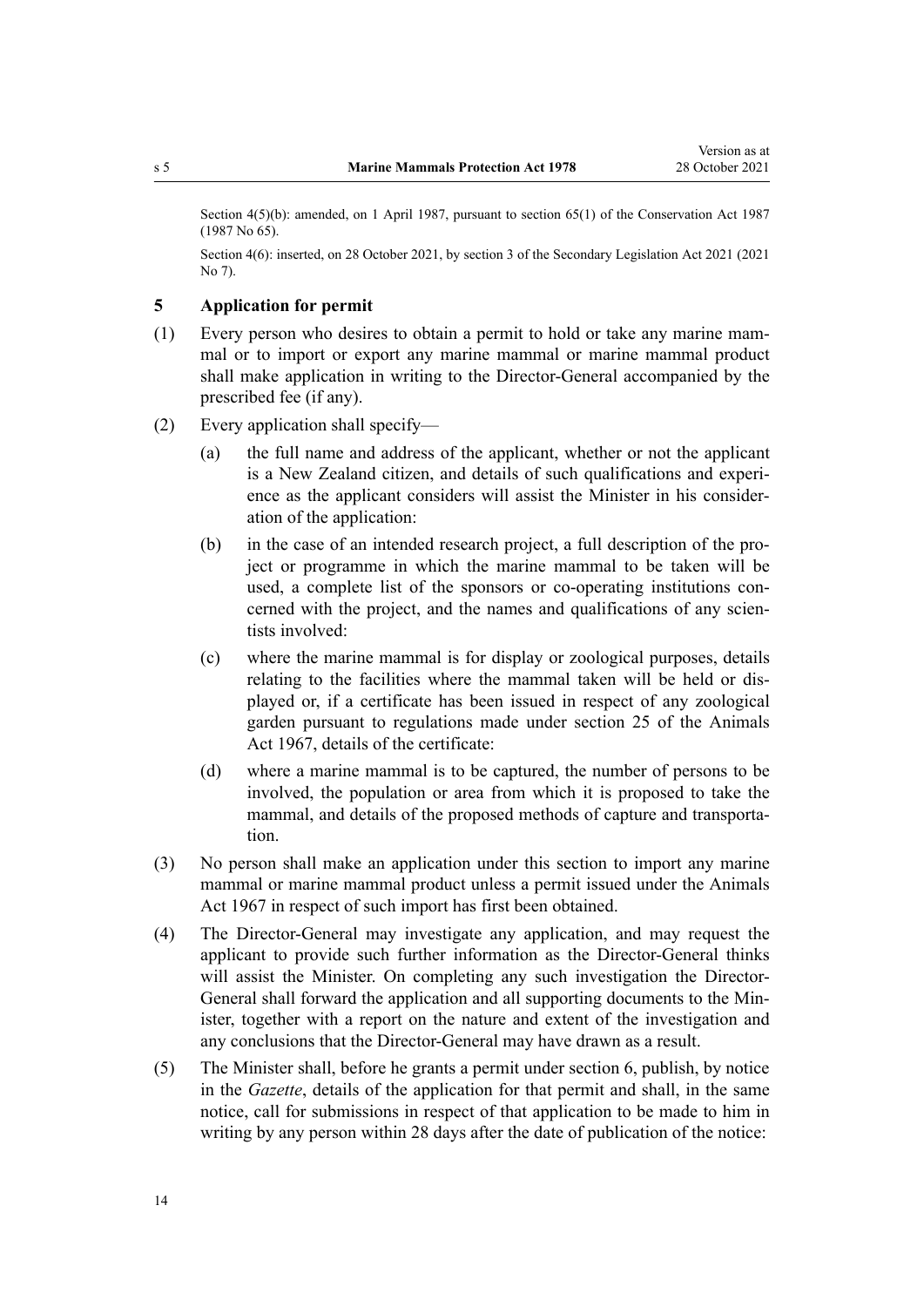<span id="page-14-0"></span>provided that nothing in this subsection applies to an application for a permit to take whalebone from dead whales.

- (6) Notwithstanding subsection (5), the Minister shall not, except in the case of an application for a permit to hunt and kill any marine mammal or capture any marine mammal for display purposes, be required to publish the notice referred to in that subsection if he is satisfied that it is expedient for the notice not to be published in any case where the application relates to an emergency situation or to the taking of any marine mammal solely for the purposes of research.
- (7) In considering any application for a permit, the Minister shall have regard to—
	- (a) the need to conserve, protect, or manage any marine mammal:
	- (b) any international agreement to which New Zealand is a party:
	- (c) any submissions received pursuant to subsection (5).

Section 5(1): amended, on 25 November 1994, by section 4(1) of the Marine Mammals Protection Amendment Act 1994 (1994 No 111).

Section 5(5) proviso: added, on 25 November 1994, by section 4(2) of the Marine Mammals Protection Amendment Act 1994 (1994 No 111).

### **6 Grant of permit**

The Minister, in his discretion, may grant a permit under this Act or refuse to grant a permit, and his decision shall be final.

### **7 Conditions of permit**

- (1) Subject to such conditions as may be prescribed by regulations made under this Act, the Minister may attach to any permit such conditions as he thinks fit, including conditions relating to—
	- (a) the taking of marine mammals solely for the purpose of research:
	- (b) the taking of marine mammals to be held in zoological gardens or aquaria or other places of a similar nature for observation by the public under such conditions as may also be specified in the permit:
	- (c) the methods by which any species of marine mammals may be managed:
	- (d) the boats, gear, equipment, and methods to be used in taking any marine mammal:
	- (e) the payment of a deposit or fee not exceeding such amount as may be prescribed by regulations made under this Act in respect of any marine mammal:
	- (f) the entering into of a bond in favour of the Crown, either with or without sureties, for such amount as the Minister thinks will give security for the performance by the permit holder of any obligation incurred under this Act or the permit: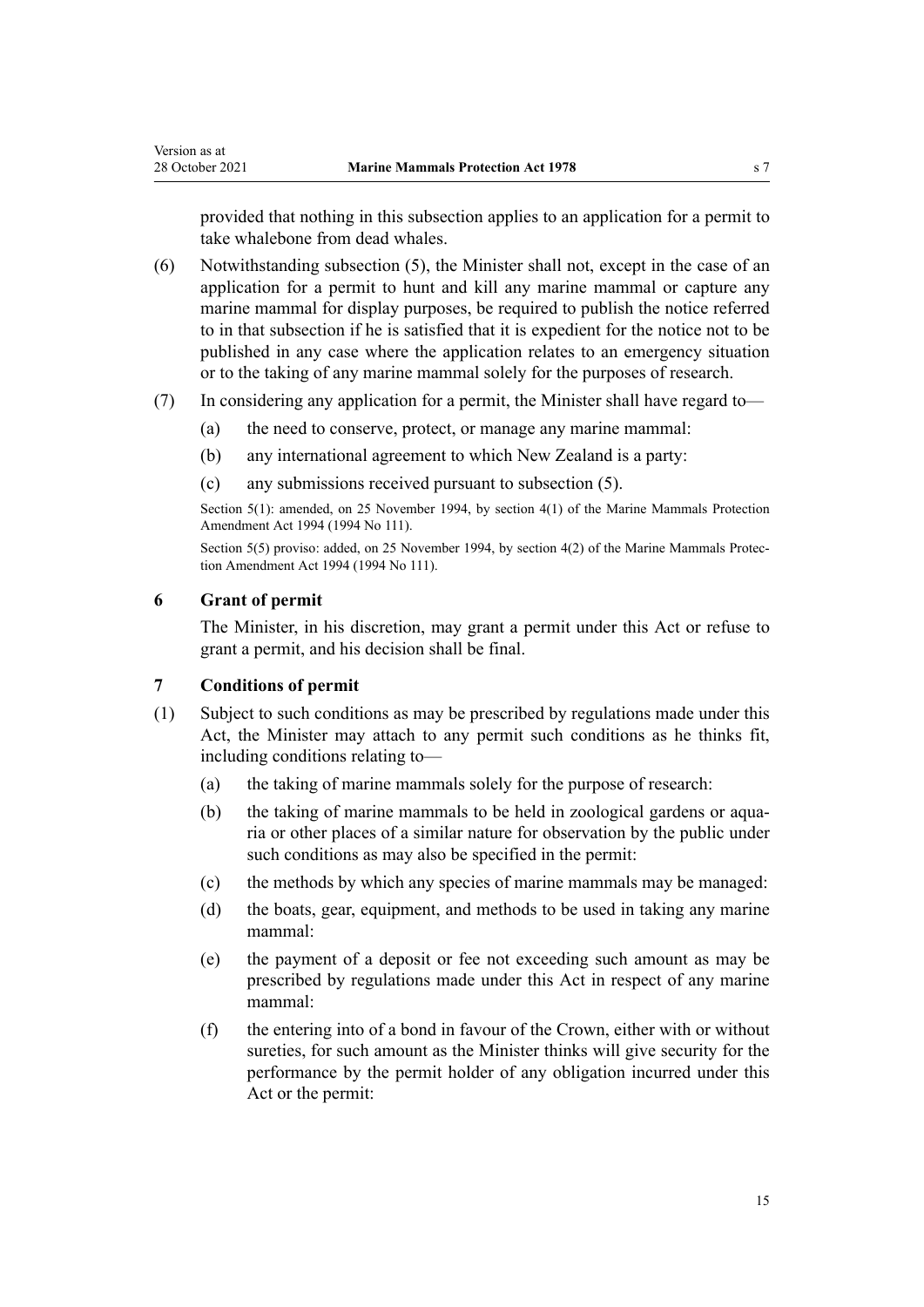- <span id="page-15-0"></span>(g) the records that are to be kept by the permit holder in relation to any marine mammal, and any information which is to be supplied to either the Minister or the Director-General.
- (2) Any permit may be revoked and the conditions attached to it amended at any time by the Minister or by any person authorised by him.
- (3) No permit shall be transferred to any other person except with the consent in writing of the Minister.

### **8 Register of marine mammal permits**

- (1) For the purposes of this Act, the Director-General shall set up and maintain a register of permits granted by the Minister.
- (2) The register shall be open to inspection by the public during ordinary office hours on payment of a fee of \$2.
- (3) On payment to him of a fee of \$5, the Director-General shall send to any per‐ son requesting the same in writing a copy of any specified entry in the register.
- (4) Wherever a permit is granted, renewed, amended, or revoked by the Minister under this Act, the Director-General shall make an appropriate entry in the register, showing—
	- (a) in the case of the issue of a permit, the name and address of the holder, the actions authorised by the permit, any conditions which the Minister may attach or any directions he may have given in respect of it, and the date on which the application was granted:
	- (b) in the case of the revocation of a permit, the date and the grounds on which the revocation was made.
- (5) The Director-General shall also, in respect of any entry, record such other par‐ ticulars as may from time to time be prescribed by regulations made under this Act, and such further conditions, amendments, or directions as the Minister may from time to time attach, make, or give in respect of any permit.

#### **9 Offence to take marine mammal without permit**

- (1) Every person commits an offence and is liable to imprisonment for a term not exceeding 2 years or to a fine not exceeding \$250,000 who takes, has in possession, exports, imports, has on board any vessel, vehicle, aircraft, or hovercraft, or has control of any marine mammal, otherwise than under this Act or a permit.
- (2) Upon the conviction of any person for an offence against subsection (1), any marine mammal unlawfully taken, in possession, under the control of any person, or on board any vessel, vehicle, aircraft, or hovercraft, and all vessels, vehicles, aircraft, hovercraft, gear, nets, tackle, equipment, and apparatus used in respect of the commission of the offence shall be forfeit to the Crown, and shall be disposed of as the Minister thinks fit.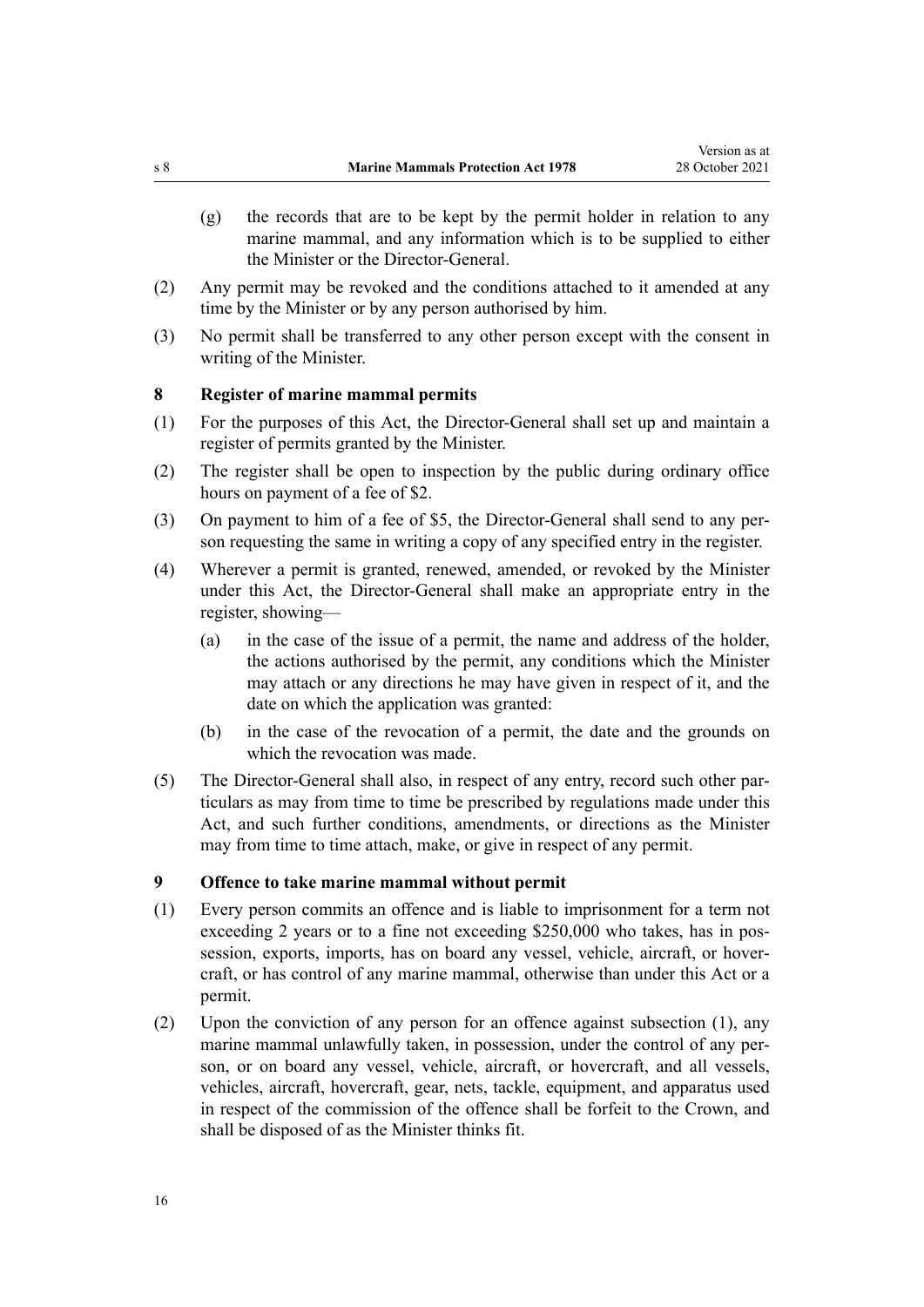<span id="page-16-0"></span>Section 9(1): substituted, on 1 October 1996, by [section 316\(1\)](http://legislation.govt.nz/pdflink.aspx?id=DLM399975) of the Fisheries Act 1996 (1996) No 88).

Section 9(1): amended, on 25 October 2013, by [section 39\(a\)](http://legislation.govt.nz/pdflink.aspx?id=DLM5469534) of the Conservation (Natural Heritage Protection) Act 2013 (2013 No 89).

Section 9(1): amended, on 25 October 2013, by [section 39\(b\)](http://legislation.govt.nz/pdflink.aspx?id=DLM5469534) of the Conservation (Natural Heritage Protection) Act 2013 (2013 No 89).

### **10 Director-General to be notified of actions taken in respect of marine mammals**

- (1) Where any person completes any action in relation to a marine mammal, being an action that he is authorised to take under or pursuant to this Act or to a permit, he shall forthwith give to the Director-General full details of the results of that action, including—
	- (a) the number of injuries caused or deaths among any taken marine mammals, together with the date on and the location at which those injuries or deaths occurred, and the species injured or killed:
	- (b) the cause, as far as may be determined, of any such injury or death:
	- (c) the measures taken to avoid further such injuries or deaths:
	- (d) whether any species of marine mammal other than that authorised was taken, the location and date of such a taking, the method by which it was taken, and whether or not it appeared to be unharmed when it was released.
- (2) Every person commits an offence against this Act who contravenes subsection (1).

#### **11 Marine Mammals Officers**

- (1) Every warranted officer, and every fishery officer appointed under [section 196](http://legislation.govt.nz/pdflink.aspx?id=DLM398601) of the Fisheries Act 1996, and every constable, shall be a Marine Mammals Officer for the purposes of this Act.
- (2) For the purposes of this Act, the Director-General may from time to time appoint any person to be a Marine Mammals Officer on such terms and condi‐ tions as may be approved. If any person appointed as an officer is a full-time officer or employee of the State services he shall not be entitled to any addi‐ tional remuneration in respect of his appointment under this subsection.
- (3) Every person appointed under subsection (2) shall be appointed for such term, not exceeding 3 years, as the Director-General thinks fit, and may be reappoin‐ ted.
- (4) Any person appointed under subsection (2) may at any time be removed from office by the Director-General for incapacity, neglect of duty, or misconduct, or may at any time resign his office by writing addressed to the Director-General.
- (5) Any person appointed under subsection (2) shall, on the expiration of the term of his appointment, or on the sooner expiry of his appointment by removal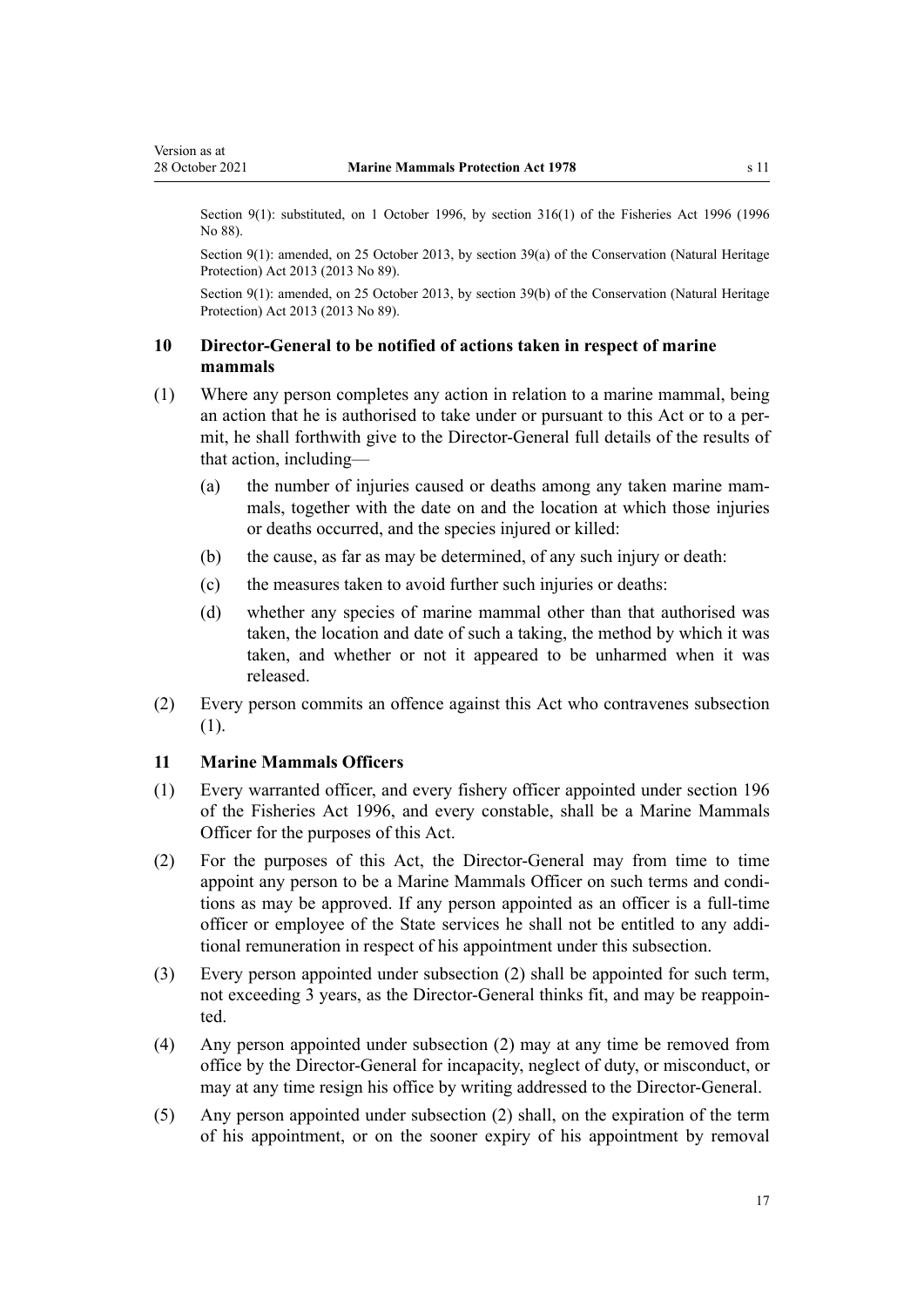<span id="page-17-0"></span>from office or resignation, surrender to the Director-General his warrant of appointment.

- (6) No person appointed under subsection (2) shall, by virtue of that appointment, be deemed to be employed in the service of Her Majesty for the purposes of the [Public Service Act 2020](http://legislation.govt.nz/pdflink.aspx?id=LMS106157) or the [Government Superannuation Fund Act 1956.](http://legislation.govt.nz/pdflink.aspx?id=DLM446000)
- (7) Every person declared to be an officer under subsection (1) shall have and may exercise, in respect of supervising, administering, and enforcing the provisions of this Act, all the powers that a warranted officer has in relation to super‐ vising, administering, and enforcing the provisions of the [Conservation Act](http://legislation.govt.nz/pdflink.aspx?id=DLM103609) [1987](http://legislation.govt.nz/pdflink.aspx?id=DLM103609).
- (8) Every officer appointed under subsection (2) shall have such duties and may exercise such powers in relation to marine mammals as the Director-General may direct, being powers of no greater extent than those exercised by a warranted officer.
- (9) The Director-General shall issue to every officer (except a constable) a warrant showing the officer's authority to exercise any powers conferred on him pursuant to this section.
- (10) The production by any officer of any warrant issued under this section or [sec‐](http://legislation.govt.nz/pdflink.aspx?id=DLM106939) [tion 59](http://legislation.govt.nz/pdflink.aspx?id=DLM106939) of the Conservation Act 1987 or [section 196](http://legislation.govt.nz/pdflink.aspx?id=DLM398601) of the Fisheries Act 1996 or of any evidence that the officer is a constable shall, until the contrary is proved, be sufficient authority for any such officer to do anything authorised by subsection (7) or subsection (8).

Section 11(1): amended, on 1 October 2001, pursuant to [section 314\(1\)\(v\)](http://legislation.govt.nz/pdflink.aspx?id=DLM399971) of the Fisheries Act 1996 (1996 No 88).

Section 11(1): amended, on 1 April 1987, by [section 65\(1\)](http://legislation.govt.nz/pdflink.aspx?id=DLM106995) of the Conservation Act 1987 (1987) No 65).

Section 11(6): amended, on 7 August 2020, by [section 135](http://legislation.govt.nz/pdflink.aspx?id=LMS176959) of the Public Service Act 2020 (2020 No 40).

Section 11(7): amended, on 1 April 1987, by [section 65\(1\)](http://legislation.govt.nz/pdflink.aspx?id=DLM106995) of the Conservation Act 1987 (1987) No 65).

Section 11(8): amended, on 1 April 1987, by [section 65\(1\)](http://legislation.govt.nz/pdflink.aspx?id=DLM106995) of the Conservation Act 1987 (1987 No 65).

Section 11(10): amended, on 1 October 2001, pursuant to [section 314\(1\)\(v\)](http://legislation.govt.nz/pdflink.aspx?id=DLM399971) of the Fisheries Act 1996 (1996 No 88).

Section 11(10): amended, on 1 April 1987, by [section 65\(1\)](http://legislation.govt.nz/pdflink.aspx?id=DLM106995) of the Conservation Act 1987 (1987 No 65).

### **12 Officers to be provided with subsistence and accommodation**

(1) Any officer authorised in that behalf by the Director-General may go on board any vessel, aircraft, or hovercraft used for taking any marine mammal and shall, during such period as may be specified in his authority, be entitled to remain on board, to be provided with subsistence and, where appropriate, accommodation, and to be present at all operations relating to the taking of marine mammals.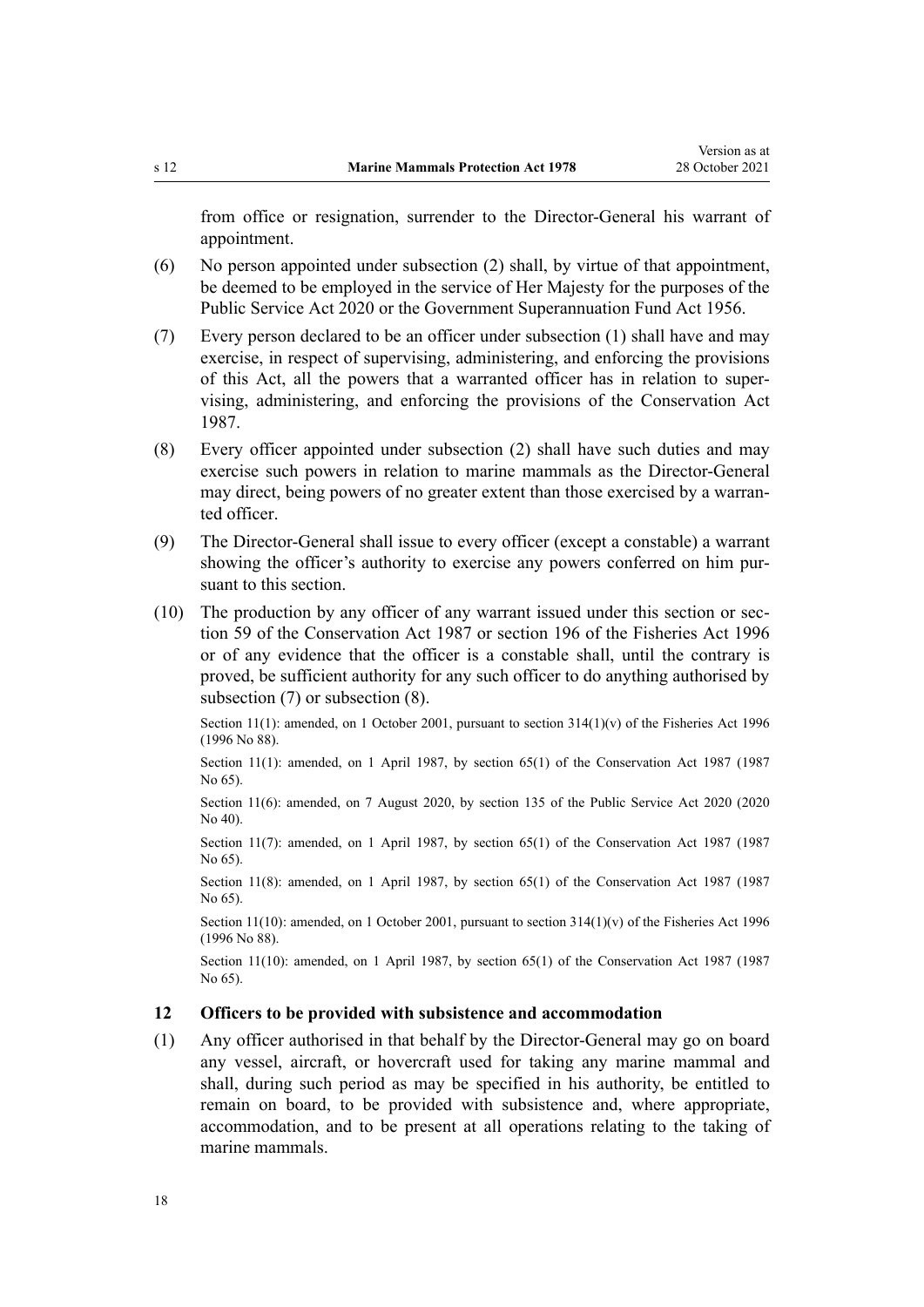- <span id="page-18-0"></span>(2) The master or person in command of any vessel or aircraft or hovercraft shall be paid such amount as may be approved for supplying any subsistence or accommodation to an officer under subsection (1).
- (3) Every person commits an offence against this Act who refuses to supply sub‐ sistence or accommodation to any officer under this section, or to allow him to be present at all operations relating to the taking of marine mammals.

### **13 Powers of search**

- (1) Subject to this Act and notwithstanding anything to the contrary in the [Conser‐](http://legislation.govt.nz/pdflink.aspx?id=DLM103609) [vation Act 1987,](http://legislation.govt.nz/pdflink.aspx?id=DLM103609) every officer who has reason to believe or suspect that a breach of this Act or of any regulation made under it has been or is being committed, may enter, inspect, and examine any vehicle, vessel, aircraft, or hovercraft.
- (2) The provisions of [Part 4](http://legislation.govt.nz/pdflink.aspx?id=DLM2136770) of the Search and Surveillance Act 2012 (except for [subpart 3\)](http://legislation.govt.nz/pdflink.aspx?id=DLM2136781) apply in respect of the powers in subsection (1).
- (3) An officer shall not enter, inspect, or examine any aircraft or hovercraft unless he is accompanied by the pilot in command, or the owner, or a representative or agent of the owner, of the aircraft or hovercraft.
- (4) An officer shall not enter any dwellinghouse except pursuant to a warrant issued under [section 14.](#page-19-0)
- (5) Every officer may, in the course of any search under this section or [section 14](#page-19-0), open (by force if necessary) any container, package, or receptacle, and seize and take away any marine mammal supposedly illegally taken together with any such container, package, or receptacle, or seize and take away any thing which he has reason to believe will be evidence of a breach of the provisions of this Act or of any regulation made under it.
- (5A) The provisions of [subparts 1](http://legislation.govt.nz/pdflink.aspx?id=DLM2136771), [5](http://legislation.govt.nz/pdflink.aspx?id=DLM2136842), [6,](http://legislation.govt.nz/pdflink.aspx?id=DLM2136860) [7,](http://legislation.govt.nz/pdflink.aspx?id=DLM2136877) [9](http://legislation.govt.nz/pdflink.aspx?id=DLM2136888), and [10](http://legislation.govt.nz/pdflink.aspx?id=DLM2136896) of Part 4 of the Search and Sur‐ veillance Act 2012 apply in respect of the powers in subsection (5).
- (6) Every person in or about any dwellinghouse, place, vehicle, or vessel inspected under the provisions of this Act, and the pilot in command and the owner and every agent or representative of the owner of any aircraft or hovercraft so inspected, shall—
	- (a) facilitate the entry, inspection, and examination by an officer:
	- (b) facilitate the removal of any container, package, receptacle, or thing.

Section 13(1): amended, on 1 April 1987, by [section 65\(1\)](http://legislation.govt.nz/pdflink.aspx?id=DLM106995) of the Conservation Act 1987 (1987 No 65).

Section 13(2): replaced, on 1 October 2012, by [section 274\(1\)](http://legislation.govt.nz/pdflink.aspx?id=DLM4356800) of the Search and Surveillance Act 2012 (2012 No 24).

Section 13(4): amended, on 13 December 1979, by section 2 of the Marine Mammals Protection Amendment Act 1979 (1979 No 98).

Section 13(5A): inserted, on 1 October 2012, by [section 274\(2\)](http://legislation.govt.nz/pdflink.aspx?id=DLM4356800) of the Search and Surveillance Act 2012 (2012 No 24).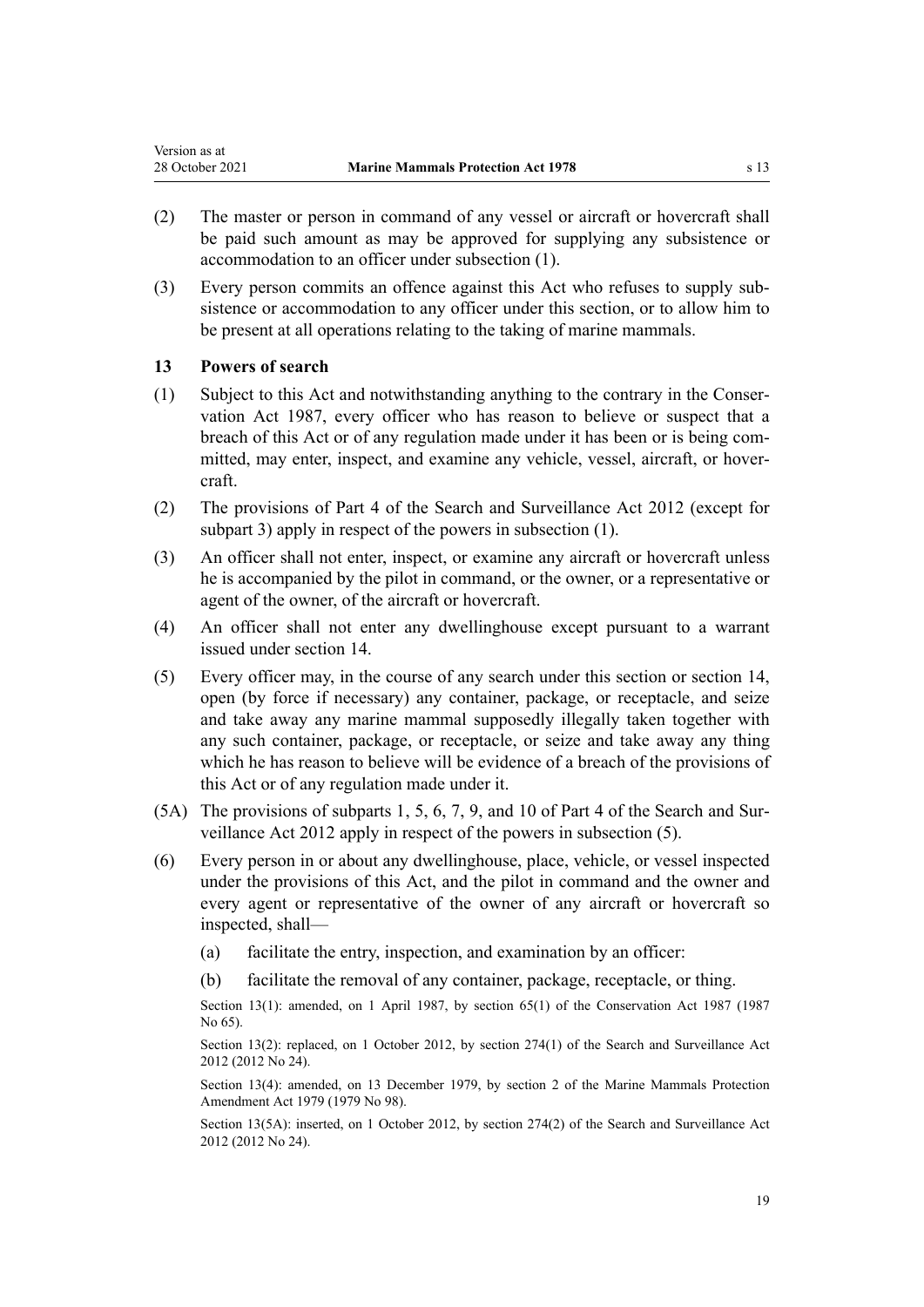### <span id="page-19-0"></span>**14 Officer may obtain warrant**

- (1) An issuing officer (within the meaning of [section 3](http://legislation.govt.nz/pdflink.aspx?id=DLM2136542) of the Search and Surveil‐ lance Act 2012) may, on application by an officer made in the manner provided in [subpart 3](http://legislation.govt.nz/pdflink.aspx?id=DLM2136781) of Part 4 of that Act, issue a search warrant, to every officer named in the warrant, authorising the entry and search of any dwellinghouse, place, vehicle, aircraft, or hovercraft if the issuing officer is satisfied that there are reasonable grounds to suspect that—
	- (a) any breach of this Act or any regulation made under it has been, is being, or will be committed; or
	- (b) preparation has been made to commit a breach of this kind.
- (2) The provisions of [Part 4](http://legislation.govt.nz/pdflink.aspx?id=DLM2136770) of the Search and Surveillance Act 2012 apply.

Section 14: replaced, on 1 October 2012, by [section 275](http://legislation.govt.nz/pdflink.aspx?id=DLM2137023) of the Search and Surveillance Act 2012 (2012 No 24).

Section 14(1): amended, on 26 March 2015, by [section 4](http://legislation.govt.nz/pdflink.aspx?id=DLM6413206) of the Marine Mammals Protection Amendment Act 2015 (2015 No 24).

### **15 Officers, etc, protected from proceedings**

No action or proceedings shall be brought against the Crown, or any officer, or any person acting under the instructions of an officer, in respect of any thing done or undertaken for the purpose of carrying out the provisions of this Act or any regulations made under it where the Crown or those persons have acted in good faith and with reasonable care.

### **16 Reporting of accidental death or injury**

- (1) Where any person, in the course of fishing pursuant to any licence, permit, or permission granted or given under the [Fisheries Act 1983](http://legislation.govt.nz/pdflink.aspx?id=DLM66581), accidentally or incidentally kills or injures a marine mammal he shall—
	- (a) if fishing from a vessel, record the event in the vessel's log and report the event in writing to an officer or a fishery officer (as defined in sec[tion 2\(1\)](http://legislation.govt.nz/pdflink.aspx?id=DLM394199) of the Fisheries Act 1996) not later than 48 hours after the arrival of the vessel in port; and
	- (b) in any other case, report the event in writing to an officer or a fishery officer (as defined in [section 2\(1\)](http://legislation.govt.nz/pdflink.aspx?id=DLM394199) of the Fisheries Act 1996) as soon as practicable.
- (2) Any person (not being a person to whom subsection (1) applies) who, by any means whatsoever, accidentally or incidentally kills or injures any marine mammal shall report the event to an officer or a fishery officer (as defined in [section 2\(1\)](http://legislation.govt.nz/pdflink.aspx?id=DLM394199) of the Fisheries Act 1996) as soon as practicable.
- (3) Every report under subsection (1) or subsection (2) shall include—
	- (a) the location of the area where the event took place; and
	- (b) the species (if known) of the marine mammal killed or injured, or a general description of the mammal; and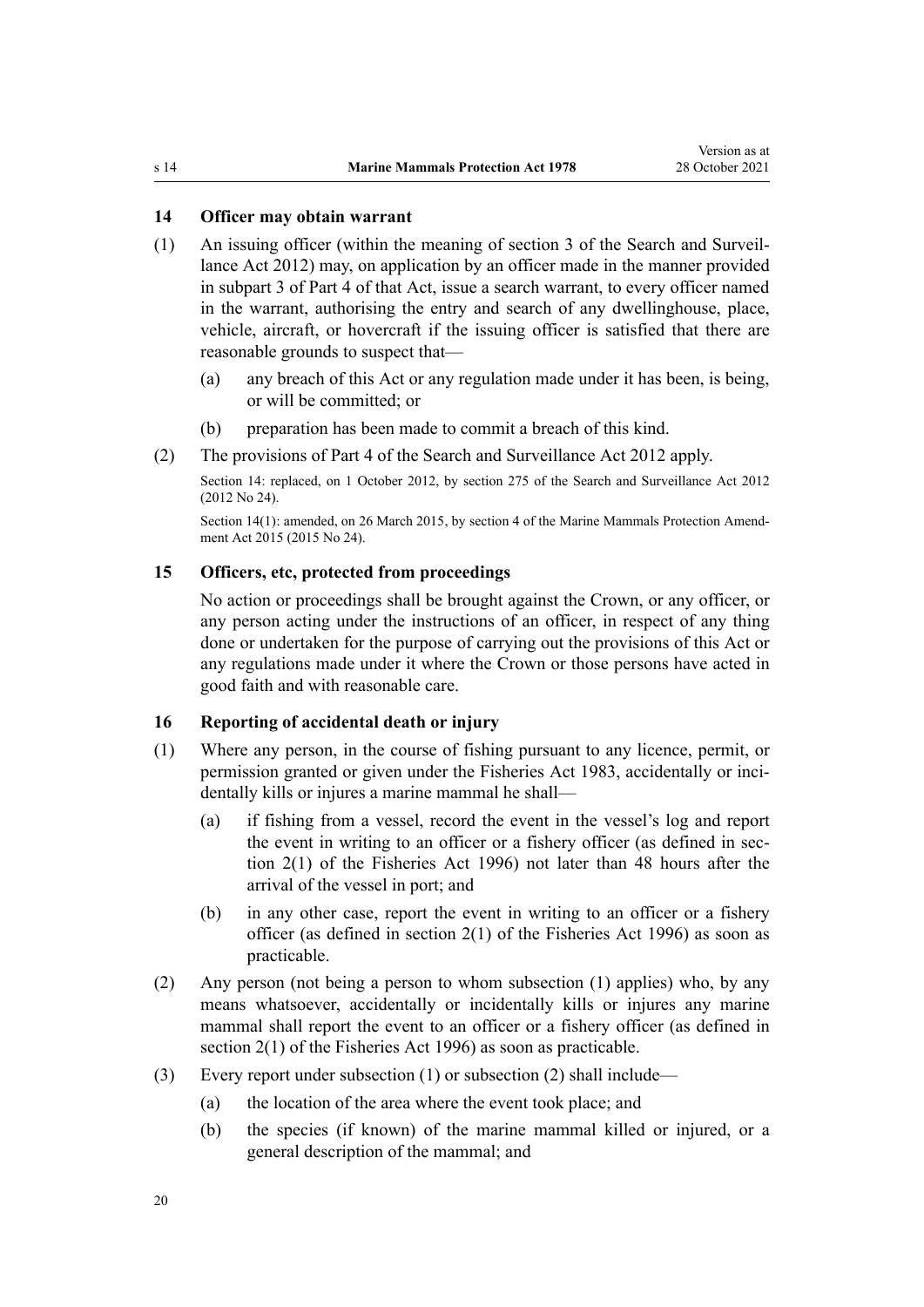- (c) a description of conditions and the circumstances of the event.
- (3A) In addition to providing the particulars required by subsection (1) or subsection (2), a person required to report an event to which that subsection applies shall provide to the Director-General such other particulars relating to the event as the Director-General may require for the purposes of this Act.
- (4) Every person commits an offence against this Act who contravenes subsection (1) or subsection (2).
- (5) Every person commits an offence against this Act who refuses or fails to fur‐ nish any information or particulars required by the Director-General under sub‐ section  $(3A)$ .
- (6) Every person who commits an offence against this section is liable on convic‐ tion before a District Court Judge to a fine not exceeding \$10,000.

Section 16(1): amended, on 1 October 1996, by [section 316\(1\)](http://legislation.govt.nz/pdflink.aspx?id=DLM399975) of the Fisheries Act 1996 (1996 No 88).

Section 16(1): amended, on 1 October 1983, by [section 108\(1\)](http://legislation.govt.nz/pdflink.aspx?id=DLM70539) of the Fisheries Act 1983 (1983) No 14).

Section 16(1)(a): amended, on 1 October 1996, by [section 316\(1\)](http://legislation.govt.nz/pdflink.aspx?id=DLM399975) of the Fisheries Act 1996 (1996) No 88).

Section 16(1)(b): amended, on 1 October 1996, by [section 316\(1\)](http://legislation.govt.nz/pdflink.aspx?id=DLM399975) of the Fisheries Act 1996 (1996 No 88).

Section 16(2): amended, on 1 October 1996, by [section 316\(1\)](http://legislation.govt.nz/pdflink.aspx?id=DLM399975) of the Fisheries Act 1996 (1996 No 88).

Section 16(3)(a): amended, on 1 October 1996, by [section 316\(1\)](http://legislation.govt.nz/pdflink.aspx?id=DLM399975) of the Fisheries Act 1996 (1996 No 88).

Section 16(3)(c): amended, on 1 October 1996, by [section 316\(1\)](http://legislation.govt.nz/pdflink.aspx?id=DLM399975) of the Fisheries Act 1996 (1996) No 88).

Section 16(3A): inserted, on 1 October 1996, by [section 316\(1\)](http://legislation.govt.nz/pdflink.aspx?id=DLM399975) of the Fisheries Act 1996 (1996 No 88).

Section 16(5): inserted, on 25 October 2013, by [section 40](http://legislation.govt.nz/pdflink.aspx?id=DLM5469535) of the Conservation (Natural Heritage Protection) Act 2013 (2013 No 89).

Section 16(6): inserted, on 25 October 2013, by [section 40](http://legislation.govt.nz/pdflink.aspx?id=DLM5469535) of the Conservation (Natural Heritage Protection) Act 2013 (2013 No 89).

### **17 Purse seining**

<span id="page-20-0"></span>Version as at

- (1) No person shall use any purse seine net for the purposes of fishing unless—
	- (a) that person has in the net an escape panel or aperture from which any dolphin or porpoise can readily escape; and
	- (b) that person follows a fishing practice acceptable to the Director-General.
- (2) Subject to subsection (3), the Director-General may, from time to time by notice, grant, in respect of any person or class of persons, or any vessel, vehicle, aircraft, or hovercraft, or any fish, or any waters, exemption from the requirements of subsection (1), either wholly or partially and either with or without conditions; and may in like manner amend or revoke any such notice.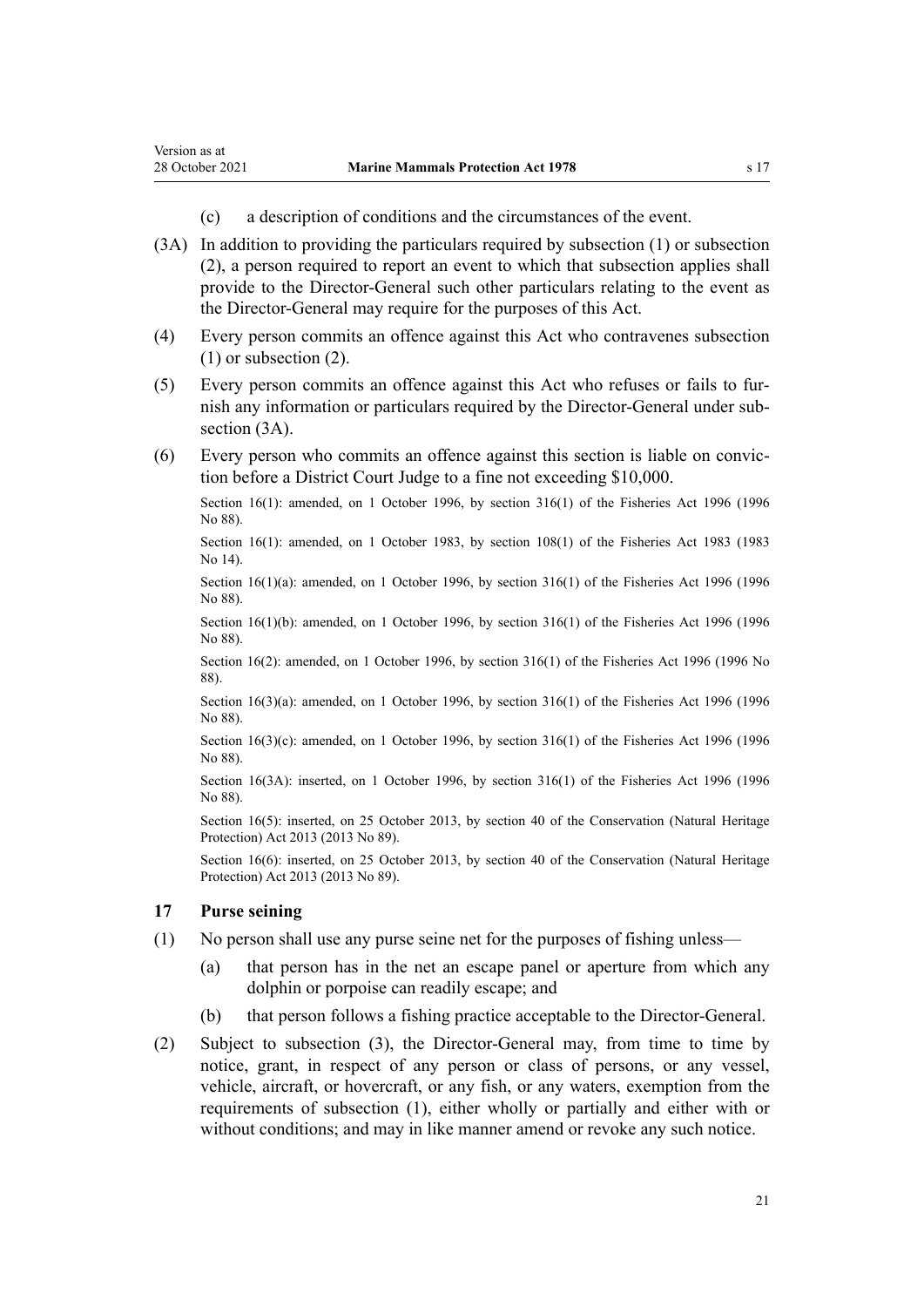- <span id="page-21-0"></span>(3) No exemption from the requirements of subsection (1) shall be given in respect of a purse seine net used in fishing for yellowfin tuna.
- (4) Every person commits an offence against this Act who contravenes subsection (1) or, where any exemption has been granted by notice under subsection (2), contravenes or fails to comply with any conditions imposed by such notice.
- (5) The following are secondary legislation (*see* [Part 3](http://legislation.govt.nz/pdflink.aspx?id=DLM7298343) of the Legislation Act 2019 for publication requirements):
	- (a) a notice under this section, unless it applies only to 1 or more named persons; and
	- (b) an amendment or a revocation of a notice under this section that is secondary legislation.
- (6) If a notice under this section applies only to 1 or more named persons, the Director-General must notify the making of the notice in the *Gazette*.

|                                   | Legislation Act 2019 requirements for secondary legislation made under this section                                                                                        |                                          |
|-----------------------------------|----------------------------------------------------------------------------------------------------------------------------------------------------------------------------|------------------------------------------|
| <b>Publication</b>                | The maker must publish it in the Gazette                                                                                                                                   | LA19 ss 73, 74 $(1)(a)$ ,<br>Sch 1 cl 14 |
| <b>Presentation</b>               | It is not required to be presented to the House of<br>Representatives because a transitional exemption applies cl 32(1)(a)<br>under Schedule 1 of the Legislation Act 2019 | LA19 s 114, Sch 1                        |
| <b>Disallowance</b>               | It may be disallowed by the House of Representatives                                                                                                                       | LA19 ss 115, 116                         |
| This note is not part of the Act. |                                                                                                                                                                            |                                          |

Section 17(2): amended, on 28 October 2021, by [section 3](http://legislation.govt.nz/pdflink.aspx?id=LMS268932) of the Secondary Legislation Act 2021 (2021 No 7).

Section 17(5): inserted, on 28 October 2021, by [section 3](http://legislation.govt.nz/pdflink.aspx?id=LMS268932) of the Secondary Legislation Act 2021 (2021 No 7).

Section 17(6): inserted, on 28 October 2021, by [section 3](http://legislation.govt.nz/pdflink.aspx?id=LMS268932) of the Secondary Legislation Act 2021 (2021 No 7).

### **18 Treatment or disposal of sick or dead marine mammals**

- (1) Nothing in this Act shall affect—
	- (a) any person who gives any humane assistance, care, or medication to any stranded, sick, or injured marine mammal if (where known) details of the mammal's species, length, sex, and condition, or a general descrip‐ tion of the mammal, and details of the treatment and any results of the treatment are forwarded to the Director-General or an officer as soon as practicable:
	- (b) the moving of any marine mammal by or under the direction of any officer in the interests of public safety or the well-being of the mammal:
	- (c) the destruction of any aged, sick, distressed, or troublesome marine mammal by or under the direction of an officer or person authorised by the Minister.
- (2) Dead marine mammals shall be disposed of in accordance with the advice of an officer or person authorised by the Minister, which advice shall be given,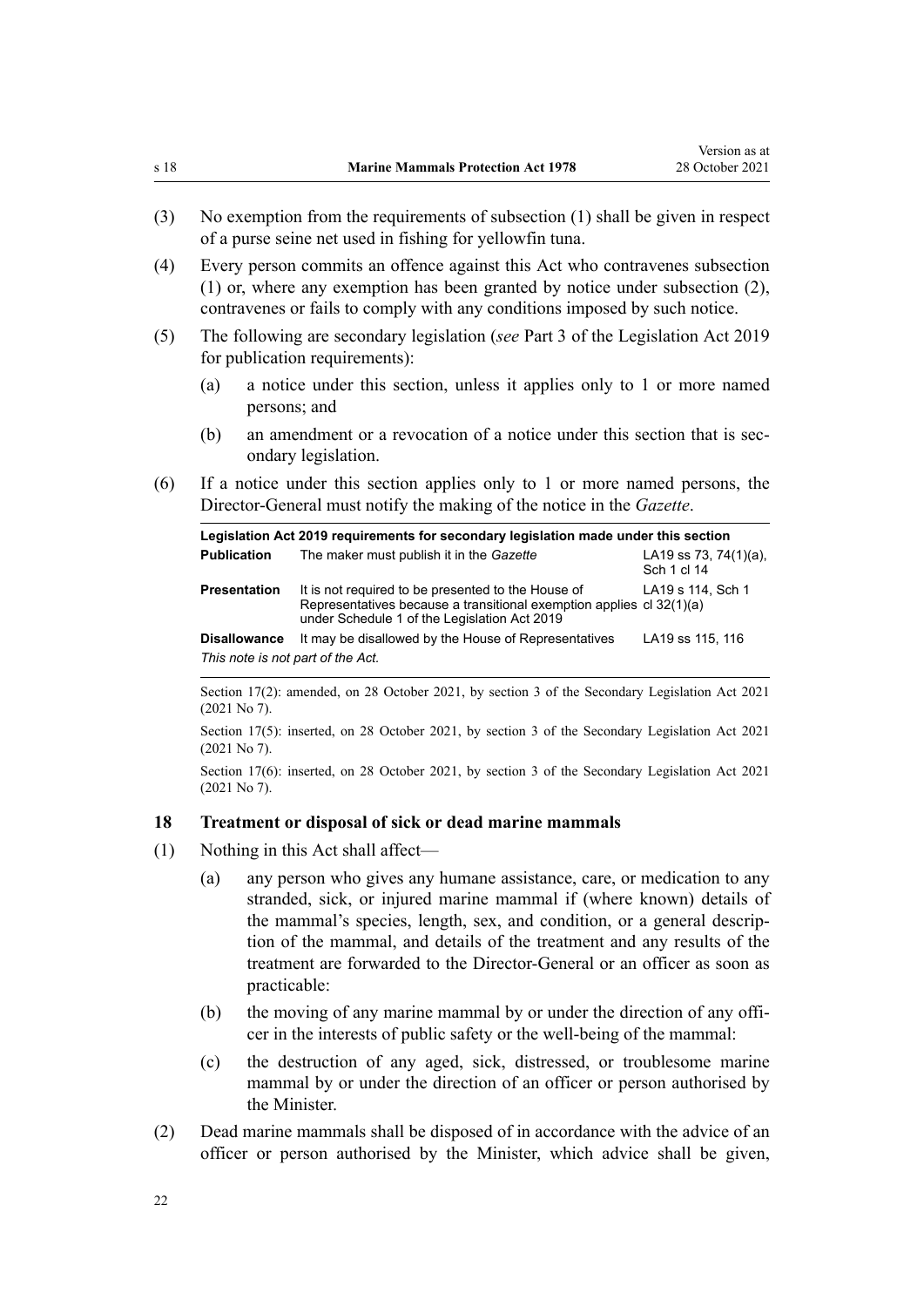<span id="page-22-0"></span>where practicable, after consultation with the occupier of the place where the marine mammal is found.

Section 18(1)(a): amended (with effect on 1 April 1987), on 1 July 1987, by section 11(1) of the State-Owned Enterprises Amendment Act 1987 (1987 No 117).

Section 18(1)(a): amended, on 1 April 1987, by [section 65\(1\)](http://legislation.govt.nz/pdflink.aspx?id=DLM106995) of the Conservation Act 1987 (1987 No 65).

Section  $18(1)(c)$ : amended, on 1 April 1987, by [section 65\(1\)](http://legislation.govt.nz/pdflink.aspx?id=DLM106995) of the Conservation Act 1987 (1987 No 65).

Section 18(2): amended, on 1 April 1987, by [section 65\(1\)](http://legislation.govt.nz/pdflink.aspx?id=DLM106995) of the Conservation Act 1987 (1987 No 65).

### **19 Destruction of diseased captive marine mammals**

- (1) Where any marine mammal is taken or kept pursuant to a permit issued under this Act, and is found at any time—
	- (a) to be affected with any unhealthy condition or to be diseased or suffering from any disability; or
	- (b) to be so injured or debilitated that it might be suffering—

an officer, veterinarian within the meaning of [section 4](http://legislation.govt.nz/pdflink.aspx?id=DLM363866) of the Veterinarians Act 2005, or other person authorised by the Minister, may seize or destroy that marine mammal.

- (2) The costs of and incidental to any such seizure or destruction shall be borne by the person keeping the marine mammal concerned.
- (3) No compensation shall be payable to any person under this section.

Section 19(1): amended, on 22 December 2005, pursuant to [section 95](http://legislation.govt.nz/pdflink.aspx?id=DLM364659) of the Veterinarians Act 2005 (2005 No 126).

#### **20 No derogation from certain enactments**

Nothing in this Act shall derogate from the provisions of—

- (a) the [Animal Welfare Act 1999:](http://legislation.govt.nz/pdflink.aspx?id=DLM49663)
- (b) [Part 4](http://legislation.govt.nz/pdflink.aspx?id=DLM343259) of the Antarctica (Environmental Protection) Act 1994:
- (c) the Ross Dependency Whaling Regulations, 1929, as published in the *Gazette* on 31 October 1929 at pages 2747 and 2748.

Section 20(a): substituted, on 1 January 2000, by [section 194](http://legislation.govt.nz/pdflink.aspx?id=DLM51965) of the Animal Welfare Act 1999 (1999 No 142).

Section 20(b): substituted, on 23 January 1998, by [section 56\(1\)](http://legislation.govt.nz/pdflink.aspx?id=DLM343623) of the Antarctica (Environmental Protection) Act 1994 (1994 No 119).

#### **21 Advisory, research, and technical committees**

(1) The Minister may from time to time appoint such advisory, research, or tech‐ nical committees of 1 or more persons as he thinks fit, and he may delegate to any such committee such of the powers conferred on him under this Act as he thinks fit or require the committee to investigate and report to him on such mat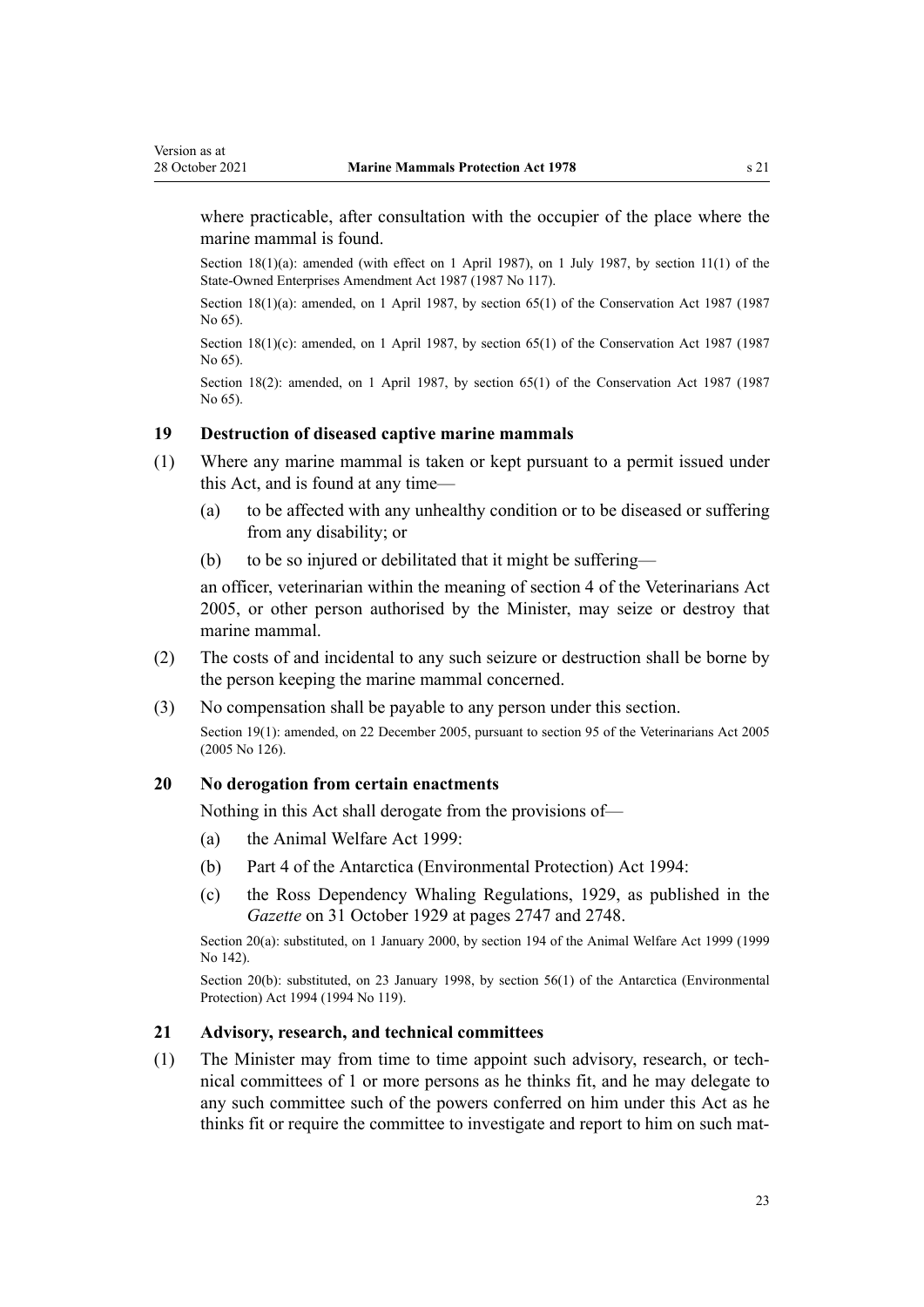<span id="page-23-0"></span>ters relating to marine mammals as he may direct or of which the committee, or any member or members of it, may have special knowledge or experience.

- (2) Every committee purporting to act pursuant to any delegation under this sec‐ tion shall, in the absence of proof to the contrary, be presumed to be acting in accordance with the terms of the delegation.
- (3) Every delegation under this section shall be revocable at will.
- (4) No delegation under this section shall prevent the exercise of any power by the Minister.
- (5) Every committee appointed under this section is hereby declared to be a statu‐ tory board within the meaning of the [Fees and Travelling Allowances Act](http://legislation.govt.nz/pdflink.aspx?id=DLM264952) [1951](http://legislation.govt.nz/pdflink.aspx?id=DLM264952), and there shall be paid to the members of the committee, from money appropriated by Parliament for the purpose, remuneration by way of salary, fees, allowances, travelling allowances, or expenses in accordance with that Act and its provisions shall apply accordingly.
- (6) The Minister may direct the Director-General to provide from his Department such services as may be necessary to enable any committee to discharge its functions more properly.

Section 21(6): amended, on 1 April 1987, by [section 65\(1\)](http://legislation.govt.nz/pdflink.aspx?id=DLM106995) of the Conservation Act 1987 (1987) No 65).

#### **22 Marine mammal sanctuaries**

- (1) Subject to this section, the Minister may, by notice (*see* subsection (6)),—
	- (a) define any place and declare it to be a marine mammal sanctuary; and
	- (b) vary, redefine, or abolish a marine mammal sanctuary.
- (1A) Before making a notice under subsection  $(1)(b)$ , the Minister must—
	- (a) publish a notice in the *Gazette* indicating the Minister's intention to vary, redefine, or abolish the sanctuary; and
	- (b) consider any written submissions received within 28 days after the notice under paragraph (a) is published.
- (2) Where any other Minister of the Crown has the control of any Crown-owned land, foreshore, seabed, or waters of the sea which is declared to be a marine mammal sanctuary or which forms part of one, the consent of that Minister to the declaration shall be notified concurrently with the notice given under subsection  $(1)$ .
- (3) When defining and declaring a sanctuary under this section, the Minister may specify the activities that may or may not be engaged in within the sanctuary, and may impose restrictions in respect of the sanctuary.
- (4) No marine mammal sanctuary shall be declared in any Maritime or National Park, in any reserve within the meaning of the [Reserves Act 1977,](http://legislation.govt.nz/pdflink.aspx?id=DLM444304) or in any marine reserve declared under the [Marine Reserves Act 1971.](http://legislation.govt.nz/pdflink.aspx?id=DLM397837)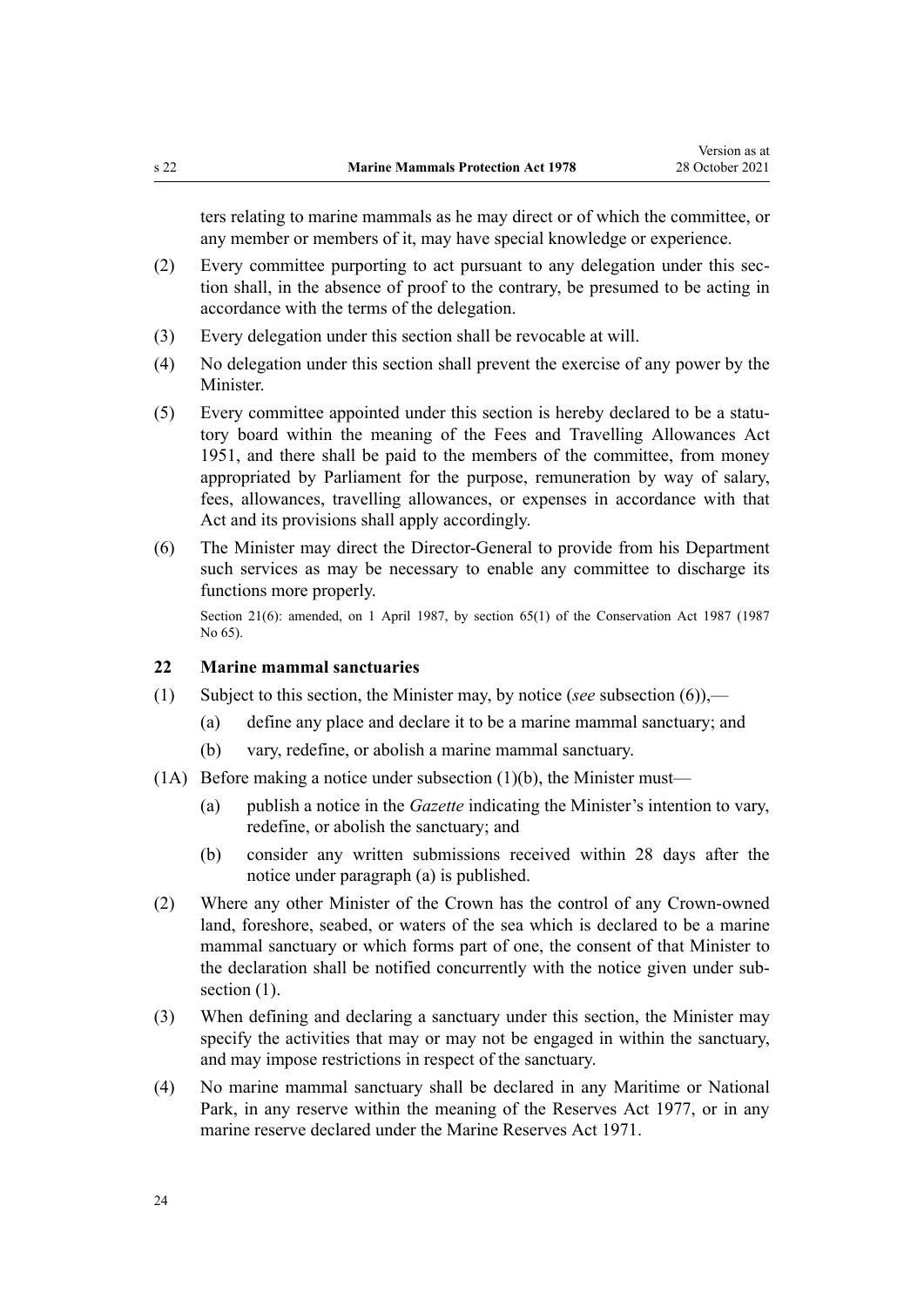- (5) Every constable, and every ranger appointed under [section 38](http://legislation.govt.nz/pdflink.aspx?id=DLM277803) of the Wildlife Act 1953, section 27 of the National Parks Act 1952, or under [section 8](http://legislation.govt.nz/pdflink.aspx?id=DLM444464) of the Reserves Act 1977 shall have the authority to exercise any of the powers conferred on a ranger under [section 39](http://legislation.govt.nz/pdflink.aspx?id=DLM277812) of the Wildlife Act 1953 in any marine
- (6) A notice under subsection (1) is secondary legislation (*see* [Part 3](http://legislation.govt.nz/pdflink.aspx?id=DLM7298343) of the Legis‐ lation Act 2019 for publication requirements).

|                                   | Legislation Act 2019 requirements for secondary legislation made under this section                                                                                        |                                          |
|-----------------------------------|----------------------------------------------------------------------------------------------------------------------------------------------------------------------------|------------------------------------------|
| <b>Publication</b>                | The maker must publish it in the Gazette                                                                                                                                   | LA19 ss 73, 74 $(1)(a)$ ,<br>Sch 1 cl 14 |
| <b>Presentation</b>               | It is not required to be presented to the House of<br>Representatives because a transitional exemption applies cl 32(1)(a)<br>under Schedule 1 of the Legislation Act 2019 | LA19 s 114, Sch 1                        |
| <b>Disallowance</b>               | It may be disallowed by the House of Representatives                                                                                                                       | LA19 ss 115, 116                         |
| This note is not part of the Act. |                                                                                                                                                                            |                                          |

Section 22(1): replaced, on 28 October 2021, by [section 3](http://legislation.govt.nz/pdflink.aspx?id=LMS268932) of the Secondary Legislation Act 2021 (2021 No 7).

Section 22(1A): inserted, on 28 October 2021, by [section 3](http://legislation.govt.nz/pdflink.aspx?id=LMS268932) of the Secondary Legislation Act 2021 (2021 No 7).

Section 22(6): inserted, on 28 October 2021, by [section 3](http://legislation.govt.nz/pdflink.aspx?id=LMS268932) of the Secondary Legislation Act 2021 (2021 No 7).

### **23 Offences and penalties**

mammal sanctuary.

<span id="page-24-0"></span>Version as at

- (1) Every person commits an offence who—
	- (a) acts in contravention of or fails to comply in any respect with any notice, direction, restriction, requirement, or condition given, made, or imposed under this Act; or
	- (b) makes any false or misleading statement or any material omission in any communication with or application or return to the Minister, to the Director-General, or to the Department of Conservation, or any duly authorised officer or employee of the Department of Conservation, or any officer (whether in writing or otherwise), for the purposes of this Act; or
	- (c) refuses or fails to furnish any return or information or particulars required by the Minister, the Director-General, or any duly authorised officer or employee of the Department of Conservation, or any officer, for the purposes of this Act.
- (1A) Every person commits an offence against this Act who—
	- (a) acts in contravention of or fails to comply in any respect with any notice, direction, restriction, requirement, or condition given, made, or imposed under any regulations made under this Act; or
	- (b) makes any false or misleading statement or any material omission in any communication with or application or return to the Minister, to the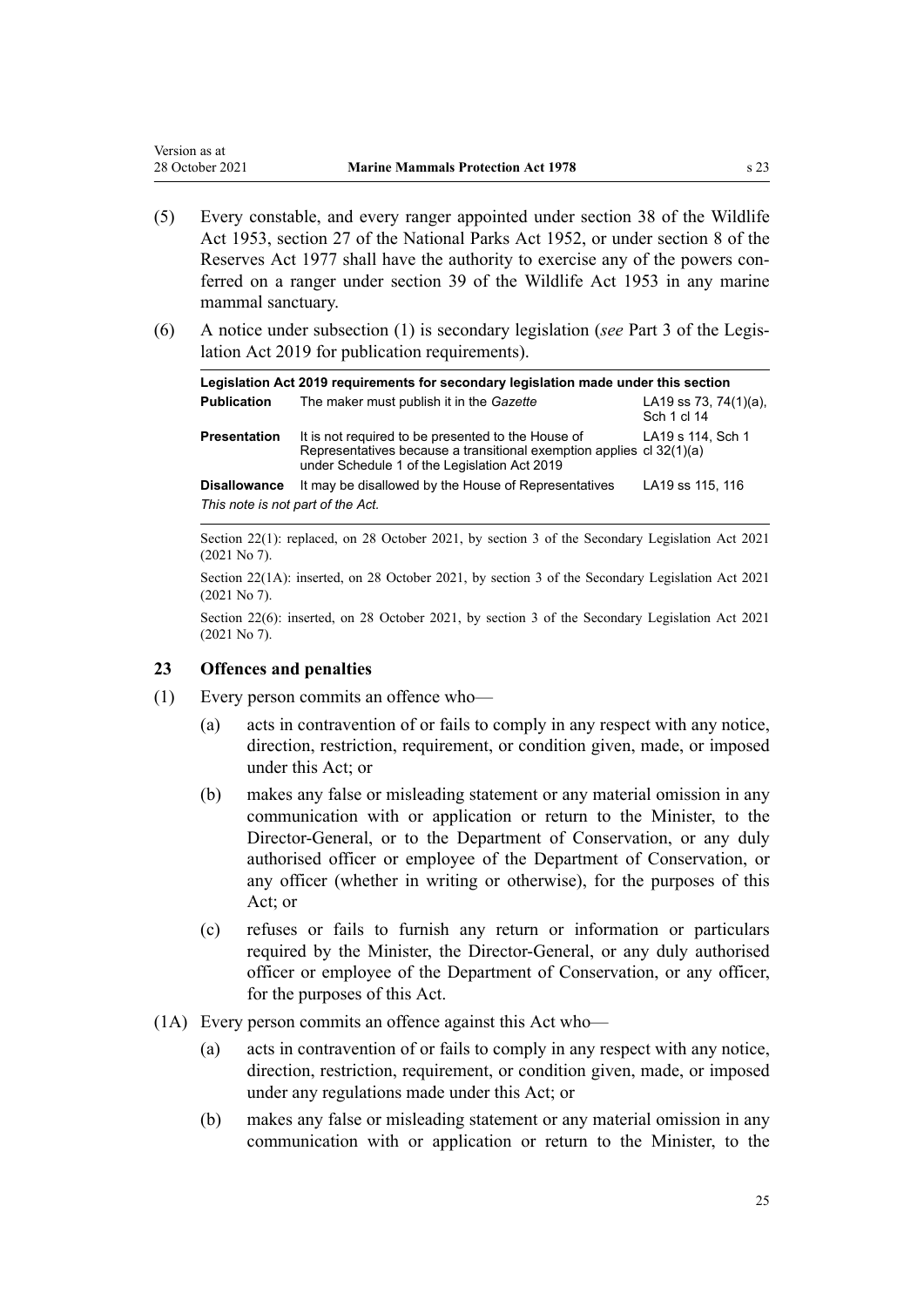Director-General, or to the Department of Conservation, or any duly authorised officer or employee of the Department of Conservation, or any officer (whether in writing or otherwise), for the purposes of any regulations made under this Act; or

- (c) refuses or fails to furnish any return or information or particulars required by the Minister, the Director-General, or any duly authorised officer or employee of the Department of Conservation, or any officer, for the purposes of any regulations made under this Act.
- (2) Every person commits an offence against this Act who—
	- (a) except under the authority of any enactment, places or leaves any struc‐ ture or trap or chemical or other substance in any place where a marine mammal is or is likely to be and which injures or harms, or is likely to injure or harm, any marine mammal:
	- (b) uses any vehicle, vessel, aircraft, or hovercraft to herd or harass any marine mammal.
- (2A) Every person who commits an offence against subsection (1) or [section 10](#page-16-0) or [12\(3\)](#page-17-0) is liable on conviction to,—
	- (a) in the case of an individual, imprisonment for a term not exceeding 1 year or a fine not exceeding \$100,000, or both:
	- (b) in the case of a body corporate, a fine not exceeding \$200,000:
	- (c) in any case, where the offence is a continuing one, a further fine not exceeding \$10,000 for every day on which the offence continues.
- (3) Every person who commits an offence against this Act for which no penalty is provided otherwise than in this section is liable, on conviction before a District Court Judge, to a fine not exceeding—
	- (a) in the case of an offence against subsection  $(2)$  or section  $17$ ,—
		- (i) in the case of an individual, imprisonment for a term not exceeding 2 years or a fine not exceeding \$100,000, or both:
		- (ii) in the case of a body corporate, a fine not exceeding \$200,000:
		- (iii) in any case, where the offence is a continuing one, a further fine not exceeding \$10,000 for every day on which the offence continues; and
	- (b) in any other case, \$10,000.

Section 23(1): replaced, on 25 October 2013, by [section 41\(1\)](http://legislation.govt.nz/pdflink.aspx?id=DLM5469536) of the Conservation (Natural Heritage Protection) Act 2013 (2013 No 89).

Section 23(1A): inserted, on 25 October 2013, by [section 41\(1\)](http://legislation.govt.nz/pdflink.aspx?id=DLM5469536) of the Conservation (Natural Heritage Protection) Act 2013 (2013 No 89).

Section 23(2A): inserted, on 25 October 2013, by [section 41\(2\)](http://legislation.govt.nz/pdflink.aspx?id=DLM5469536) of the Conservation (Natural Heritage Protection) Act 2013 (2013 No 89).

Section 23(3): amended, on 1 July 2013, by [section 413](http://legislation.govt.nz/pdflink.aspx?id=DLM3360714) of the Criminal Procedure Act 2011 (2011 No 81).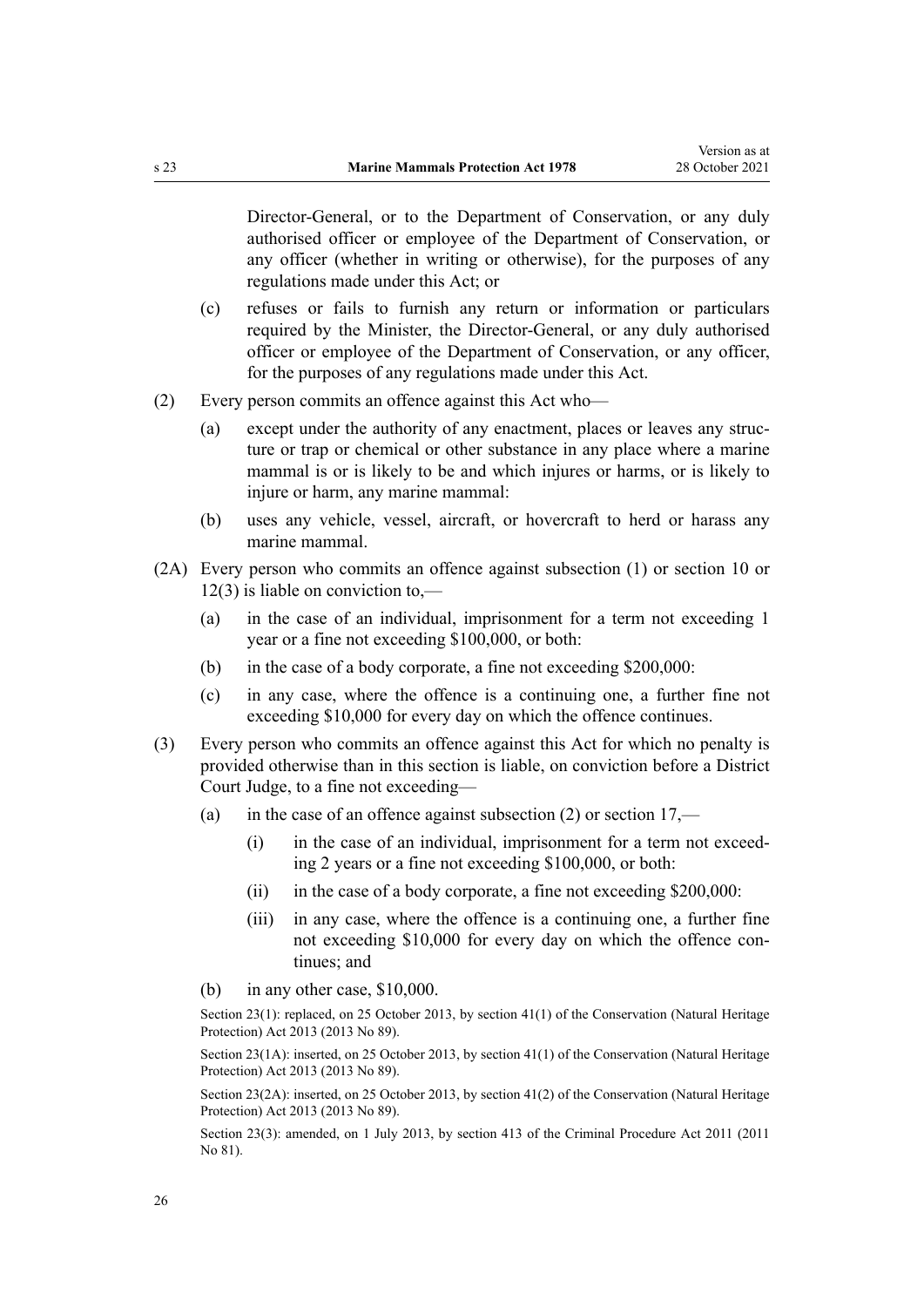<span id="page-26-0"></span>Section 23(3): amended, on 1 April 1980, pursuant to [section 18\(2\)](http://legislation.govt.nz/pdflink.aspx?id=DLM35085) of the District Courts Amendment Act 1979 (1979 No 125).

Section 23(3)(a): replaced, on 25 October 2013, by [section 41\(4\)](http://legislation.govt.nz/pdflink.aspx?id=DLM5469536) of the Conservation (Natural Heritage Protection) Act 2013 (2013 No 89).

Section 23(3)(b): amended, on 1 October 1996, by [section 316\(1\)](http://legislation.govt.nz/pdflink.aspx?id=DLM399975) of the Fisheries Act 1996 (1996 No 88).

#### **23A Penalties for offences committed for commercial gain or reward**

- (1) If a person is convicted of an offence against this Act and, on sentencing for that offence, the court is satisfied beyond reasonable doubt that the offence was committed for the purpose of commercial gain or reward (whether or not any gain or reward is realised), the person is liable instead of any penalty otherwise prescribed to,—
	- (a) in the case of an individual, imprisonment for a term not exceeding 5 years or a fine not exceeding \$300,000, or both:
	- (b) in the case of a body corporate, a fine not exceeding \$300,000:
	- (c) in any case, where the offence is a continuing one, a further fine not exceeding \$20,000 for every day on which the offence continues.
- (2) Subsection (1) overrides every other provision of this Act to the contrary.

Section 23A: inserted, on 25 October 2013, by [section 42](http://legislation.govt.nz/pdflink.aspx?id=DLM5469537) of the Conservation (Natural Heritage Protection) Act 2013 (2013 No 89).

### **24 Onus of proof in respect of certain offences**

Where any person is charged with an offence under this Act arising out of his taking or doing, without a permit or authority, any action for the taking or doing of which a permit or authority is required, the onus shall be on that person to prove that at the relevant time he held the required permit or authority.

### **25 Proceedings in respect of offences**

Despite anything to the contrary in [section 25](http://legislation.govt.nz/pdflink.aspx?id=DLM3360067) of the Criminal Procedure Act 2011, proceedings may be taken under this Act against any person for an offence committed at sea or beyond the outer limits of New Zealand fisheries waters at any time within 12 months from the date on which that person first lands in New Zealand after the commission of the offence or, for an offence committed in New Zealand, within 12 months after the date of the commission of the offence.

Section 25: amended, on 1 July 2013, by [section 413](http://legislation.govt.nz/pdflink.aspx?id=DLM3360714) of the Criminal Procedure Act 2011 (2011 No 81).

### **26 Defences in respect of certain offences**

(1) Where any person (not being a New Zealand citizen) is proceeded against in respect of any offence under this Act, it shall be a defence to the proceedings if the defendant proves that the act or omission constituting the offence took place beyond the outer limits of New Zealand fisheries waters or, not being an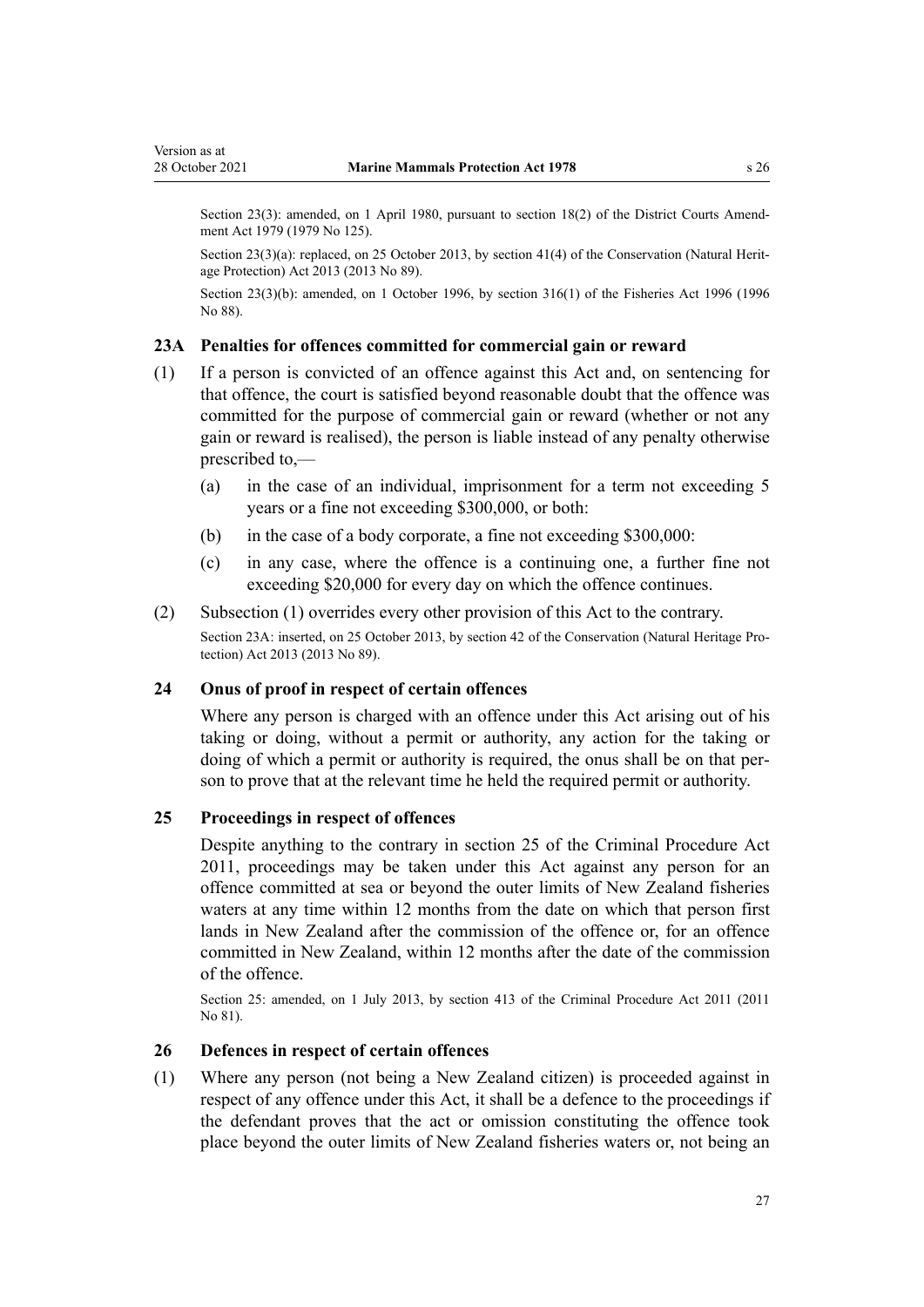<span id="page-27-0"></span>offence concerning the importing of any marine mammal or marine mammal product, relates only to marine mammals taken beyond those outer limits.

- (2) Where any New Zealand citizen is proceeded against in respect of any offence under this Act, it shall be a defence to the proceedings if the defendant proves that the act or omission constituting the offence took place beyond the outer limits of New Zealand fisheries waters and did not contravene any international agreement to which effect had been given by regulations made under [section](#page-31-0) [28](#page-31-0) or by any other enactment.
- (3) Where any person is proceeded against in respect of any offence under this Act, it shall be a defence to the proceedings if the defendant proves that the act or omission constituting the offence took place in circumstances of stress or emergency and was necessary for the preservation, protection, or maintenance of human life.
- (4) Where any person is proceeded against in respect of killing or injuring any marine mammal contrary to the provisions of this Act or any regulations made under it and the provisions of subsection (1) or subsection (2) or subsection (3) do not apply in the circumstances of the case, it shall be a defence to the pro‐ ceedings if the defendant proves that the death of or injury to the marine mammal was accidental, or incidental, and that the requirements of [section 16](#page-19-0) were complied with.

Section 26(1): amended, on 21 December 2018, by [section 16\(a\)](http://legislation.govt.nz/pdflink.aspx?id=DLM7116194) of the Conservation (Infringement System) Act 2018 (2018 No 61).

Section 26(1): amended, on 21 December 2018, by [section 16\(b\)](http://legislation.govt.nz/pdflink.aspx?id=DLM7116194) of the Conservation (Infringement System) Act 2018 (2018 No 61).

Section 26(2): amended, on 21 December 2018, by [section 16\(a\)](http://legislation.govt.nz/pdflink.aspx?id=DLM7116194) of the Conservation (Infringement System) Act 2018 (2018 No 61).

Section 26(2): amended, on 21 December 2018, by [section 16\(b\)](http://legislation.govt.nz/pdflink.aspx?id=DLM7116194) of the Conservation (Infringement System) Act 2018 (2018 No 61).

Section 26(3): amended, on 21 December 2018, by [section 16\(a\)](http://legislation.govt.nz/pdflink.aspx?id=DLM7116194) of the Conservation (Infringement System) Act 2018 (2018 No 61).

Section 26(3): amended, on 21 December 2018, by [section 16\(b\)](http://legislation.govt.nz/pdflink.aspx?id=DLM7116194) of the Conservation (Infringement System) Act 2018 (2018 No 61).

Section 26(4): amended, on 21 December 2018, by [section 16\(a\)](http://legislation.govt.nz/pdflink.aspx?id=DLM7116194) of the Conservation (Infringement System) Act 2018 (2018 No 61).

Section 26(4): amended, on 21 December 2018, by [section 16\(b\)](http://legislation.govt.nz/pdflink.aspx?id=DLM7116194) of the Conservation (Infringement System) Act 2018 (2018 No 61).

Section 26(4): amended, on 1 October 1996, by [section 316\(1\)](http://legislation.govt.nz/pdflink.aspx?id=DLM399975) of the Fisheries Act 1996 (1996 No 88).

#### **26A Sentence of community work**

A court may sentence any individual who is convicted of an offence against this Act to a sentence of community work, and the provisions of [Part 2](http://legislation.govt.nz/pdflink.aspx?id=DLM135593) of the Sentencing Act 2002 apply with all necessary modifications.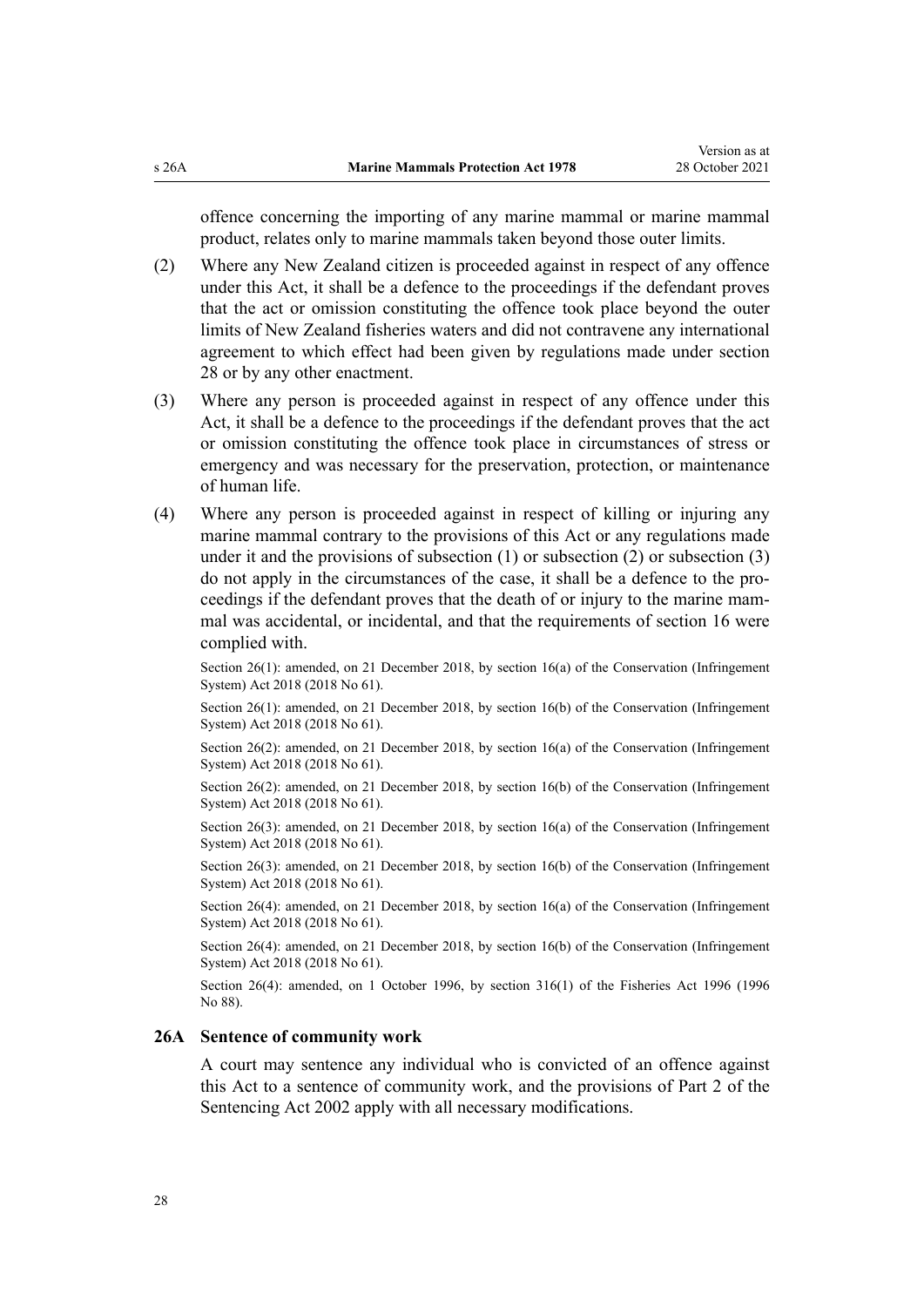<span id="page-28-0"></span>Section 26A: inserted, on 25 October 2013, by [section 43](http://legislation.govt.nz/pdflink.aspx?id=DLM5469539) of the Conservation (Natural Heritage Pro‐ tection) Act 2013 (2013 No 89).

Section 26A: amended, on 21 December 2018, by [section 17](http://legislation.govt.nz/pdflink.aspx?id=DLM7116195) of the Conservation (Infringement System) Act 2018 (2018 No 61).

#### **27 Liability for causing officer to incur expense**

Where any person causes an officer to incur any expense that he would not otherwise have incurred, by failing to comply with or acting in contravention of any provision of this Act or any regulations made under it, or by failing to comply with or acting in contravention of any order or direction or requirement or conditions reasonably and properly given or imposed in accordance with this Act or any such regulations, that person shall reimburse the Crown for the amount of any such expense that is reasonably and properly incurred, and that amount shall be recoverable from that person as a debt due to the Crown.

#### **27A Infringement offences**

- (1) A person must not—
	- (a) take, possess, export, import, have on board any vessel, vehicle, aircraft, or hovercraft, or have control of any marine mammal otherwise than under this Act or a permit; or
	- (b) fail to give the Director-General information that the person is required to give under [section 10\(1\)](#page-16-0); or
	- (c) except under the authority of any enactment, place or leave any structure or trap or chemical or other substance in any place where a marine mam‐ mal is or is likely to be and that injures or harms, or is likely to injure or harm, any marine mammal; or
	- (d) use any vehicle, vessel, aircraft, or hovercraft to herd or harass any mar‐ ine mammal; or
	- (e) contravene or fail to comply with any notice, direction, restriction, requirement, or condition given, made, or imposed under this Act or under any regulations made under this Act.
- (2) A person who fails to comply with this section commits an infringement offence.

Section 27A: inserted, on 21 December 2018, by [section 18](http://legislation.govt.nz/pdflink.aspx?id=DLM7116196) of the Conservation (Infringement System) Act 2018 (2018 No 61).

#### **27B Relationship between infringement offences and other offences**

Nothing in section 27A prevents the prosecution of, and conviction for, an offence in any other section of this Act (instead of proceeding under section 27A).

Section 27B: inserted, on 21 December 2018, by [section 18](http://legislation.govt.nz/pdflink.aspx?id=DLM7116196) of the Conservation (Infringement Sys‐ tem) Act 2018 (2018 No 61).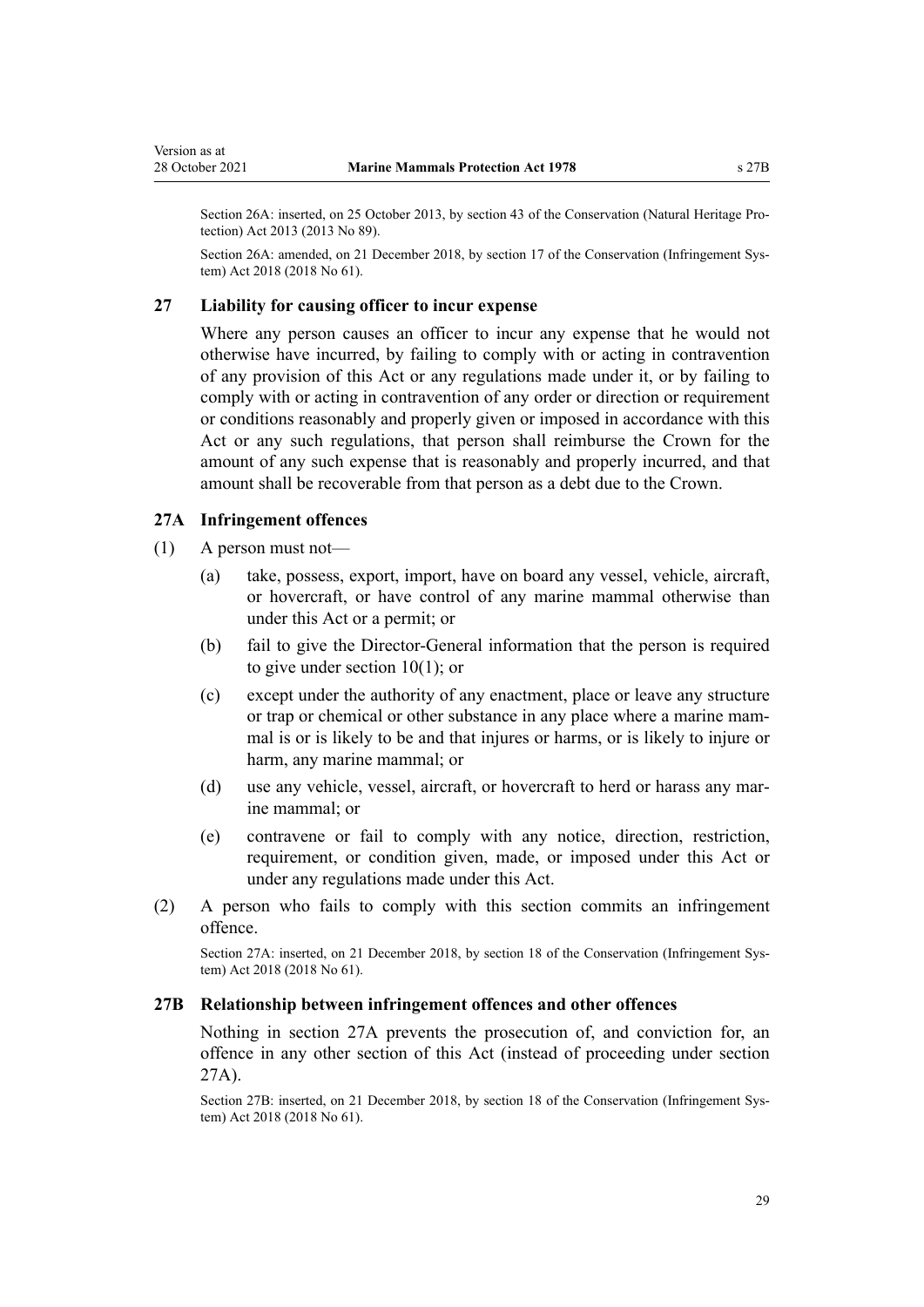### <span id="page-29-0"></span>**27C Proceedings for infringement offences**

- (1) A person who is alleged to have committed an infringement offence may either—
	- (a) be proceeded against by filing a charging document under [section 14](http://legislation.govt.nz/pdflink.aspx?id=DLM3360057) of the Criminal Procedure Act 2011; or
	- (b) be served with an infringement notice under section 27E.
- (2) If an infringement notice has been issued under section 27E, proceedings for the offence to which the notice relates may be commenced in accordance with [section 21](http://legislation.govt.nz/pdflink.aspx?id=DLM311346) of the Summary Proceedings Act 1957, and in that case the provisions of that section apply with all necessary modifications.

Section 27C: inserted, on 21 December 2018, by [section 18](http://legislation.govt.nz/pdflink.aspx?id=DLM7116196) of the Conservation (Infringement System) Act 2018 (2018 No 61).

### **27D Who may issue infringement notices**

The Director-General may authorise a warranted officer, in writing, to issue infringement notices under this Act.

Section 27D: inserted, on 21 December 2018, by [section 18](http://legislation.govt.nz/pdflink.aspx?id=DLM7116196) of the Conservation (Infringement System) Act 2018 (2018 No 61).

### **27E Infringement notices**

- (1) A warranted officer authorised under section 27D may issue an infringement notice to a person if the warranted officer believes on reasonable grounds that the person is committing, or has committed, an infringement offence.
- (2) The warranted officer may deliver the infringement notice (or a copy of it) in person to the person alleged to have committed an infringement offence or send the notice by post addressed to that person's last known place of residence or business.
- (3) An infringement notice (or a copy of it) sent by post to a person under subsec‐ tion (2) is to be treated as having been served on that person when it was posted.
- (4) An infringement notice must be in the prescribed form and must contain the following particulars:
	- (a) such details of the alleged infringement offence as are sufficient to fairly inform a person of the time, place, and nature of the alleged offence; and
	- (b) the amount of the infringement fee; and
	- (c) the address of the place at which the infringement fee may be paid; and
	- (d) the time within which the infringement fee must be paid; and
	- (e) a summary of the provisions of section  $21(10)$  of the Summary Proceedings Act 1957; and
	- (f) a statement that the person served with the notice has a right to request a hearing; and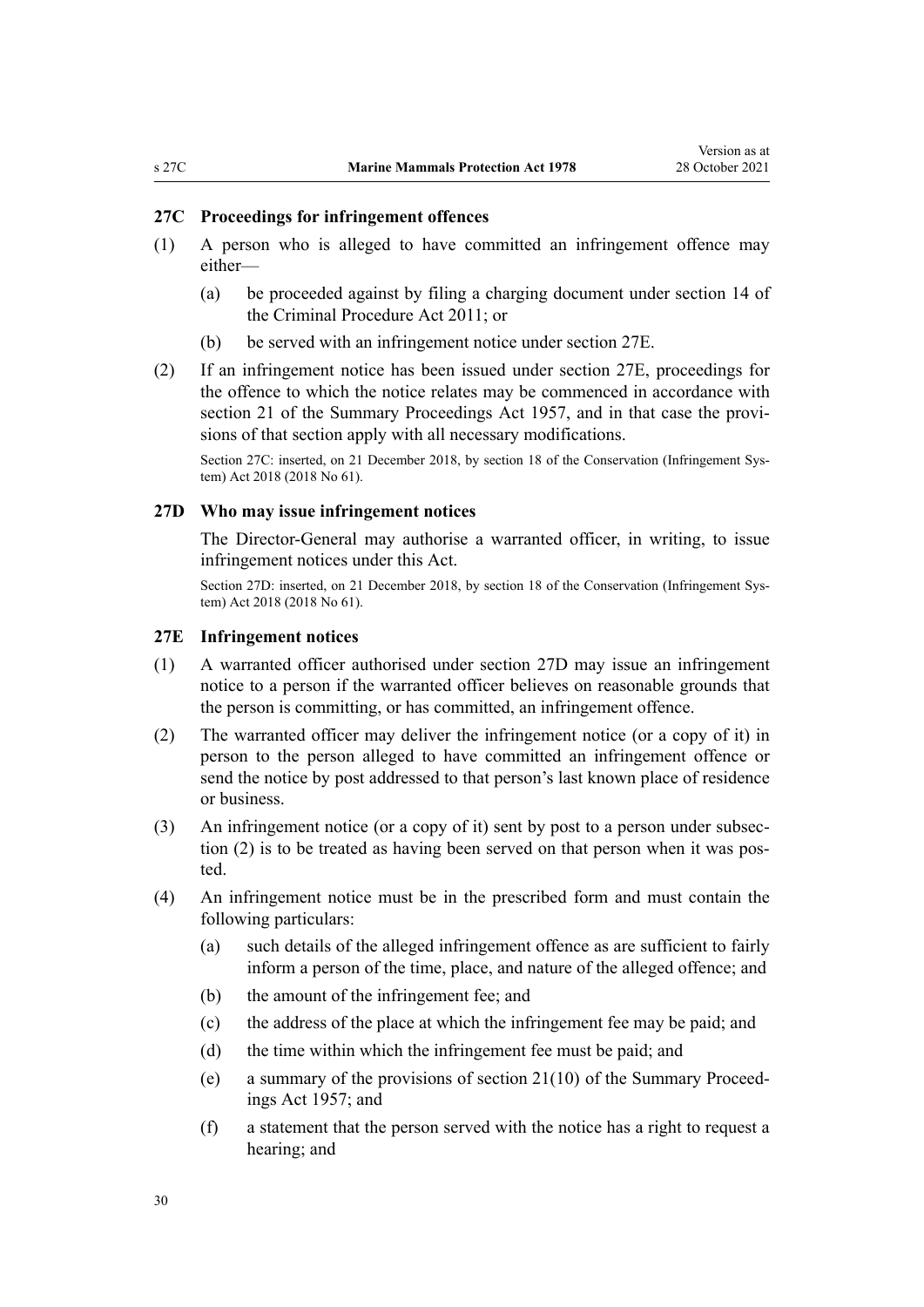- <span id="page-30-0"></span> $(g)$  a statement of what will happen if the person served with the notice neither pays the infringement fee nor requests a hearing; and
- (h) any other particulars that may be prescribed.

Section 27E: inserted, on 21 December 2018, by [section 18](http://legislation.govt.nz/pdflink.aspx?id=DLM7116196) of the Conservation (Infringement System) Act 2018 (2018 No 61).

### **27F Reminder notices**

A reminder notice must be in the prescribed form, and must include the same particulars, or substantially the same particulars, as the infringement notice.

Section 27F: inserted, on 21 December 2018, by [section 18](http://legislation.govt.nz/pdflink.aspx?id=DLM7116196) of the Conservation (Infringement System) Act 2018 (2018 No 61).

### **27G Forfeiture for infringement offence**

- (1) A marine mammal in respect of which an infringement offence is committed is forfeited to the Crown if—
	- (a) the infringement fee for the offence is paid:
	- (b) a copy of a reminder notice in respect of the infringement offence is filed or a reminder notice is deemed to have been filed in a court under sec[tion 21](http://legislation.govt.nz/pdflink.aspx?id=DLM311346) of the Summary Proceedings Act 1957, as the case requires, within 6 months after the time when the offence is alleged to have been committed:
	- (c) the informant and the person enter into an arrangement under [section](http://legislation.govt.nz/pdflink.aspx?id=DLM311346) [21\(3A\)](http://legislation.govt.nz/pdflink.aspx?id=DLM311346) of the Summary Proceedings Act 1957 allowing the person to pay the relevant infringement fee by instalments:
	- (d) the person is found guilty, or admits the commission, of the infringement offence.
- (2) In addition, the court may order that any vessels, vehicles, aircraft, hovercraft, gear, nets, tackle, equipment, or apparatus used in respect of the commission of the infringement offence be forfeited to the Crown if—
	- (a) proceedings in respect of an infringement offence against [section](#page-28-0)  $27A(1)(a)$  are commenced by the filing of a charging document under the [Criminal Procedure Act 2011](http://legislation.govt.nz/pdflink.aspx?id=DLM3359902); and
	- (b) a person is found guilty, or admits the commission, of the infringement offence.
- (3) Items that are forfeited to the Crown may be disposed of as the Minister thinks fit.

Section 27G: inserted, on 21 December 2018, by [section 18](http://legislation.govt.nz/pdflink.aspx?id=DLM7116196) of the Conservation (Infringement System) Act 2018 (2018 No 61).

### **27H Payment of infringement fees**

All infringement fees paid in respect of infringement offences must be paid into a Crown Bank Account.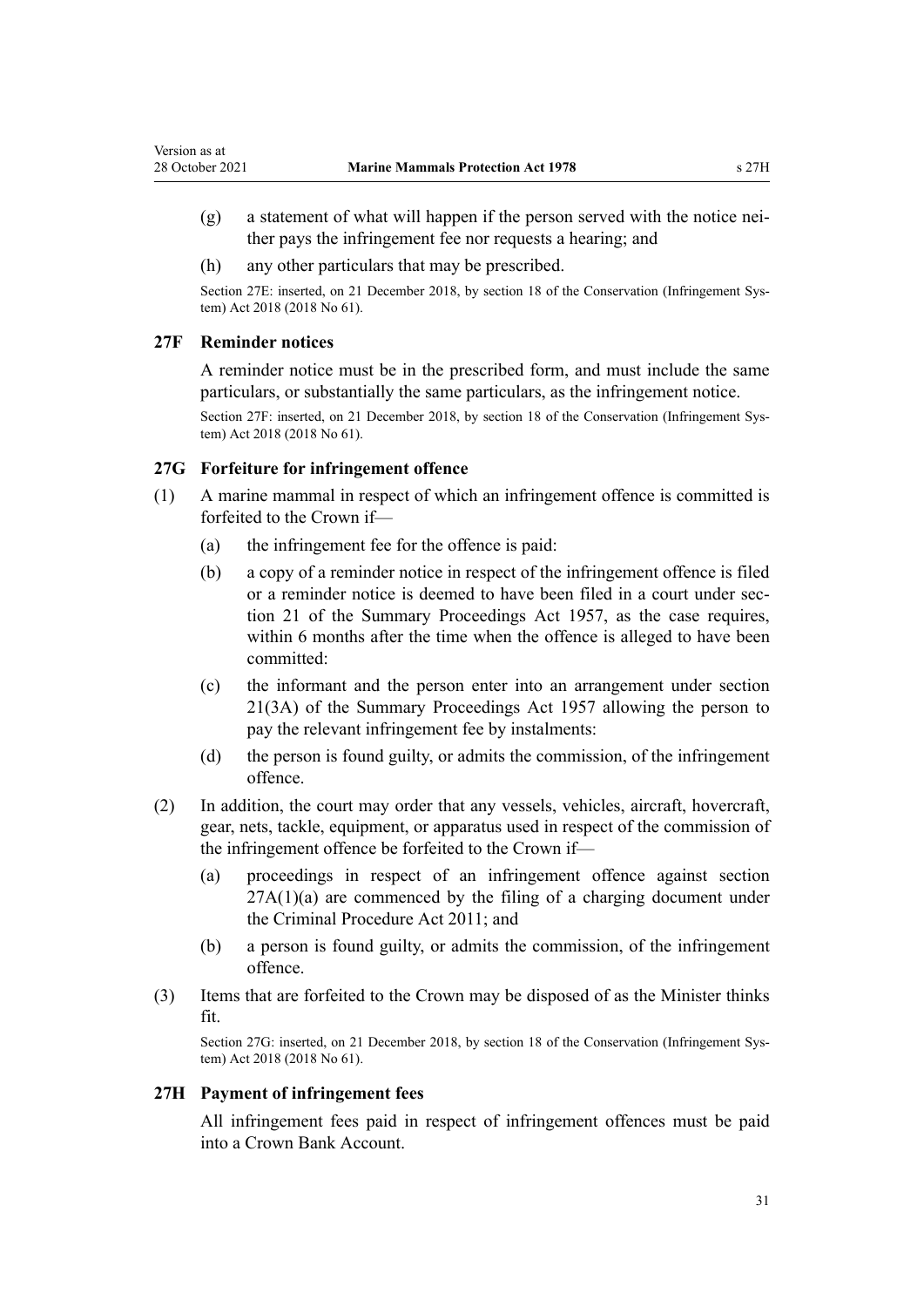<span id="page-31-0"></span>Section 27H: inserted, on 21 December 2018, by [section 18](http://legislation.govt.nz/pdflink.aspx?id=DLM7116196) of the Conservation (Infringement System) Act 2018 (2018 No 61).

### **27I Penalties for infringement offences**

A person who commits an infringement offence is liable on conviction to—

- (a) the infringement fee prescribed in regulations for that offence; or
- (b) a fine imposed by a court not exceeding the maximum fine prescribed in regulations for that offence.

Section 27I: inserted, on 21 December 2018, by [section 18](http://legislation.govt.nz/pdflink.aspx?id=DLM7116196) of the Conservation (Infringement System) Act 2018 (2018 No 61).

### **28 Regulations**

- (1) The Governor-General may, from time to time by Order in Council, make regu‐ lations for all or any of the following purposes:
	- (a) prescribing the manner in which any marine mammal may be measured:
	- (b) prescribing forms of applications and of permits required for the purposes of this Act:
	- (c) prescribing the amount of any deposit or fees to be paid in respect of any application made under this Act, and in respect of the granting of any permit:
	- (d) prescribing conditions pursuant to which permits may be issued, and conditions which may be attached to permits already issued:
	- (e) prescribing and limiting the number of permits of any class or classes that may be issued in any year:
	- (f) prescribing the amount of any deposit, bond, or security, which may be required under this Act:
	- (g) giving effect to the terms of any international agreement to which New Zealand is a party:
	- (h) regulating, prohibiting, or restricting the sale, distribution, custody, carriage, packaging, handling, or use of any marine mammal, marine mam‐ mal product, or any product containing anything derived from a marine mammal:
	- (i) regulating, prohibiting, or restricting the keeping of any marine mam‐ mal, marine mammal product, or any product containing anything derived from a marine mammal:
	- (ia) prescribing infringement offences for the contravention of regulations made under this Act:
	- (ib) prescribing penalties for infringement offences, which,—
		- (i) in the case of infringement fees, must not be more than \$1,000; and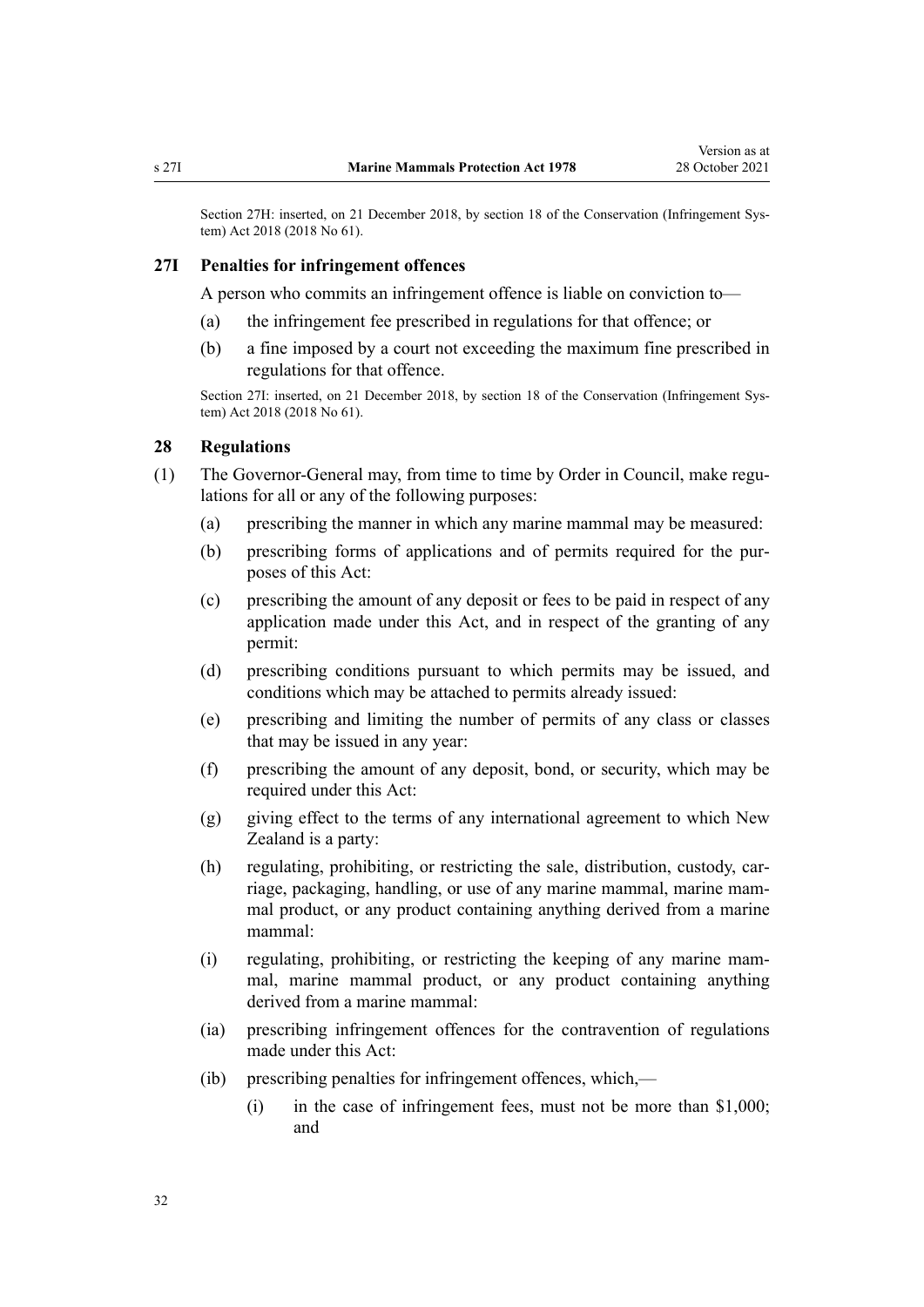- (ii) in the case of maximum fines, must not be more than twice the amount of the infringement fee for the offence:
- (ic) prescribing information to be included in infringement notices and reminder notices:
- (j) providing for such other matters as are contemplated by or necessary for giving full effect to the provisions of this Act and for its due administra‐ tion.
- (2) The Governor-General may, from time to time by Order in Council, make such regulations as the Governor-General in Council thinks necessary or expedient for the protection, conservation, or management of any marine mammal.
- (3) Any regulations under this section may apply generally throughout New Zea‐ land or New Zealand fisheries waters or may be made to apply only within such area or areas as may be specified in the regulations.
- (4) Any regulations under this section may confer on the Minister or on the Director-General power to issue, in such manner as may be prescribed, instruc‐ tions, orders, requirements, permits, authorities, or notices for the purpose of ensuring the protection, management, or conservation of any marine mammal and, where the regulations so provide, any such instruction, order, requirement, permit, authority, or notice shall have effect according to its tenor and shall be complied with by all persons affected by it.
- (5) Regulations under this section are secondary legislation (*see* [Part 3](http://legislation.govt.nz/pdflink.aspx?id=DLM7298343) of the Legislation Act 2019 for publication requirements).
- (6) If the regulations empower the issuing of instruments under subsection  $(4)$ ,—
	- (a) an instrument made under the regulations is secondary legislation (*see* [Part 3](http://legislation.govt.nz/pdflink.aspx?id=DLM7298343) of the Legislation Act 2019 for publication requirements), unless it applies only to 1 or more named persons; and
	- (b) the regulations must contain a statement to that effect.

|                                   | Legislation Act 2019 requirements for secondary legislation referred to in subsection (5)                                                                |                                    |
|-----------------------------------|----------------------------------------------------------------------------------------------------------------------------------------------------------|------------------------------------|
| <b>Publication</b>                | PCO must publish it on the legislation website and notify LA19 s $69(1)(c)$<br>it in the <i>Gazette</i>                                                  |                                    |
| <b>Presentation</b>               | The Minister must present it to the House of<br>Representatives                                                                                          | LA19 s 114, Sch 1<br>cl $32(1)(a)$ |
| <b>Disallowance</b>               | It may be disallowed by the House of Representatives                                                                                                     | LA19 ss 115, 116                   |
| This note is not part of the Act. |                                                                                                                                                          |                                    |
|                                   |                                                                                                                                                          |                                    |
|                                   | Legislation Act 2019 requirements for secondary legislation referred to in subsection (6)(a)                                                             |                                    |
|                                   |                                                                                                                                                          |                                    |
| <b>Publication</b>                | See the relevant publication, presentation, and<br>disallowance table in the secondary legislation referred to Sch 1 cl 14<br>in subsection (5)          | LA19 ss 73, 74.                    |
| <b>Presentation</b>               | The Minister must present it to the House of<br>Representatives, unless a transitional exemption applies<br>under Schedule 1 of the Legislation Act 2019 | LA19 s 114, Sch 1<br>cl.32         |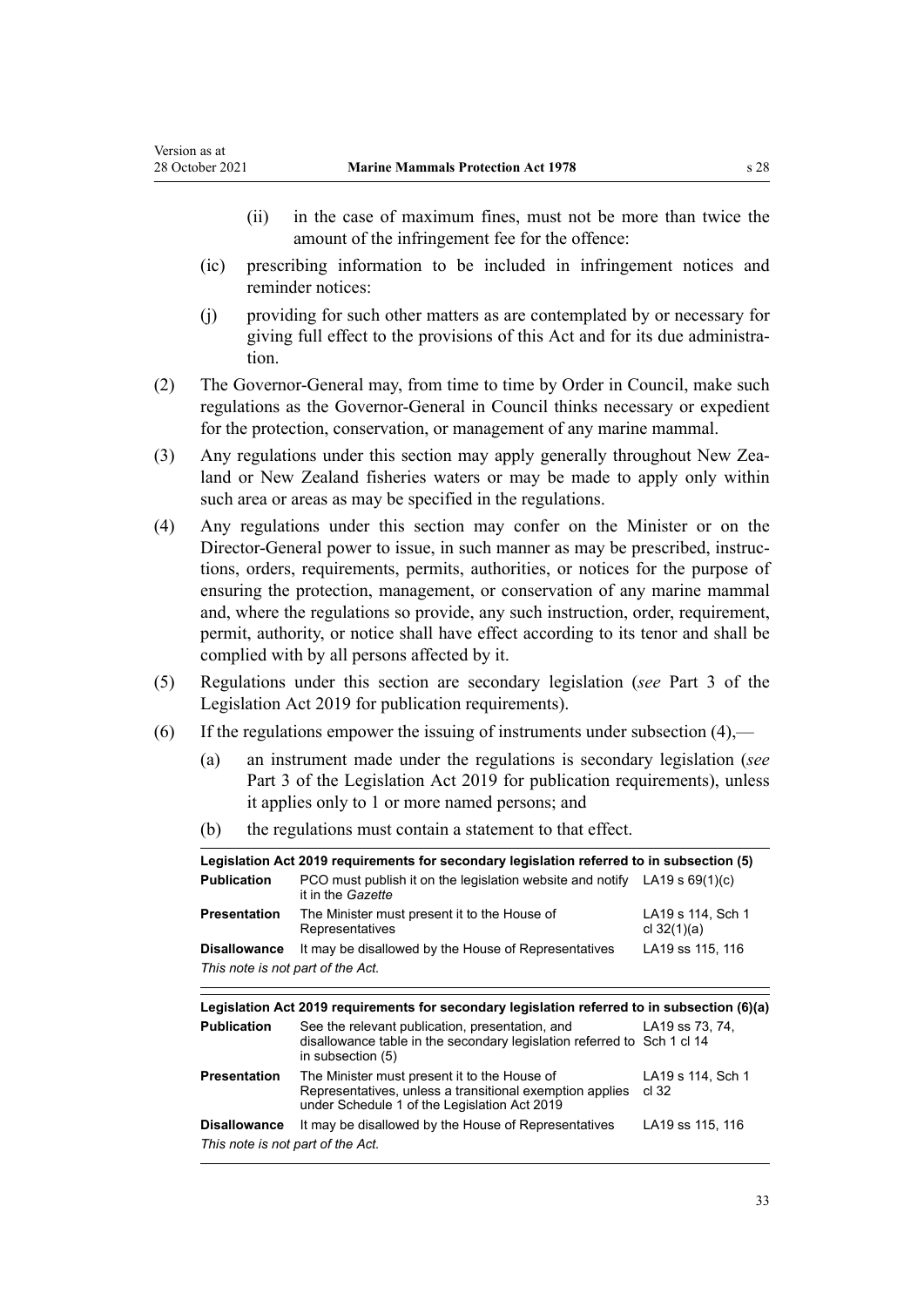<span id="page-33-0"></span>Section 28(1)(ia): inserted, on 21 December 2018, by [section 19](http://legislation.govt.nz/pdflink.aspx?id=DLM7116206) of the Conservation (Infringement System) Act 2018 (2018 No 61).

Section 28(1)(ib): inserted, on 21 December 2018, by [section 19](http://legislation.govt.nz/pdflink.aspx?id=DLM7116206) of the Conservation (Infringement System) Act 2018 (2018 No 61).

Section 28(1)(ic): inserted, on 21 December 2018, by [section 19](http://legislation.govt.nz/pdflink.aspx?id=DLM7116206) of the Conservation (Infringement System) Act 2018 (2018 No 61).

Section 28(5): inserted, on 28 October 2021, by [section 3](http://legislation.govt.nz/pdflink.aspx?id=LMS268932) of the Secondary Legislation Act 2021 (2021 No 7).

Section 28(6): inserted, on 28 October 2021, by [section 3](http://legislation.govt.nz/pdflink.aspx?id=LMS268932) of the Secondary Legislation Act 2021 (2021 No 7).

### **29 Costs of administering Act, receipts**

- (1) All costs and expenses properly incurred by any person for the purposes of this Act shall be met from money appropriated by Parliament for the purpose.
- (2) All fees or other money (except fines) received pursuant to this Act shall be deemed to be a receipt of the Department of Conservation and shall be accounted for accordingly.

Section 29(2): amended, on 1 April 1987, by [section 65\(1\)](http://legislation.govt.nz/pdflink.aspx?id=DLM106995) of the Conservation Act 1987 (1987) No 65).

### **30 Amendments, repeals, and revocations**

- (1) The enactments specified in the [Schedule](#page-35-0) are hereby amended in the manner indicated in that schedule.
- (2) The following enactments are hereby repealed:
	- (a) the Whaling Industry Act 1935:
	- (b) the Whaling Industry Amendment Act 1974:
	- (c) the Fisheries Amendment Act 1956.
- (3) The following regulations are hereby revoked:
	- (a) the Whaling Industry Regulations 1961:
	- (b) the Whaling Industry Regulations 1961, Amendment No 1:
	- (c) the Whaling Industry Regulations 1961, Amendment No 2:
	- (d) the Seal Fishery Regulations 1946:
	- (e) the Seal Fishery Regulations 1946, Amendment No 7:
	- (f) the Seal Fishery Regulations 1946, Amendment No 11.
- (4) As from the commencement of this Act, the enactments of the Parliament of the United Kingdom intituled—
	- (a) the Seal Fisheries (North Pacific) Act 1895, 58 and 59 Vict, c 21; and
	- (b) the Seal Fisheries (North Pacific) Act 1912, 2 and 3 Geo 5, c 10—

shall cease to have effect as part of the law of New Zealand.

(5) The following Orders in Council are hereby consequentially revoked: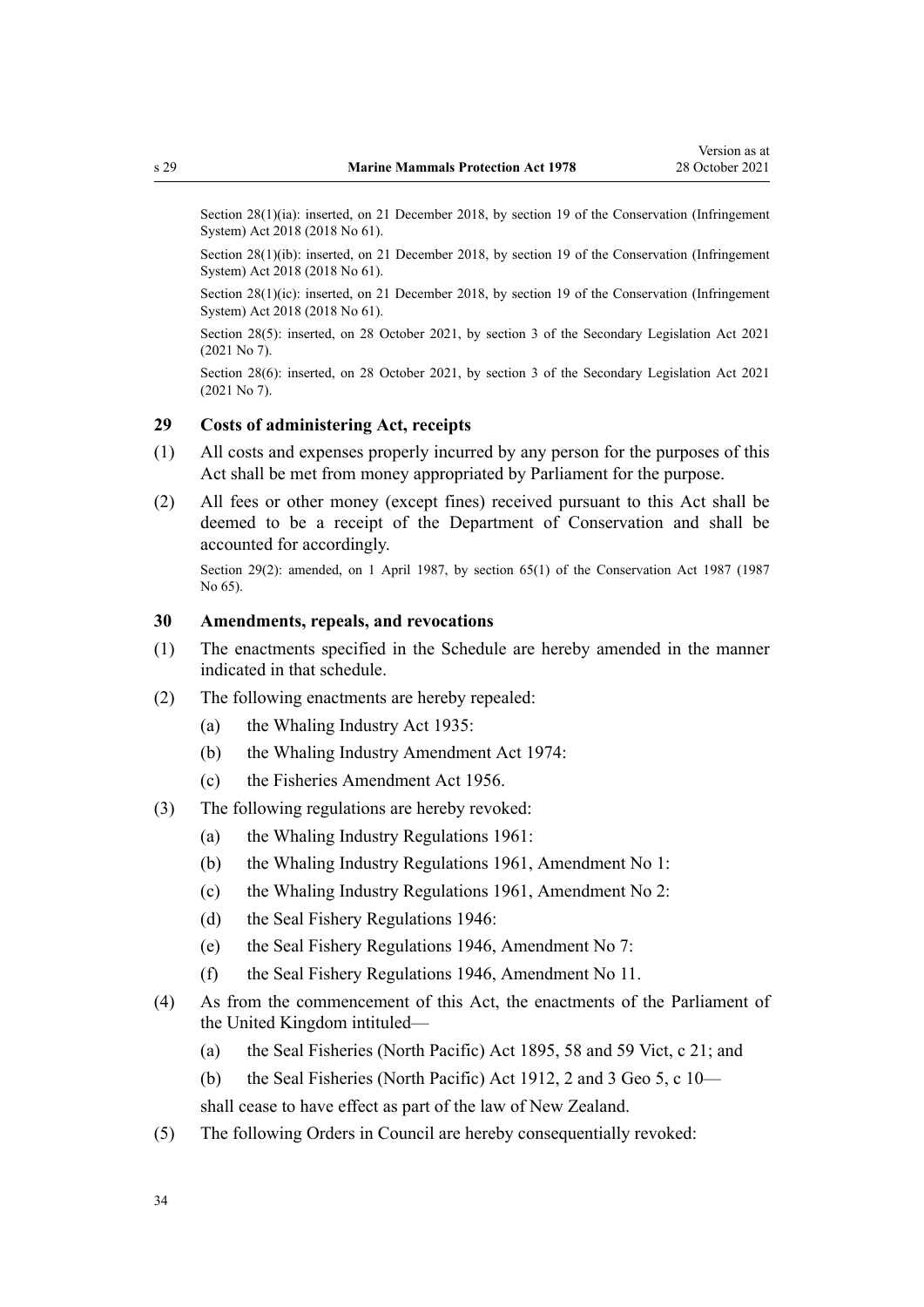- (a) the Order in Council dated 4 March 1913, and published in the *Gazette* on 13 March 1913 at page 815, whereby consent was given to sections 3 and 4 of the enactment mentioned in subsection (4)(b) of this section being extended to New Zealand:
- (b) the Order in Council dated 18 August 1913, and published in the *Gazette* on 21 August 1913 at pages 2633 and 2634, whereby a date was declared for the sections mentioned in paragraph (a) of this subsection to come into operation in New Zealand.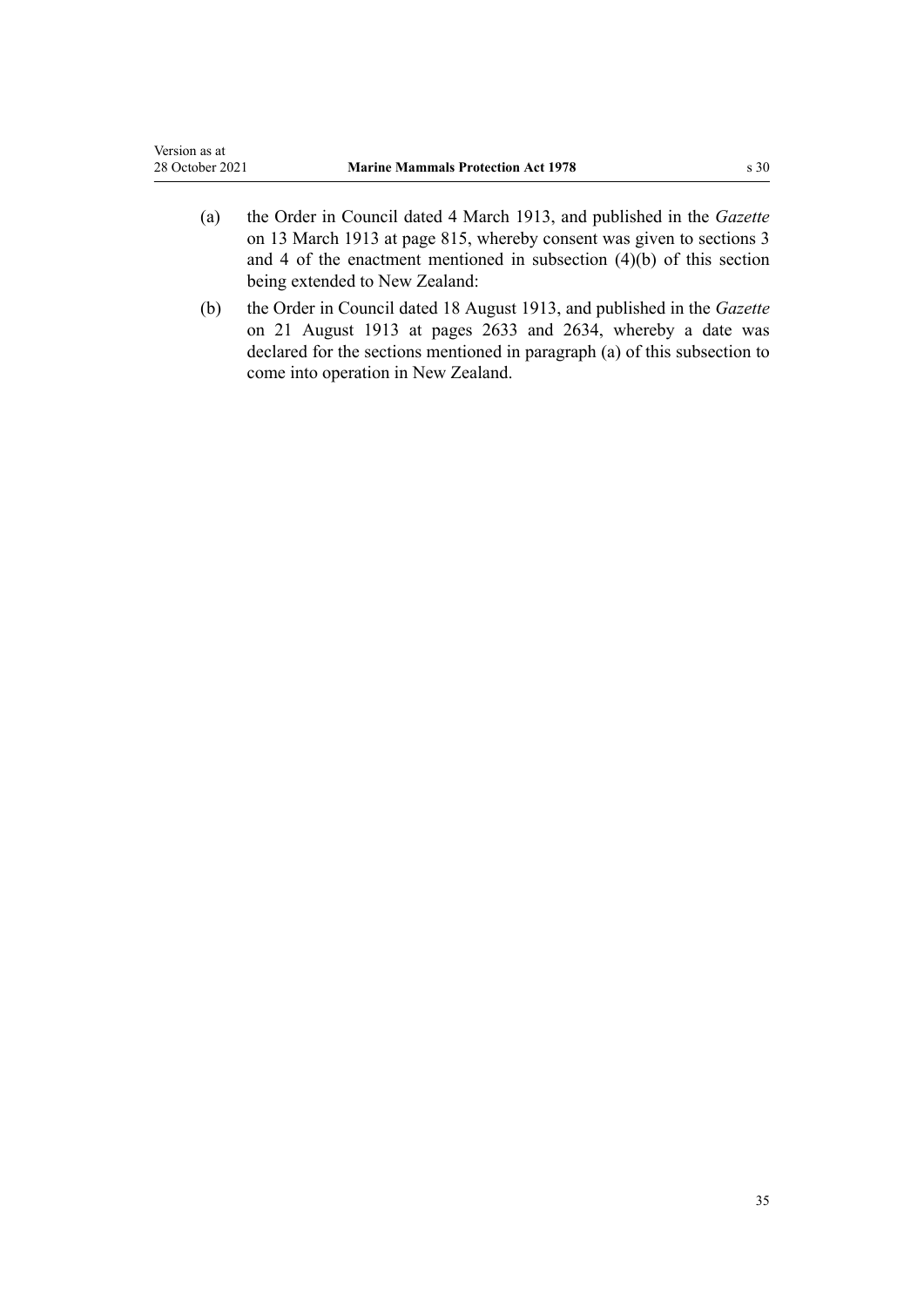# **Schedule Enactments amended**

[s 30\(1\)](#page-33-0)

#### <span id="page-35-0"></span>**Animals Protection Act 1960 (1960 No 30)**

*Amendment(s) incorporated in the Act(s)*.

### **Fisheries Act 1908 (1908 No 65) (Reprinted 1976, Vol 5, p 3705)**

*Amendment(s) incorporated in the Act(s)*.

**Fisheries Amendment Act 1948 (1948 No 11) (Reprinted 1976, Vol 5, p 3793)** *Amendment(s) incorporated in the Act(s)*.

**Fisheries Amendment Act 1959 (1959 No 8) (Reprinted 1976, Vol 5, p 3796)** *Amendment(s) incorporated in the Act(s)*.

**Fisheries Amendment Act 1967 (1967 No 49) (Reprinted 1976, Vol 5, p 3836)** *Amendment(s) incorporated in the Act(s)*.

**Fisheries Amendment Act (No 2) 1969 (1969 No 57) (Reprinted 1976, Vol 5, p 3840)**

*Amendment(s) incorporated in the Act(s)*.

### **Fisheries Amendment Act (No 2) 1977 (1977 No 131)**

*Amendment(s) incorporated in the Act(s)*.

### **Ministry of Agriculture and Fisheries Act 1953 (1953 No 7) (Reprinted 1972, Vol 3, p 2575)**

*Amendment(s) incorporated in the Act(s)*.

#### **Territorial Sea and Exclusive Economic Zone Act 1977 (1977 No 28)**

*Amendment(s) incorporated in the [Act\(s\)](http://legislation.govt.nz/pdflink.aspx?id=DLM442578)*.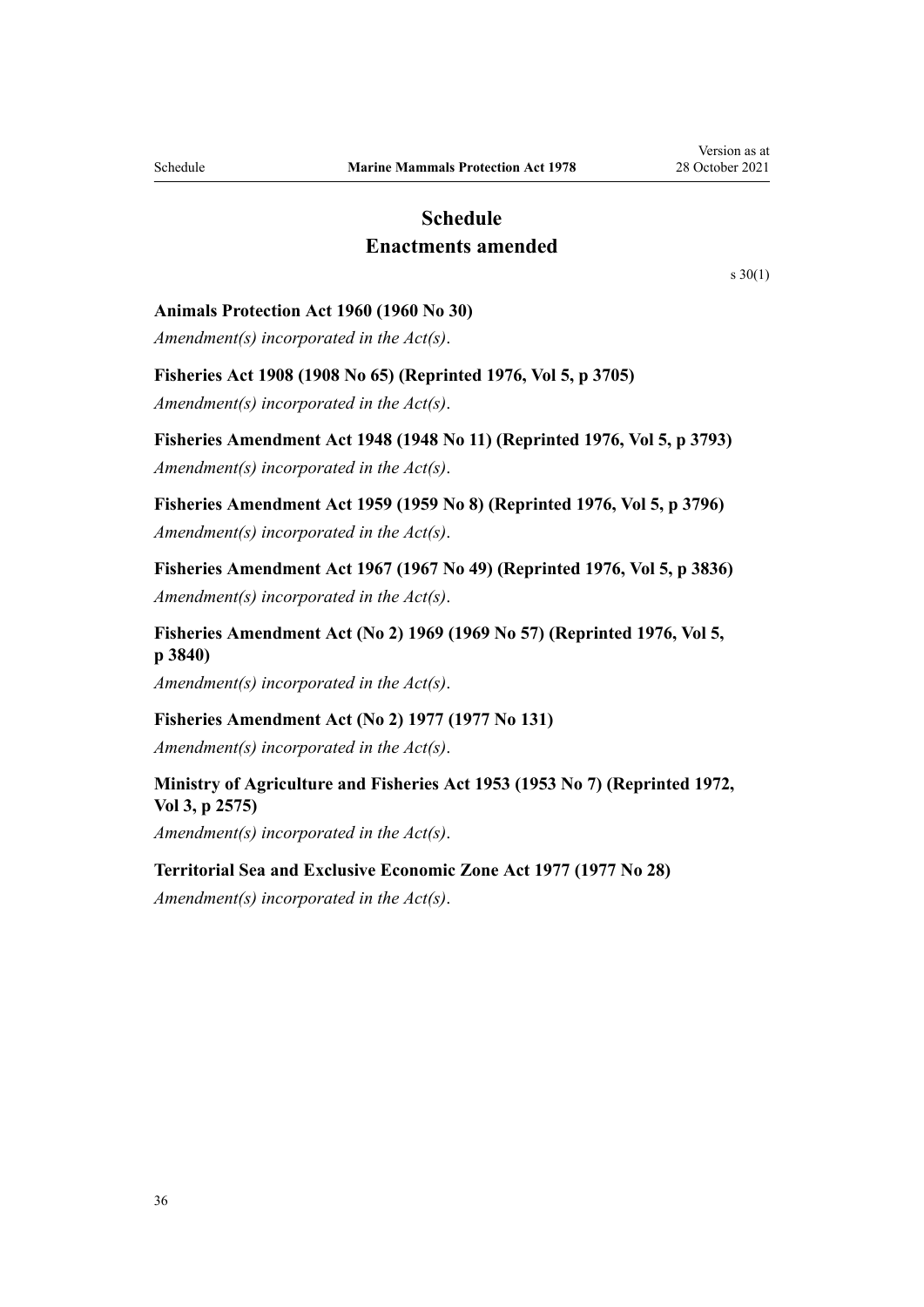#### **Reprints notes**

### *1 General*

This is a consolidation of the Marine Mammals Protection Act 1978 that incorporates the amendments made to the legislation so that it shows the law as at its stated date.

### *2 Legal status*

A consolidation is taken to correctly state, as at its stated date, the law enacted or made by the legislation consolidated and by the amendments. This presump‐ tion applies unless the contrary is shown.

[Section 78](http://legislation.govt.nz/pdflink.aspx?id=DLM7298365) of the Legislation Act 2019 provides that this consolidation, published as an electronic version, is an official version. A printed version of legis‐ lation that is produced directly from this official electronic version is also an official version.

### *3 Editorial and format changes*

The Parliamentary Counsel Office makes editorial and format changes to con‐ solidations using the powers under [subpart 2](http://legislation.govt.nz/pdflink.aspx?id=DLM7298371) of Part 3 of the Legislation Act 2019. See also [PCO editorial conventions for consolidations](http://www.pco.govt.nz/editorial-conventions/).

### *4 Amendments incorporated in this consolidation*

Secondary Legislation Act 2021 (2021 No 7): [section 3](http://legislation.govt.nz/pdflink.aspx?id=LMS268932) Public Service Act 2020 (2020 No 40): [section 135](http://legislation.govt.nz/pdflink.aspx?id=LMS176959) Conservation (Infringement System) Act 2018 (2018 No 61): [Part 2](http://legislation.govt.nz/pdflink.aspx?id=DLM7116186) Customs and Excise Act 2018 (2018 No 4): [section 443\(3\)](http://legislation.govt.nz/pdflink.aspx?id=DLM7039957) [Marine Mammals Protection Amendment Act 2015](http://legislation.govt.nz/pdflink.aspx?id=DLM6413200) (2015 No 24) Conservation (Natural Heritage Protection) Act 2013 (2013 No 89): [Part 6](http://legislation.govt.nz/pdflink.aspx?id=DLM5469533) Search and Surveillance Act 2012 (2012 No 24): [sections 274,](http://legislation.govt.nz/pdflink.aspx?id=DLM4356800) [275](http://legislation.govt.nz/pdflink.aspx?id=DLM2137023) Criminal Procedure Act 2011 (2011 No 81): [section 413](http://legislation.govt.nz/pdflink.aspx?id=DLM3360714) Veterinarians Act 2005 (2005 No 126): [section 95](http://legislation.govt.nz/pdflink.aspx?id=DLM364659) Local Government Act 2002 (2002 No 84): [section 262](http://legislation.govt.nz/pdflink.aspx?id=DLM174088) Animal Welfare Act 1999 (1999 No 142): [section 194](http://legislation.govt.nz/pdflink.aspx?id=DLM51965) Fisheries (Remedial Issues) Amendment Act 1998 (1998 No 67): [section 36](http://legislation.govt.nz/pdflink.aspx?id=DLM427273) Fisheries Act 1996 (1996 No 88): [sections 314\(1\)\(v\)](http://legislation.govt.nz/pdflink.aspx?id=DLM399971), [316\(1\)](http://legislation.govt.nz/pdflink.aspx?id=DLM399975) Ministry of Agriculture and Fisheries (Restructuring) Act 1995 (1995 No 31): [section 6\(1\)\(a\)](http://legislation.govt.nz/pdflink.aspx?id=DLM366838) Antarctica (Environmental Protection) Act 1994 (1994 No 119): [section 56\(1\)](http://legislation.govt.nz/pdflink.aspx?id=DLM343623) Marine Mammals Protection Amendment Act 1994 (1994 No 111) Maritime Transport Act 1994 (1994 No 104): [section 203](http://legislation.govt.nz/pdflink.aspx?id=DLM336920) Conservation Law Reform Act 1990 (1990 No 31): [sections 106,](http://legislation.govt.nz/pdflink.aspx?id=DLM209173) [107](http://legislation.govt.nz/pdflink.aspx?id=DLM209182) State-Owned Enterprises Amendment Act 1987 (1987 No 117): section 11(1) Conservation Act 1987 (1987 No 65): [section 65\(1\)](http://legislation.govt.nz/pdflink.aspx?id=DLM106995)